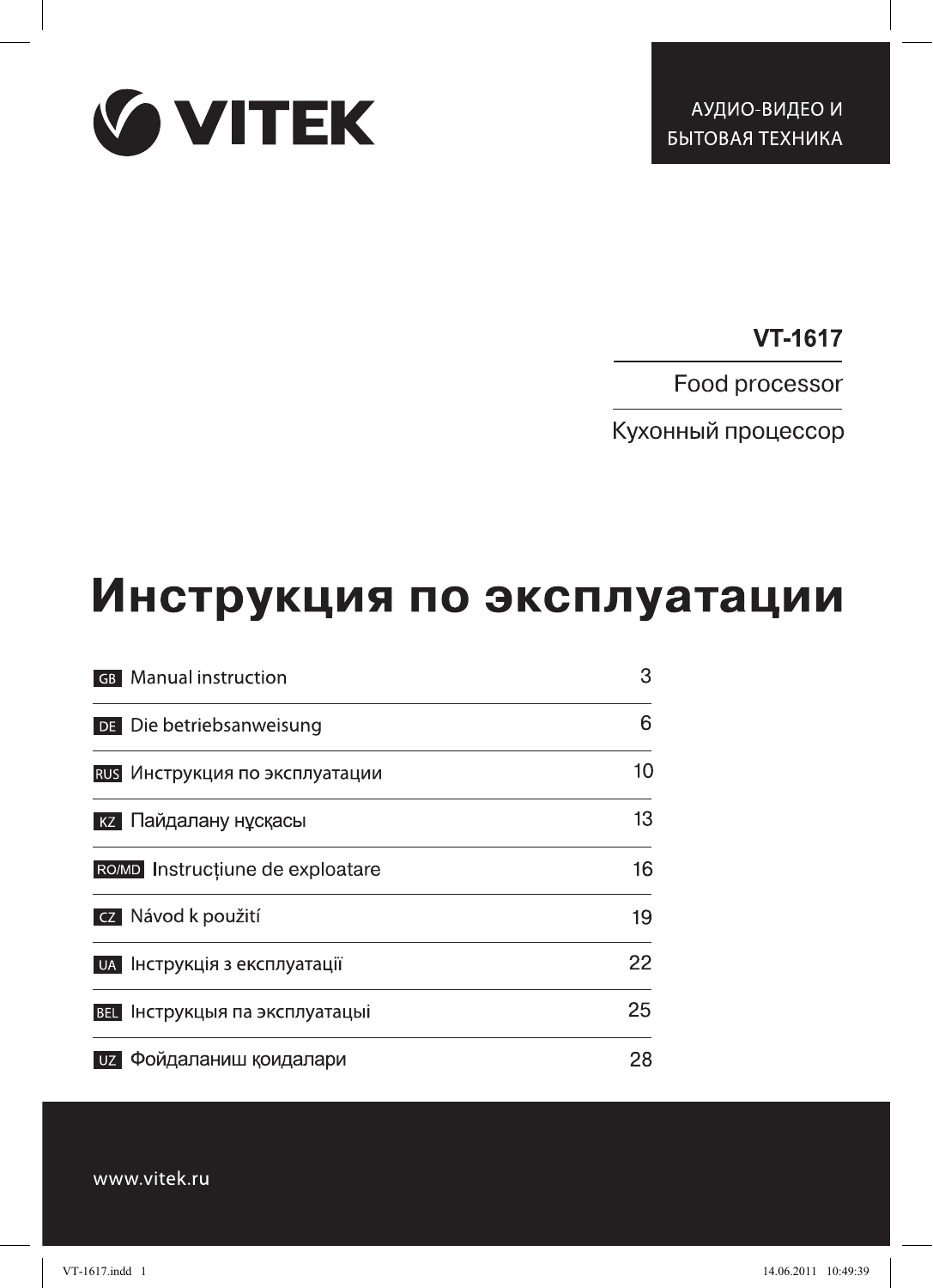

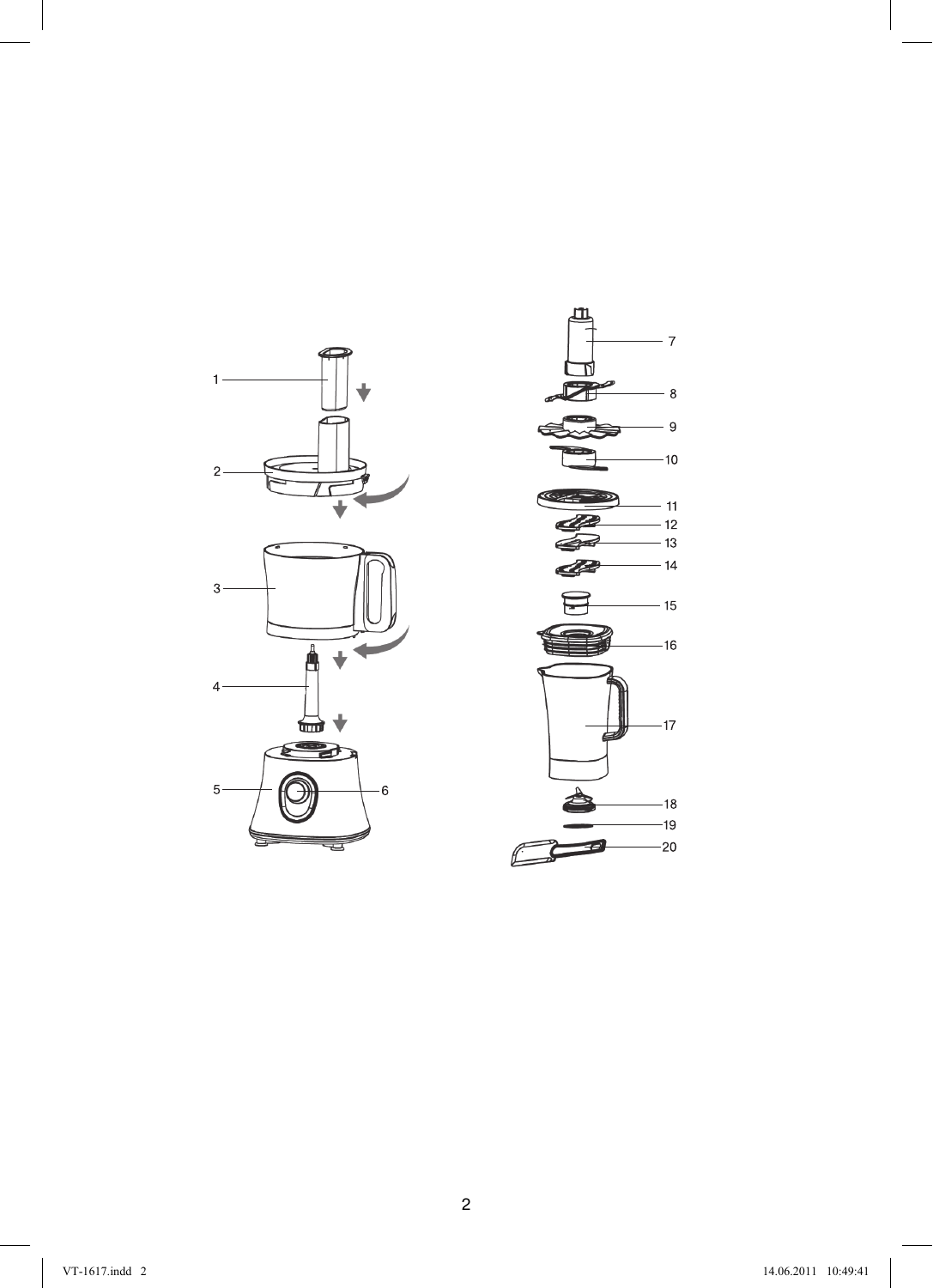# **ENGLISH**

## **FOOD PROCESSOR**

## **DESCRIPTION**

- 1. Pusher
- 2. Processor bowl lid
- 3. Processor bowl
- 4. Drive shaft
- 5. Electro motor unit
- 6. On handle/speed control
- 7. Attachments holder
- 8. Knife attachment for chopping
- 9. Attachment for blending/beating
- 10. Dough attachment
- 11. Disc for setting graters/shreddings
- 12. Coarse grater
- 13. Knife for cutting (shredding)
- 14. Fine grater
- 15. Dispensing tap
- 16. Blender bowl lid
- 17. Blender bowl
- 18. Blender bowl knives set
- 19. Seal ring
- 20. Spatula

## **SAFETY MEASURES**

## **Please, read this operation manual carefully before using the appliance.**

- Keep this operation manual for future reference.
- Make sure the voltage characteristics specified on the appliance meet the voltage parameters of the household supply line before plugging in.
- Use the appliance on the flat even surface.
- Do not use the unit outdoors.
- Use only the details and parts, supplied with the unit.
- Do not use the unit if the power plug, the cord and other parts are damaged.
- In case of damage of the power cord or for the repair of the processor, apply to the authorized service center.
- Before using the appliance for the first time, thoroughly wash all the removable parts, which will contact products.
- Be careful when holding grater/shredding attachments or blades, as they have sharp edges.
- Do not exceed the recommended quantity of products while processing them.
- Never push the products with your fingers or other objects (for instance, spatula) into the throat of the cover while the unit is operating. Use only the pusher for this purpose.
- Switch off the unit and take the plug out of the socket before removing any attachment.
- Immediately after operation, switch off the unit and take the plug out of the socket.
- Never leave the operating appliance unattended.
- Keep the unit out of reach of children.
- Close supervision is necessary when the appliance is used by children or disabled persons.
- This unit is not intended for usage by children or disabled persons unless they are given all the necessary instructions on safety measures and information about danger, which can be caused by improper usage of the unit.
- Do not immerse the electro motor unit into water or other liquids, and do not wash under water. Use damp cloth to clean the electro motor unit.
- The unit is intended for household usage only; commercial usage of the processor is prohibited.

## **USING THE FOOD PROCESSOR PROCESSOR BOWL**

## **Grinding the products**

- 1. Set the drive shaft (4) into the grooves on the electro motor unit (5).
- 2. Set the processor bowl (3) on the drive shaft (4) and lock it, turning clockwise.
- 3. Set the attachments holder inside the processor bowl (7).
- 4. Set the knife attachment for chopping (8) on the holder (7).
- 5. Put the necessary quantity of products into the processor bowl (3).
- 6. Close the bowl (3) with the lid (2) and turn the lid clockwise, to match the ledge on the lid with the deepening on the bowl.
- 7. Insert the plug into the socket.
- 8. Switch on the processor, by setting the handle (6) to the II position.
- 9. After operation, switch off the processor, by setting the handle (6) to the "O" position, and take the plug out of the socket.
- 10. Remove the processor bowl (3), by turning it counterclockwise, remove the lid (2), take out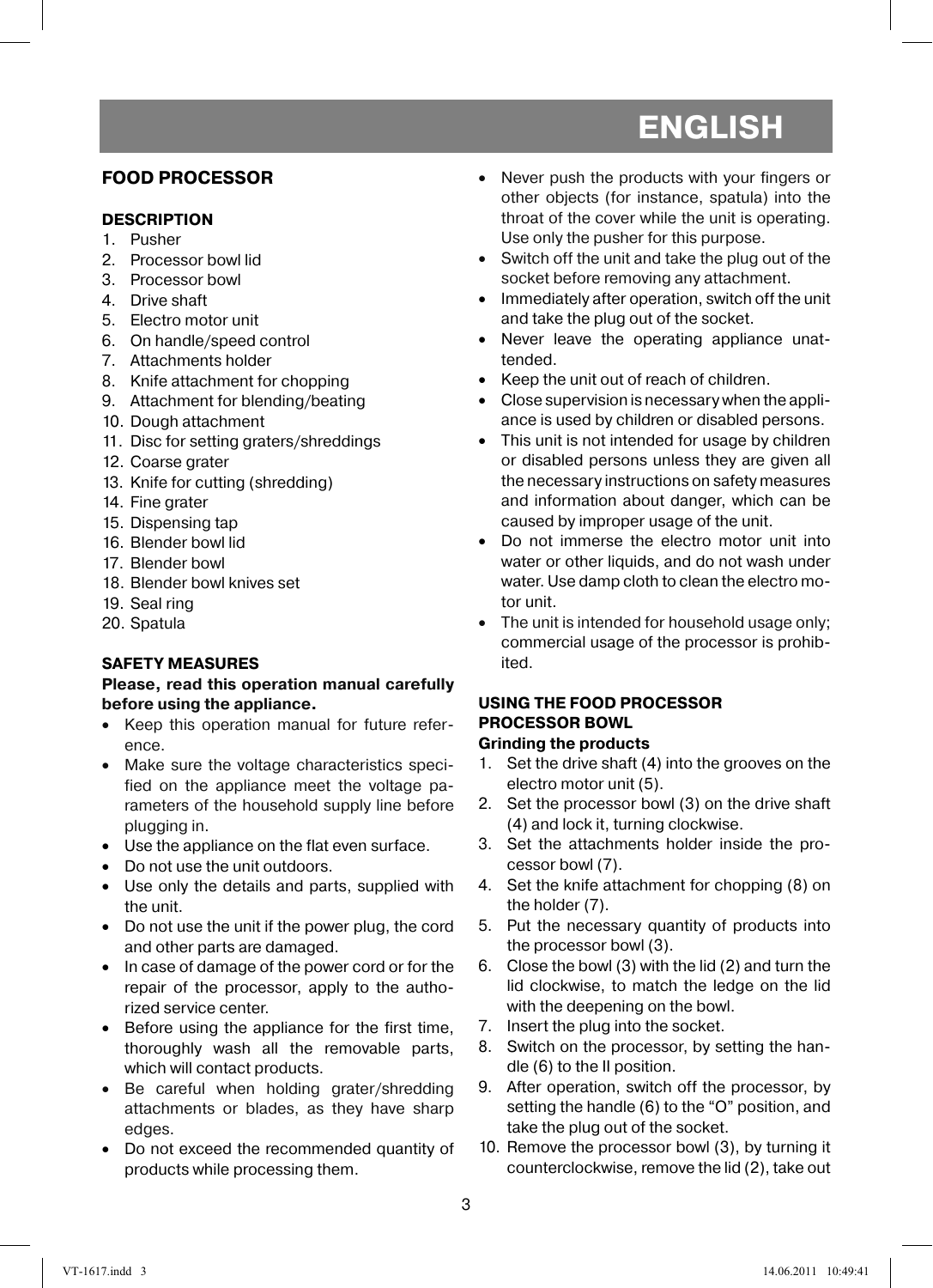## **ENGLISH**

the attachments holder (7) with the knife attachment (8), and then remove products from the bowl, using the spatula (20).

Note: Time of continuous operation of the unit depends on the product itself and on the grinding degree, you want to get, and time of continuous operation should not exceed 1 minute.

## *Attention!*

*Be careful when holding the knife attachment as it has sharp edges.*

### **Beating and making dough**

- 1. Set the drive shaft (4) into the grooves on the electro motor unit (5).
- 2. Set the processor bowl (3) on the drive shaft (4) and lock it, turning clockwise.
- 3. Set the attachments holder inside the processor bowl (7).
- 4. Set the attachment for blending/ beating (9) or the dough attachment (10) on the attachments holder (7).
- 5. Put the necessary quantity of products into the processor bowl (3).
- 6. Close the bowl (3) with the lid (2) and turn the lid clockwise, to match the ledge on the lid with the deepening on the bowl.
- 7. Insert the plug into the socket.
- 8. Switch on the processor, by setting the handle (6) to the II position.
- 9. After operation, switch off the processor, by setting the handle (6) to the "O" position, and take the plug out of the socket.
- 10. Remove the processor bowl (3), by turning it counterclockwise, remove the lid (2), the attachments holder (7) with the attachment (for blending/beating (9) or for dough making (10)), then remove the products from the bowl, using the spatula (20).

## **Attention!**

- Never use the attachment (9) for dough making.
- Do not exceed the quantity of liquid products in order to avoid splashing.

## **Using graters/shreddings**

1. Set the drive shaft (4) into the grooves on the electro motor unit (5).

- 2. Set the processor bowl (3) on the drive shaft (4) and lock it, turning clockwise.
- 3. Set the required grater (12, 14) or the knife for cutting (shredding) (13) into the disc for attachments setting (11).
- 4. Set the disc (11) into the processor bowl (3) on the drive shaft (4).
- 5. Close the bowl (3) with the lid (2) and turn the lid clockwise, to match the ledge on the lid with the deepening on the bowl.
- 6. Insert the plug into the socket.
- 7. Switch on the processor, by setting the handle (6) to the II position.
- 8. Put the products into the throat of the lid (2), use the pusher (1) to supply products. Press the pusher with slight effort to feed products.
- 9. After operation, switch off the processor, by setting the handle (6) to the "O" position, and take the plug out of the socket.
- 10. Remove the chopped products from the bowl (3).
- 11. Clean, wash and dry all the details immediately after operation.

*Attention!* Time of continuous operation should not exceed 40 sec.

## **Blender bowl**

Using the blender you can cook up to 1,5 l of liquid or thick soup, compote, beat milkshake, icecream etc.

You can cook any types of liquid dough.

- 1. Set the seal ring (19) into the grooves on the electro motor unit (5).
- 2. Set the blender bowl knives set (18) on the seal ring (18) and turn it counterclockwise for fixation.
- 3. Make sure that the blender bowl knives set (18) is properly set.
- 4. Set the blender bowl (17) on the electro motor unit (5) and turn it clockwise until fixation.
- 5. Remove the lid (16) and put the necessary products into the blender bowl (17).
- 6. Close the blender bowl (17) with the lid (16) and then insert the plug into the socket.
- 7. Switch on the processor, setting the handle (6) to the II position or use the pulse mode, to do it set the handle (6) to the (Р) "PULSE" position.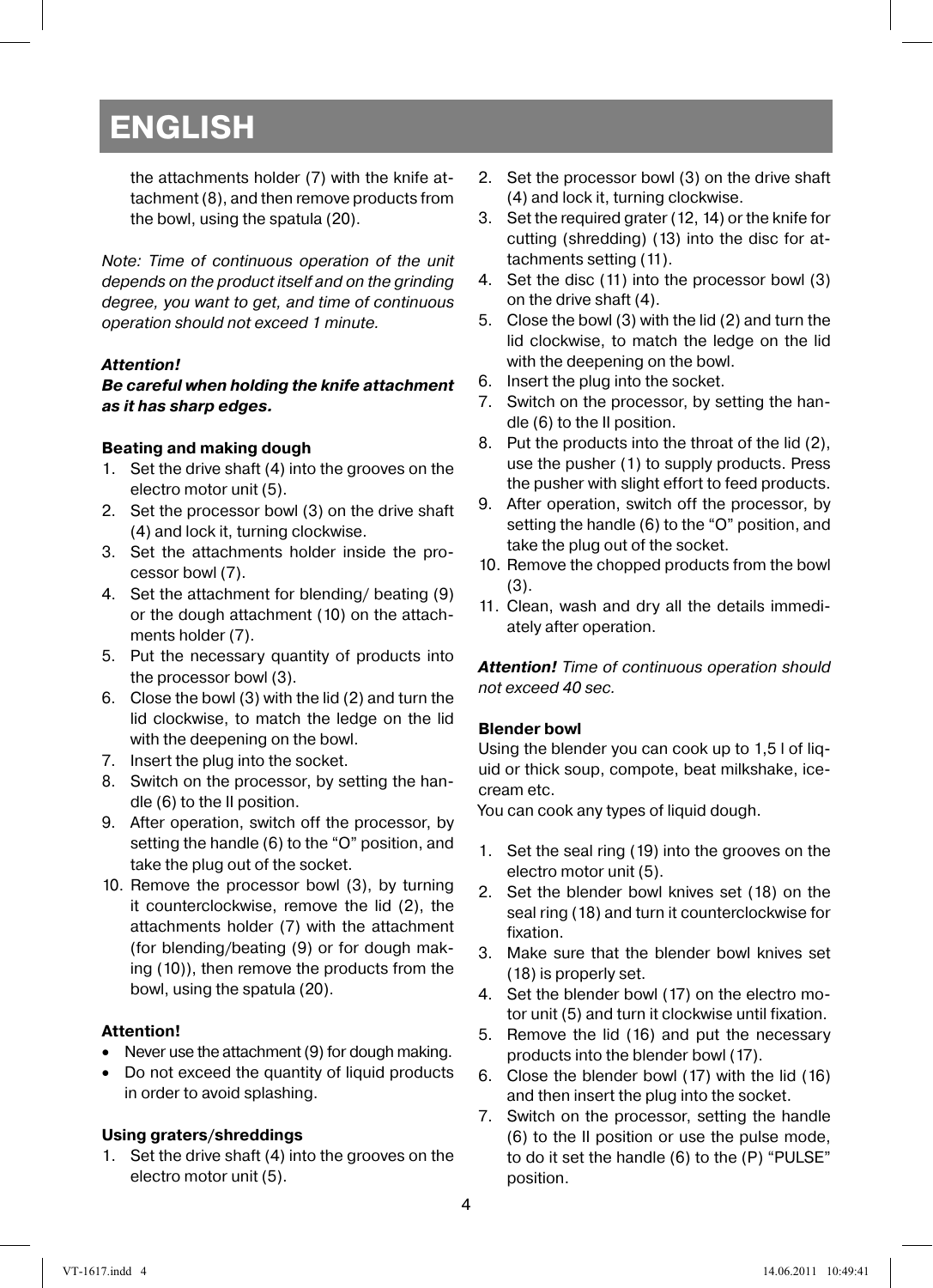## **ENGLISH**

- 8. During operation you can add the necessary ingredients through the opening, which is closed by the dispensing tap (15). The dispensing tap (15) can be used as a measuring jug.
- 9. After operation, switch off the processor, by setting the handle (6) to the "O" position, and take the plug out of the socket.
- 10. Pour out the ready product from the blender bowl.
- 11. Clean, wash and dry all the details immediately after operation.

## **CLEANING THE UNIT**

- After operation or before cleaning always unplug and switch off the unit.
- Clean, wash and dry all the details immediately after operation.
- We recommend washing all removable details with warm water with a neutral detergent. You can use the dishwashing machine to wash metal knives.
- Wipe the electro motor unit (5) with a damp cloth. Do not use hard sponges, abrasive, aggressive cleaners as well as solvents.
- Do not immerse the electro motor unit (5) into water and do not wash it under water.
- While possessing products with strong dyeing properties (for instance carrot or beet-root) the attachments can get colored, wipe the attachments using a cloth, dampened in plant oil.
- Do not wash the attachments together with the electro motor unit (5), firstly remove the

attachments from the motor unit and then wash.

## **STORAGE**

- Before taking the unit away, make sure that the unit is unplugged.
- Perform the requirements of the section "CLEANING THE UNIT".
- Keep the unit in a dry clean place.

## **Specifications**

Power supply: 220-240 V ~ 50 Hz Maximal power consumption: 600 W

Specifications subject to change without prior notice.

## *Service life of appliance - 3 years*

## **GUARANTEE**

Details regarding guarantee conditions can be obtained from the dealer from whom the appliance was purchased. The bill of sale or receipt must be produced when making any claim under the terms of this guarantee.

This product conforms to the EMC-Re- $\zeta \epsilon$  quirements as laid down by the Council Directive 89/336/EEC and to the Law Voltage Regulation (73/23 EEC)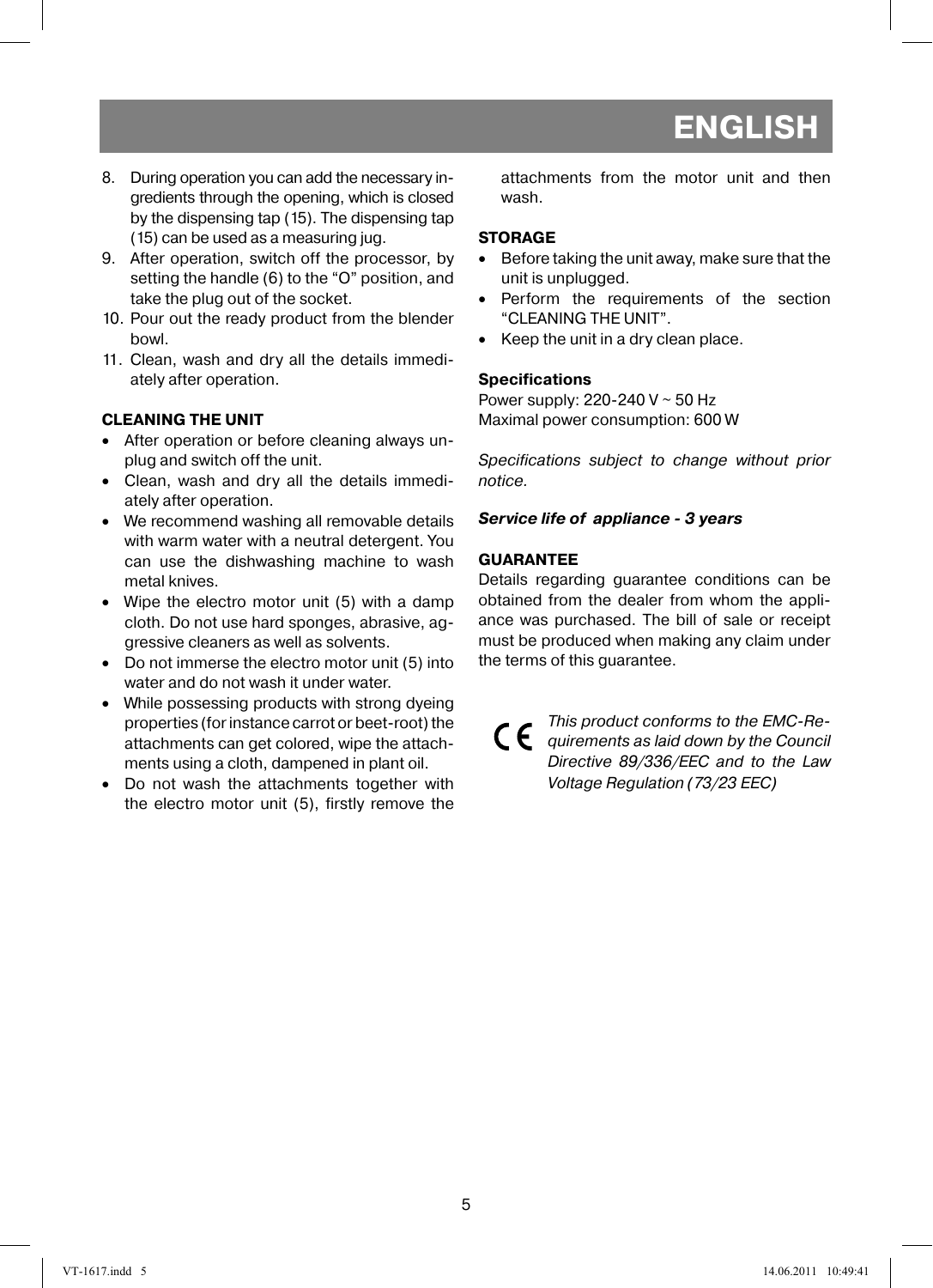## **DEUTSCH**

## **KÜCHENMASCHINE**

## **BESCHREIBUNG DES GERÄTS**

- 1. Stampfer
- 2. Deckel des Küchenmaschinenbehälters
- 3. Küchenmaschinenbehälter
- 4. Getriebewelle
- 5. Motoreinheit
- 6. Einschalttaste/Geschwindigkeitsregler
- 7. Aufsatzhalterung
- 8. Messeraufsatz für Nahrungszerkleinerung
- 9. Mix- und Schlagaufsatz
- 10. Aufsatz für Anteigen
- 11. Reib- und Raspelscheibe
- 12. Grobes Reibeisen
- 13. Schneidmesser (Raspeln)
- 14. Kleines Reibeisen
- 15. Dosierverschluss
- 16. Deckel des Mixerbehälters
- 17. Mixerbehälter
- 18. Messerblock für Mixerbehälter
- 19. Dichtungsring
- 20. Spatel

## **SICHERHEITSMAßNAHMEN**

Vor der ersten Inbetriebnahme des Geräts lesen Sie aufmerksam diese Betriebsanleitung durch.

- Bewahren Sie diese Bedienungsanleitung für die weitere Nutzung als Informationsmaterial auf.
- Prüfen Sie, bevor Sie das Gerät in Betrieb nehmen, ob die Spannungsangabe auf dem Gerät mit der örtlichen Netzspannung übereinstimmt.
- Nutzen Sie das Gerät auf einer geraden stabilen Oberfläche.
- Es ist nicht gestattet, das Gerät außerhalb der Räumlichkeiten zu nutzen.
- Benutzen Sie nur diejenigen Ersatzteile und Zubehör, die zum Lieferungsumfang gehören.
- Es ist nicht gestattet, das Gerät zu nutzen, wenn das Netzkabel oder der Netzstecker oder andere Geräteteile beschädigt sind.
- Falls das Netzkabel beschädigt ist oder das Gerät repariert werden soll, wenden Sie sich an ein speziell autorisiertes Zentrum.
- Waschen Sie vor der ersten Inbetriebnahme sorgfältig alle abnehmbaren Teile, die mit Nahrungsmitteln in Berührung kommen werden.
- Seien Sie vorsichtig, wenn Sie Reibe- und Raspelnaufsätze oder den Messeraufsatz in den Händen halten, da diese sehr scharfe Schneidekanten haben.
- Es ist nicht gestattet, die empfohlen Nahrungsmittelmenge während ihrer Verarbeitung zu überschreiten.
- Es ist nicht gestattet, die Nahrungsmittel mit Fingern oder anderen Gegenständen (z.B. mit einem Spatel) in den Deckelhals durchzustoßen. Nutzen Sie dafür nur den Stampfer.
- Schalten Sie das Gerät aus, danach ziehen Sie den Netzstecker aus der Steckdose, bevor Sie den Aufsatz abnehmen.
- Schalten Sie das Gerät gleich nach der Beendigung des Betriebs aus und ziehen Sie den Netzstecker aus der Steckdose heraus.
- Lassen Sie das eingeschaltet Gerät nie unbeaufsichtigt.
- Bewahren Sie das Gerät in einem für Kinder unzugänglichem Ort auf.
- Besondere Vorsichtsmaßnahmen sind in den Fällen angesagt, wenn sich Kinder oder behinderte Personen während der Nutzung des Geräts in der Nähe aufhalten.
- Dieses Gerät darf von Kindern und behinderten Personen nicht genutzt werden, es sei denn ihnen eine angemessene und verständliche Anweisung über die sichere Nutzung des Geräts und die Gefahren seiner falschen Nutzung durch die Person, die für ihre Sicherheit verantwortlich ist.
- Es ist nicht gestattet, die Motoreinheit ins Wasser oder andere Flüssigkeiten tauchen zu lassen, sowie diese mit Wasser abzuspülen. Wischen Sie die Motoreinheit mit einem feuchten Tuch ab.
- Das Gerät ist nur für den Gebrauch im Haushalt geeignet, industrielle Nutzung des Geräts ist nicht gestattet.

## **NUTZUNG DER KÜCHENMASCHINE BEHÄLTER DER KÜCHENMASCHINE Nahrungszerkleinerung**

- 1. Stellen Sie die Getriebewelle (4) in die Aussparungen an der Motoreinheit (5) auf.
- 2. Stellen Sie den Küchenmaschinenbehälter (3) auf die Getriebewelle (4) auf und fixieren Sie ihn, indem Sie ihn im Uhrzeigersinn drehen.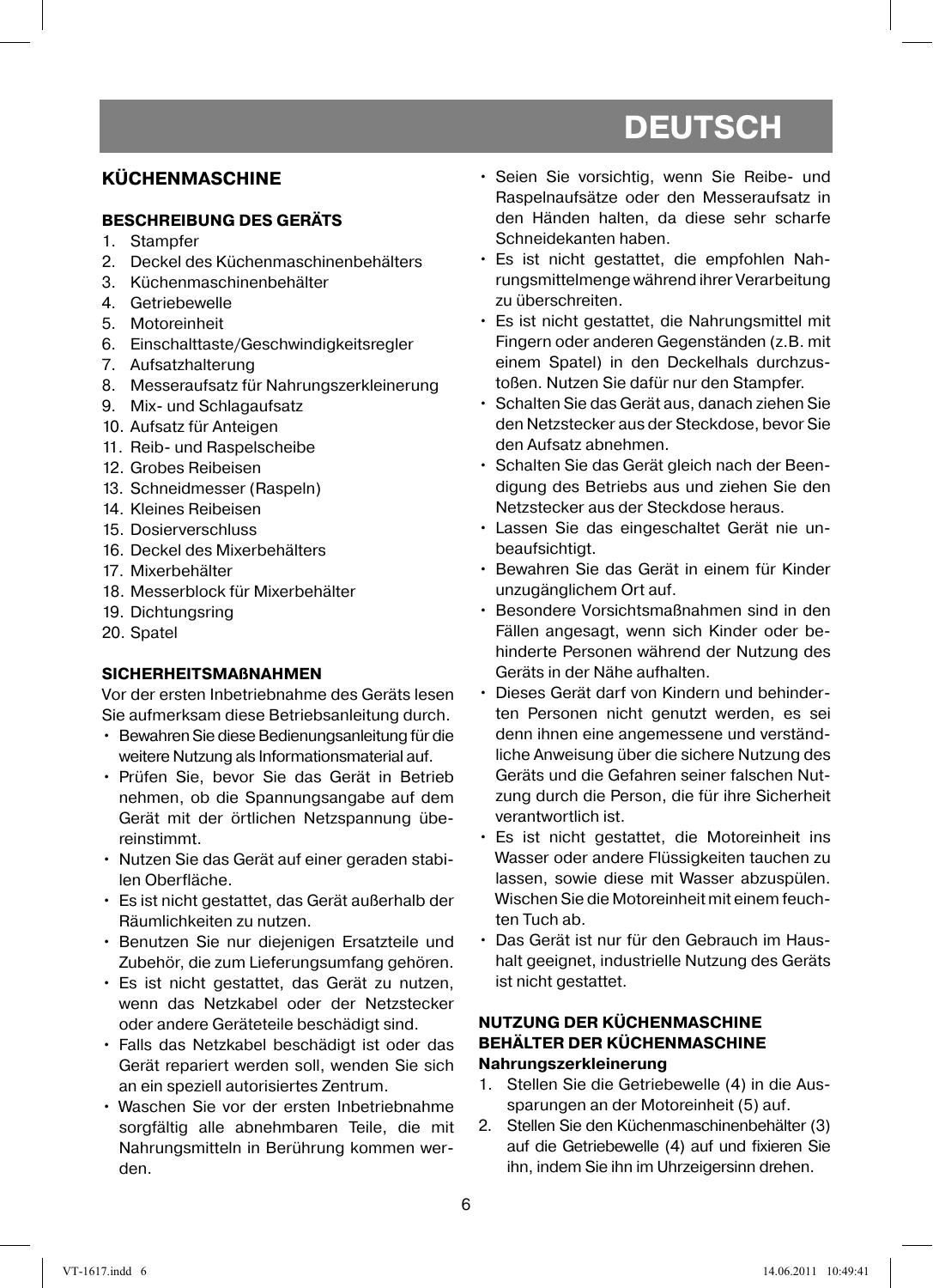## **DEUTSCH DEUTSCH**

- 3. Stellen Sie die Aufsatzhalterung (7) in den Küchenmaschinenbehälter auf.
- 4. Setzen Sie den Messeraufsatz für Nahrungszerkleinerung (8) auf die Halterung (7) auf.
- 5. Legen Sie die notwendige Menge von Nahrungsmitteln in den Küchenmaschinenbehälter (3) ein.
- 6. Decken Sie den Küchenmaschinenbehälter (3) mit dem Deckel (2) ab und drehen Sie den Deckel im Uhrzeigesinn, damit die Vorsprünge am Deckel mit den Aussparungen am Behälter zusammenfallen.
- 7. Stecken Sie den Stecker des Netzkabels in die Steckdose.
- 8. Schalten Sie die Küchenmaschine ein, indem Sie den Geschwindigkeitsregler (6) in die Position "II" stellen.
- 9. Nach der Nutzung des Geräts schalten Sie die Küchenmaschine aus, stellen Sie den Geschwindigkeitsregler (6) in die Position "O", und ziehen Sie den Netzstecker aus der Steckdose heraus.
- 10. Nehmen Sie den Küchenmaschinenbehälter (3) ab, indem Sie ihn gegen Uhrzeigersinn drehen, nehmen Sie den Deckel (2) ab, nehmen Sie die Aufsatzhalterung (7) mit dem aufgesetzten Messeraufsatz (8) heraus, nehmen Sie danach Nahrungsmittel aus dem Mixerbehälter heraus, nutzen Sie dabei den Spaten (20).
- **Anmerkung:** Die Dauerbetriebszeit des Geräts hängt vom Produkt selbst und vom Zerkleinerungsgrad, den Sie erzielen möchten, die Dauerbetriebszeit des Geräts soll 1 Minute nicht übersteigen.

## **Achtung!**

Seien Sie vorsichtig, wenn Sie den Messeraufsatz in den Händen halten, da er scharfe Schneideklingen hat.

## **Aufschlagen und Anteigen**

- 1. Stellen Sie die Getriebewelle (4) in die Aussparungen an der Motoreinheit (5) auf.
- 2. Stellen Sie den Küchenmaschinenbehälter (3) auf die Getriebewelle (4) auf und fixieren Sie ihn, indem Sie ihn im Uhrzeigersinn drehen.
- 3. Stellen Sie die Aufsatzhalterung (7) in den Küchenmaschinenbehälter auf.
- 4. Setzen Sie den Mix- und Schlagaufsatz (9) oder den Aufsatz fürs Anteigen auf die Aufsatzhalterung (7) auf.
- 5. Geben Sie alle notwendigen Zutaten dem Küchenmaschinenbehälter (3) zu.
- 6. Decken Sie den Küchenmaschinenbehälter (3) mit dem Deckel (2) ab und drehen Sie den Deckel im Uhrzeigesinn, damit die Vorsprünge am Deckel mit den Aussparungen am Behälter zusammenfallen.
- 7. Stecken Sie den Stecker des Netzkabels in die Steckdose.
- 8. Schalten Sie die Küchenmaschine ein, indem Sie den Geschwindigkeitsregler (6) in die Position "II" stellen.
- 9. Nach der Nutzung des Geräts schalten Sie die Küchenmaschine aus, stellen Sie den Geschwindigkeitsregler (6) in die Position "O", und ziehen Sie den Netzstecker aus der Steckdose heraus.
- 10. Nehmen Sie den Küchenmaschinenbehälter (3) ab, indem Sie ihn gegen Uhrzeigersinn drehen, nehmen Sie den Deckel (2) ab, nehmen Sie die Aufsatzhalterung (7) mit dem aufgesetzten Mix- und Schlagaufsatz (9) oder dem Aufsatz fürs Anteigen (10) heraus, nehmen Sie danach Nahrungsmittel aus dem Mixerbehälter heraus, nutzen Sie dabei den Spaten (20).

## **Achtung!**

- Es ist nicht gestattet, den Aufsatz (9) zum Anteigen zu nutzen.
- Es ist nicht gestattet, die empfohlen Menge von flüssigen Nahrungsmitteln zu überschreiten, um den Ausguss der Flüssigkeit aus dem Behälter zu vermeiden.

## **Nutzung von Reib- und Raspelaufsätzen**

- 1. Stellen Sie die Getriebewelle (4) in die Aussparungen an der Motoreinheit (5) auf.
- 2. Stellen Sie den Küchenmaschinenbehälter (3) auf die Getriebewelle (4) auf und fixieren Sie ihn, indem Sie ihn im Uhrzeigersinn drehen.
- 3. Setzen Sie das notwendige Reibeisen (12, 14) oder den Schneidmesser (Raspeln) (13) auf die Scheibe für die Reib- und Raspelscheibe (11) auf.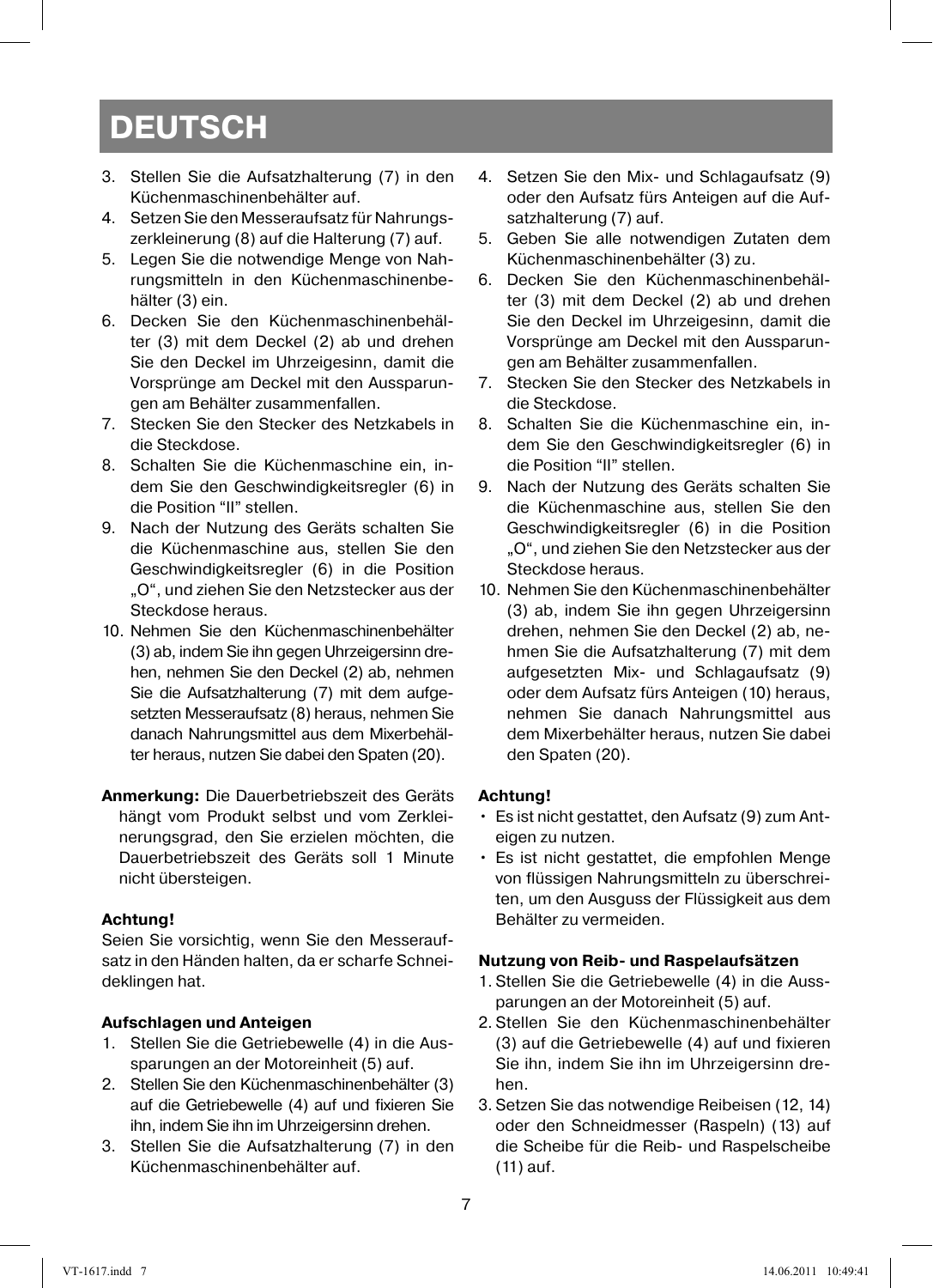## **DEUTSCH**

- 4. Setzen Sie die Reib- und Raspelscheibe (11) in den Küchenmaschinenbehälter (3) auf die Getriebewelle (4) auf.
- 5. Decken Sie den Küchenmaschinenbehälter (3) mit dem Deckel (2) ab und drehen Sie den Deckel im Uhrzeigesinn, damit die Vorsprünge am Deckel mit den Aussparungen am Behälter zusammenfallen.
- 6. Stecken Sie den Stecker des Netzkabels in die Steckdose.
- 7. Schalten Sie die Küchenmaschine ein, indem Sie den Geschwindigkeitsregler (6) in die Position "II" stellen.
- 8. Geben Sie Nahrungsmittel in den Hals des Deckels (2) zu, nutzen Sie den Stampfer (1) für die Zufuhr von Nahrungsmitteln. Drücken Sie leicht auf den Stampfer für die Zufuhr von Nahrungsmitteln.
- 9. Nach der Nutzung des Geräts schalten Sie die Küchenmaschine aus, stellen Sie den Geschwindigkeitsregler (6) in die Position "O", und ziehen Sie den Netzstecker aus der Steckdose heraus.
- 10. Nehmen Sie zerkleinerte Nahrungsmittel aus dem Küchenmaschinenbehälter (3) heraus.
- 11. Reinigen, waschen und trocknen Sie alle Geräteteile gleich nach der Nutzung des Geräts.

**Achtung!** Der dauernde Betrieb des Geräts soll 40 Sekunden nicht übersteigen.

## **Mixerbehälter**

Sie können mit dem Mixer bis zu 1,5 Liter flüssige oder dickflüssige Suppe, Kompott zubereiten, ein Milchmixgetränk oder ein Eis usw. aufschlagen.

Sie können beliebige Arten des flüssigen Teigs zubereiten.

- 1. Setzen Sie den Dichtring (19) in die Aussparungen an der Motoreinheit (5) auf.
- 2. Setzen Sie den Messerblock des Mixerbehälters (18) auf den Dichtring (19) auf und drehen Sie ihn gegen den Uhrzeigersinn bis zum Einrasten.
- 3. Vergewissern Sie sich, dass der Messerblock des Mixbehälters (18) richtig aufgesetzt wurde.
- 4. Stellen Sie den Mixerbehälter (17) auf die Motoreinheit (5) auf und drehen Sie in im Uhrzeigersinn bis zum Einrasten.
- 5. Nehmen Sie den Deckel (16) ab und geben Sie die gewünschten Zutaten in den Mixerbehälter (17) zu.
- 6. Schließen Sie den Mixerbehälter (17) mit dem Deckel (16) zu und stecken Sie danach den Netzstecker des Netzkabels in die Steckdose.
- 7. Schalten Sie die Küchenmaschine ein, indem Sie den Geschwindigkeitsregler (6) in die Position "II" stellen oder nutzen Sie den Impulsbetrieb, stellen Sie dafür den Geschwindigkeitsregler (6) in die Position (P) "PULSE".
- 8. Während des Betriebs des Geräts können Sie die notwendigen Zutaten durch die Öffnung zugeben, die mit dem Dosierverschluss (15) verschlossen wird. Der Dosierverschluss (15) kann als Messbecher genutzt werden.
- 9. Nach der Nutzung des Geräts schalten Sie die Küchenmaschine aus, stellen Sie den Geschwindigkeitsregler (6) in die Position "O", und ziehen Sie den Netzstecker aus der Steckdose heraus.
- 10. Gießen Sie das fertige Produkt aus dem Mixerbehälter heraus.
- 11. Reinigen, waschen und trocknen Sie alle Geräteteile gleich nach der Nutzung des Geräts.

## **REINIGUNG DES GERÄTS**

- Schalten Sie das Gerät nach der Nutzung oder vor der Reinigung vom Stromnetz immer ab.
- Reinigen, waschen und trocknen Sie alle Geräteteile gleich nach der Nutzung des Geräts.
- Es wird empfohlen, alle abnehmbaren Teile unter dem warmen Wasser mit einem neutralen Waschmittel zu waschen. Sie können Metallmesser des Geräts in der Geschirrspülmaschine zu waschen.
- Wischen Sie die Motoreinheit (5) mit einem feuchten Tuch ab. Nutzen Sie keine harten Bürsten, Abrasiv- und Reinigungsmittel, sowie keine Lösungsmittel.
- Es ist nicht gestattet, die Motoreinheit (5) ins Wasser zu tauchen oder mit Wasser abzuspülen.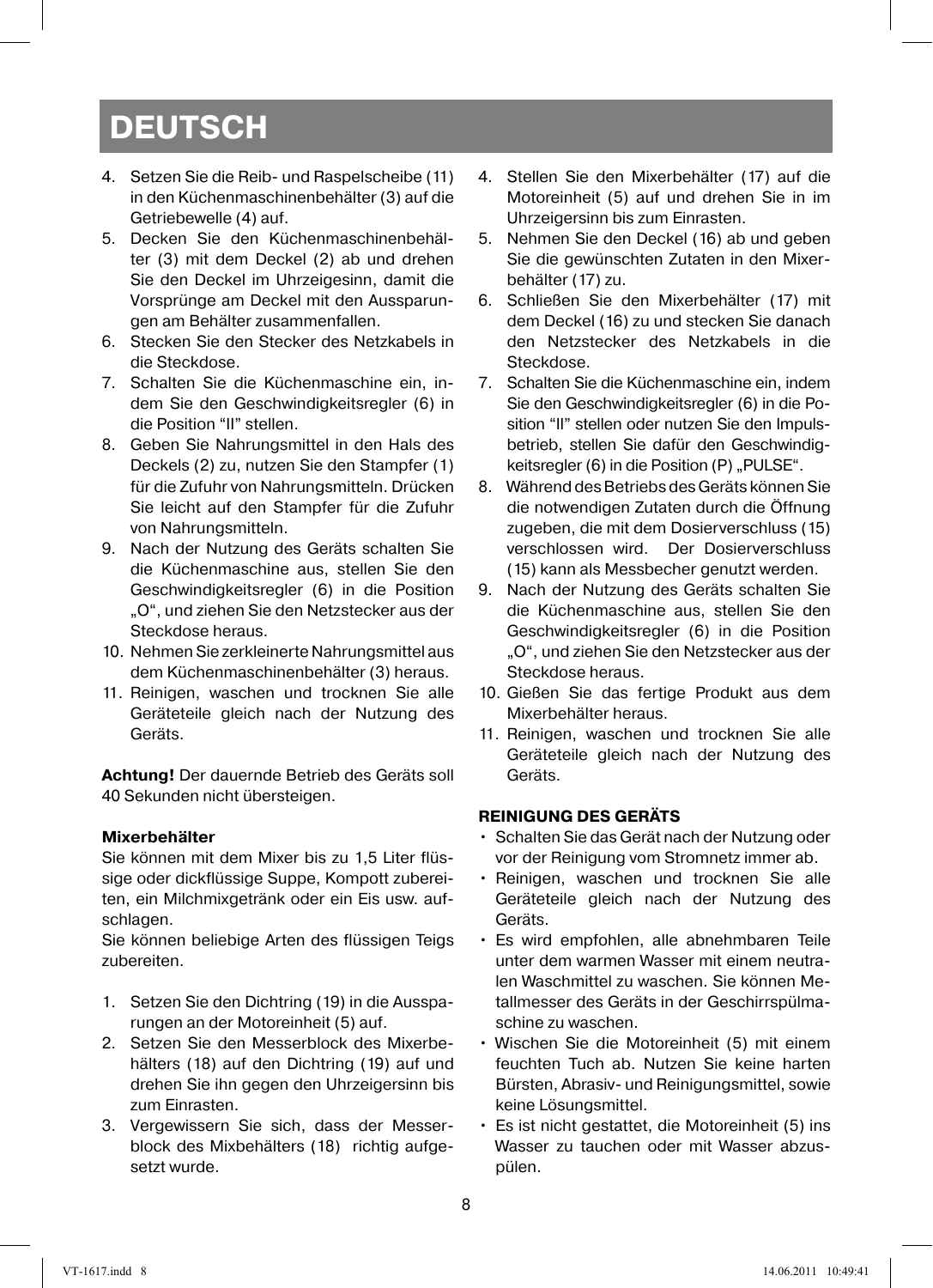## **DEUTSCH**

- Bei der Zerkleinerung von Nahrungsmitteln mit starken Farbeigenschaften (z.B. Möhren, Rote Rübe) können sich Plastikteile des Geräts verfärben, Sie können diese mit einem mit Pflanzenöl angefeuchteten Tuch entfernt werden.
- Es ist nicht gestattet, Aufsätze zusammen mit der Motoreinheit (5) abzuspülen, nehmen Sie diese zuerst von der Motoreinheit ab und danach waschen Sie diese ab.

## **AUFBEWAHRUNG**

- Bevor Sie das Gerät zur längeren Aufbewahrung wegpacken, vergewissern Sie sich, dass es vom Stromnetz abgeschaltet ist.
- Halten Sie die Anforderungen des Abschnitts REINIGUNG DES GERÄTS ein.
- Bewahren Sie das Gerät an einem kühlen Ort auf.

## **Technische Eigenschaften**

Stromversorgung: 220-240 V ~ 50 Hz Maximale Leistung: 600 W

Der Hersteller behält sich das Recht vor die Charakteristiken des Gerätes ohne Vorbescheid zu ändern.

## *Betriebslebensdauer des Geräts – 3 Jahre*

## **Gewährleistung**

Ausführliche Bedingungen der Gewährleistung kann man beim Dealer, der diese Geräte verkauft hat, bekommen. Bei beliebiger Anspruchserhebung soll man während der Laufzeit der vorliegenden Gewährleistung den Check oder die Quittung über den Ankauf vorzulegen.

Das vorliegende Produkt entspricht den Forderungen der elektromagnetischen Verträglichkeit, die in 89/336/ EWG -Richtlinie des Rates und den  $\epsilon$ Vorschriften 73/23/EWG über die Niederspannungsgeräte vorgesehen sind.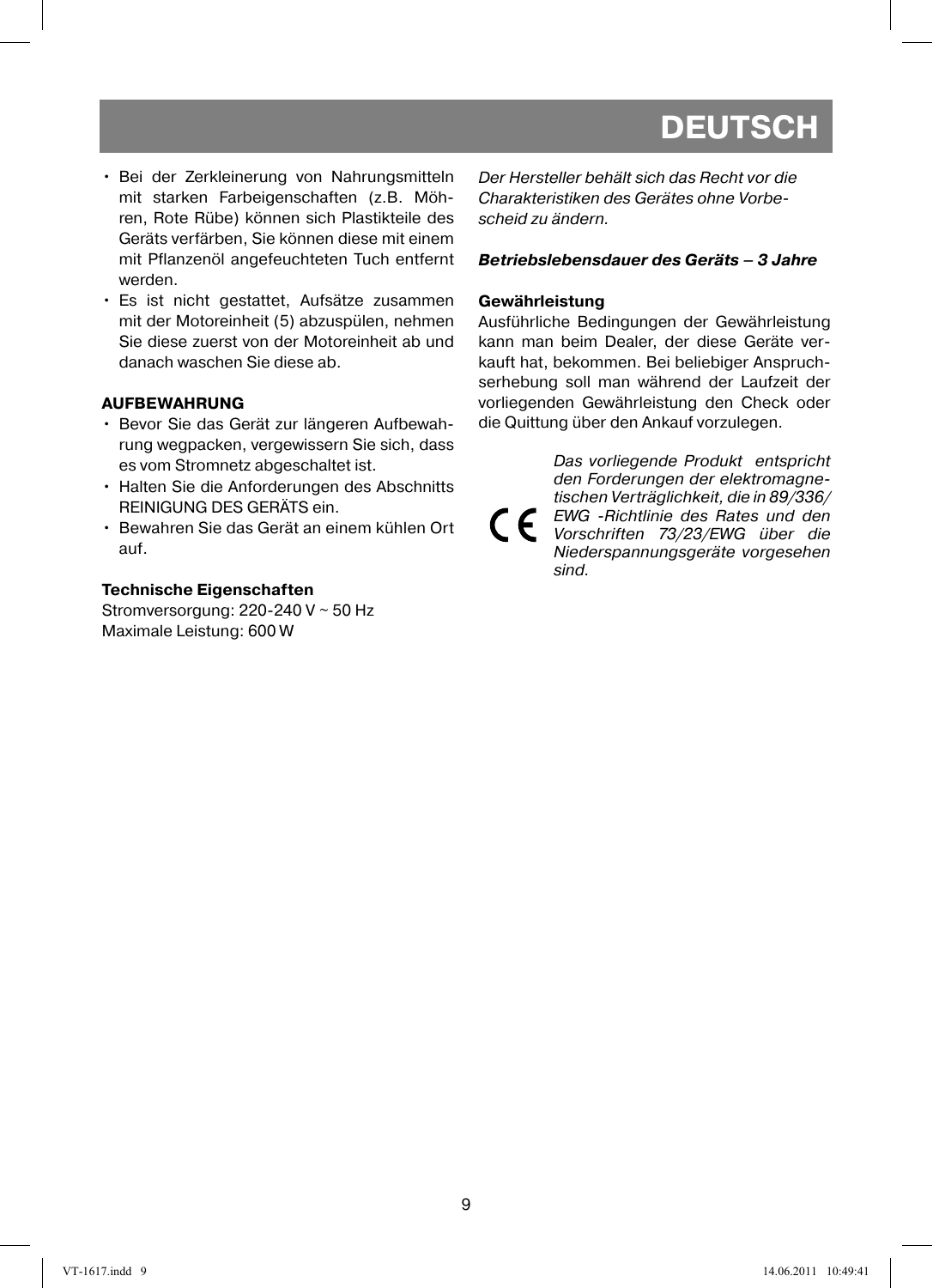# **РУССКИЙ**

## **КУХОННЫЙ ПРОЦЕССОР**

## **ОПИСАНИЕ УСТРОЙСТВА**

- 1. Толкатель
- 2. Крышка чаши процессора
- 3. Чаша процессора
- 4. Приводной вал
- 5. Блок электродвигателя
- 6. Ручка включения/регулятор скорости
- 7. Держатель насадок
- 8. Насадка-нож для измельчения
- 9. Насадка для смешивания/взбивания
- 10. Насадка для замешивания теста
- 11. Диск для установки тёрок/шинковок
- 12. Терка крупная
- 13. Нож для нарезки (шинковки)
- 14. Терка мелкая
- 15. Пробка-дозатор
- 16. Крышка чаши блендера
- 17. Чаша блендера
- 18. Блок ножей чаши блендера
- 19. Уплотнительное кольцо
- 20. Лопатка

## **МЕРЫ ПРЕДОСТОРОЖНОСТИ**

## **Прежде чем начать пользоваться устройством, внимательно прочитайте настоящее руководство по эксплуатации**.

- Сохраните настоящее руководство по эксплуатации, используйте его в дальнейшем в качестве справочного материала.
- Прежде чем подключить устройство к электросети, убедитесь, что напряжение, указанное на устройстве, соответствует напряжению электросети в вашем доме.
- Используйте устройство на ровной плоской поверхности.
- Запрещается использовать устройство вне помещений.
- Используйте только те детали или комплектующие, которые входят в комплект поставки.
- Не пользуйтесь устройством при повреждении сетевого шнура, вилки или других деталей.
- В случае повреждения сетевого шнура или для ремонта процессора обратитесь в авторизованный сервисный центр.
- Перед первым применением устройства тщательно промойте все съемные детали, которые будут контактировать с пищевыми продуктами.
- Будьте осторожны, когда держите в руках насадки терки/шинковки или насадкунож, так как они имеют острые режущие кромки.
- Не превышайте рекомендованное количество продуктов во время их обработки.
- Во время работы запрещается проталкивать продукты в горловину крышки пальцами или какими-либо предметами (например, лопаткой). Для этой цели используйте только толкатель.
- Выключите устройство и выньте вилку сетевого шнура из розетки, прежде чем снять с него какую-либо насадку.
- Сразу же после окончания работы выключите устройство и выньте вилку сетевого шнура из розетки.
- Запрещается оставлять включенное устройство без присмотра.
- Храните устройство в недоступном для детей месте.
- Особые меры предосторожности следует соблюдать в тех случаях, когда устройство используется детьми или людьми с ограниченными возможностями.
- Устройство не предназначено для использования детьми и людьми с ограниченными возможностями, если только лицом, отвечающим за их безопасность, им не даны соответствующие и понятные инструкции о безопасном пользовании устройством и тех опасностях, которые могут возникать при неправильном пользовании.
- Запрещается погружать блок электродвигателя в воду или другие жидкости, а также промывать его под струей воды. Для чистки блока электродвигателя пользуйтесь влажной тканью.
- Устройство предназначено только для домашнего использования, запрещается коммерческое использование процессора.

## **ИСПОЛЬЗОВАНИЕ КУХОННОГО ПРОЦЕССОРА Чаша процессора**

### **Измельчение продуктов**

- 1. Установите приводной вал (4) в пазы на блоке электродвигателя (5).
- 2. Установите чашу процессора (3) на приводной вал (4) и закрепите её, повернув по часовой стрелке.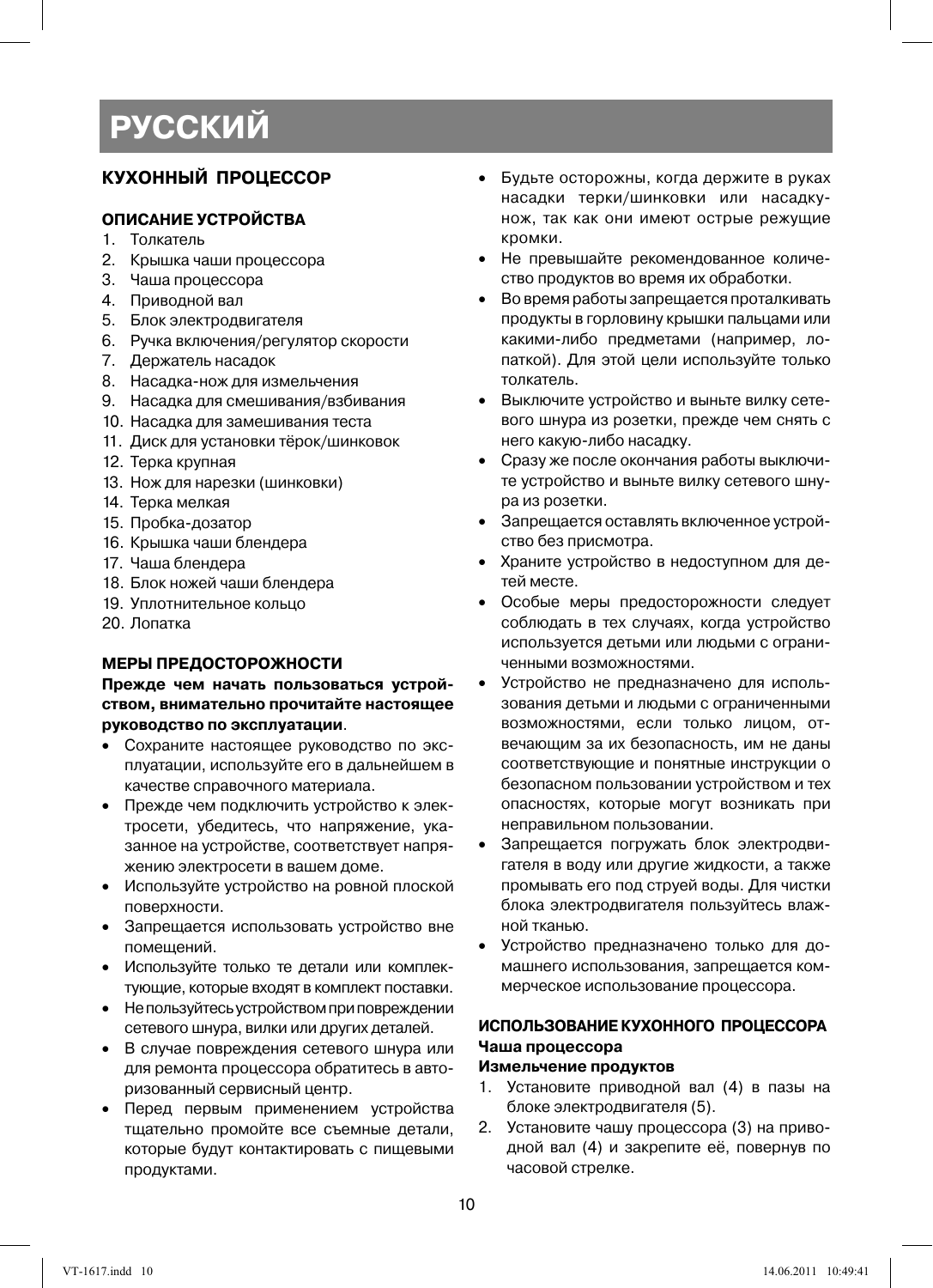# **РУССКИЙ**

- 3. Внутрь чаши процессора установите держатель насадок (7).
- 4. Установите насадку-нож для измельчения (8) на держатель (7).
- 5. Положите необходимое количество продуктов в чашу процессора (3).
- 6. Закройте чашу (3) крышкой (2) и поверните крышку по часовой стрелке, чтобы совместить выступ на крышке с углублением на чаше.
- 7. Вставьте вилку сетевого шнура в розетку.
- 8. Включите процессор, установив ручку (6) в положение II.
- 9. По окончании работы выключите процессор, установив ручку (6) в положение «O», и выньте вилку сетевого шнура из розетки.
- 10. Снимите чашу процессора (3), повернув её против часовой стрелки, снимите крышку (2), выньте держатель насадок (7) с установленной насадкой-ножом (8), затем извлеките продукты из чаши, используя лопатку (20).

Примечание: Время непрерывной работы устройства зависит от самого продукта и от степени измельчения, которую Вы желаете получить, также время непрерывной работы не должно превышать 1 минуту.

## *Внимание!*

*Будьте осторожны, когда держите в руках насадку-нож, так как она имеет острые режущие кромки.*

## **Взбивание и замешивание теста**

- 1. Установите приводной вал (4) в пазы на блоке электродвигателя (5).
- 2. Установите чашу (3) на приводной вал (4) и закрепите её, повернув по часовой стрелке.
- 3. Внутрь чаши установите держатель насадок (7).
- 4. Установите насадку для смешивания/взбивания (9) или насадку для замешивания теста (10) на держатель насадок (7).
- 5. Поместите необходимые ингредиенты в чашу процессора (3).
- 6. Закройте чашу (3) крышкой (2) и поверните крышку по часовой стрелке, чтобы совместить выступ на крышке с углублением на чаше.
- 7. Вставьте вилку сетевого шнура в розетку.
- 8. Включите процессор, установив ручку (6) в положение II.
- 9. По окончании работы выключите процессор, установив ручку (6) в положение «O», и выньте вилку сетевого шнура из розетки.
- 10. Снимите чашу процессора (3), повернув её против часовой стрелки, снимите крышку (2), выньте держатель насадок (7) с установленной насадкой (для смешивания/ взбивания (9) или для замешивания теста (10)), затем извлеките продукты из чаши, используя лопатку (20).

## **Внимание!**

- Никогда не используйте насадку (9) для замешивания теста.
- Не превышайте количество жидких продуктов в чаше во избежание их выплескивания.

## **Использование терок/шинковки**

- 1. Установите приводной вал (4) в пазы на блоке электродвигателя (5).
- 2. Установите чашу процессора (3) на приводной вал (4) и закрепите её, повернув по часовой стрелке.
- 3. Установите необходимую терку (12, 14) или нож для нарезки (шинковки) (13) в диск для установки насадок (11).
- 4. Установите диск (11) в чашу процессора (3) на приводной вал (4).
- 5. Закройте чашу процессора (3) крышкой (2) и поверните крышку по часовой стрелке, чтобы совместить выступ на крышке с углублением на чаше.
- 6. Вставьте вилку сетевого шнура в розетку.
- 7. Включите процессор, установив ручку (6) в положение II.
- 8. Поместите продукты в горловину крышки (2), для подачи продуктов используйте толкатель (1). Нажимайте на толкатель с незначительным усилием для подачи продуктов.
- 9. По окончании работы выключите процессор, установив ручку (6) в положение «O», и выньте вилку сетевого шнура из розетки.
- 10. Извлеките измельченные продукты из чаши процессора (3).
- 11. Очистите, промойте и просушите все используемые детали сразу после окончания работы.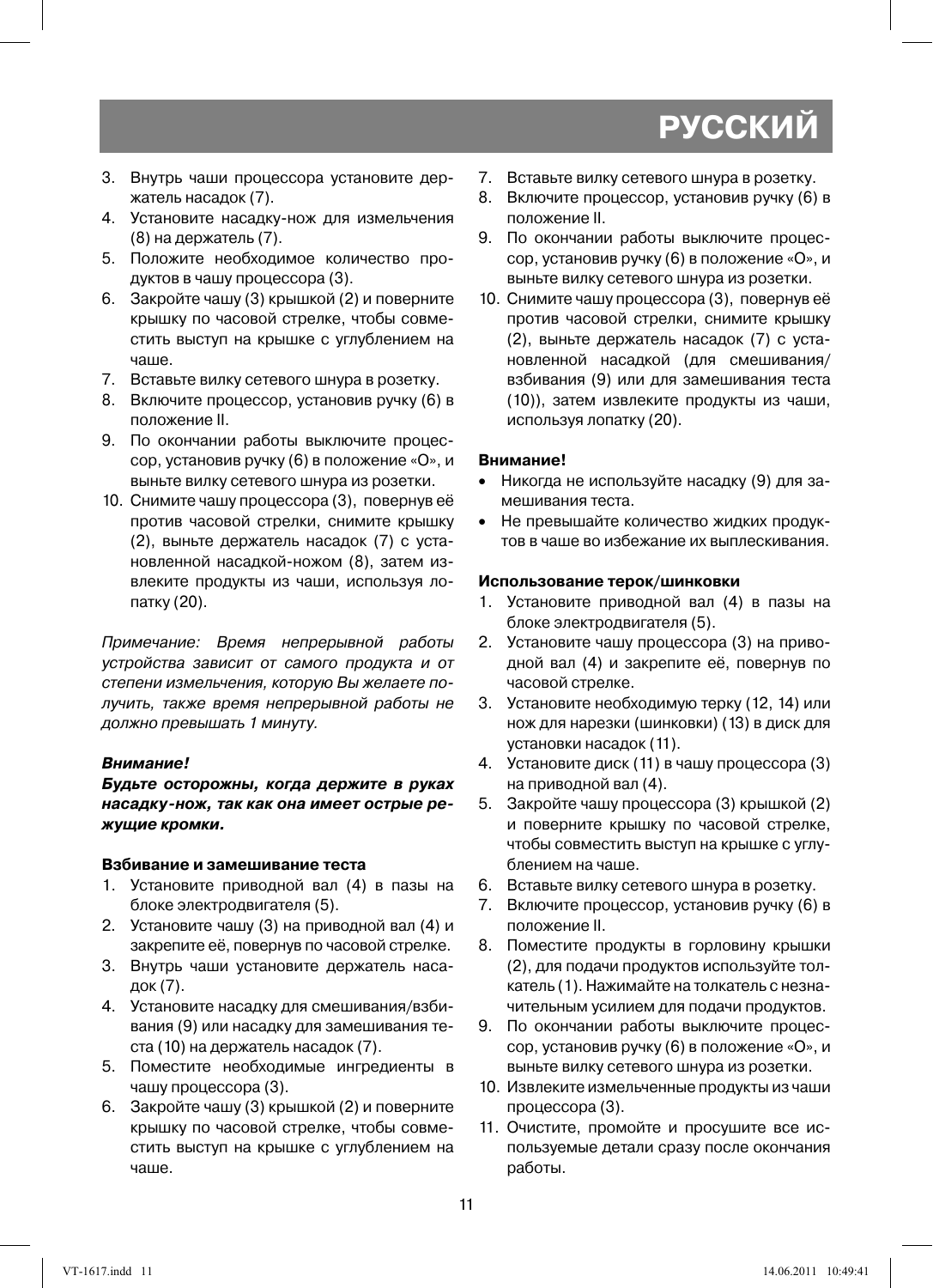## **РУССКИЙ**

*Внимание!* Время непрерывной работы не должно превышать 40 сек.

## **Чаша блендера**

С помощью блендера Вы можете приготовить до 1,5 л жидкого или густого супа, компота, взбить молочный коктейль, мороженое и т.д. Вы можете приготовить любые виды жидкого теста.

- 1. Установите уплотнительное кольцо (19) в пазы на блоке электродвигателя (5).
- 2. На уплотнительное кольцо (19) установите блок ножей чаши блендера (18) и поверните его против часовой стрелки для его фиксации.
- 3. Убедитесь что блок ножей чаши блендера (18) установлен правильно.
- 4. Установите чашу блендера (17) на блок электродвигателя (5) и поверните её по часовой стрелке до фиксации.
- 5. Снимите крышку (16) и поместите необходимые ингредиенты в чашу блендера (17).
- 6. Закройте чашу блендера (17) крышкой (16) и затем вставьте вилку сетевого шнура в розетку.
- 7. Включите процессор, установив ручку (6) в положение II или используйте импульсный режим работы, для этого установите ручку (6) в положение (Р) «PULSE».
- 8. Во время работы можно добавлять необходимые ингредиенты через отверстие, закрытое пробкой-дозатором (15). Пробкудозатор (15) можно использовать в качестве мерной емкости.
- 9. По окончании работы выключите процессор, установив ручку (6) в положение «O», и выньте вилку сетевого шнура из розетки.
- 10. Слейте полученный продукт из чаши блендера.
- 11. Очистите, промойте и просушите все используемые детали сразу после окончания работы.

## **ЧИСТКА УСТРОЙСТВА**

- После окончания работы или перед чисткой всегда выключайте устройство и отключайте его от электросети.
- Очистите, промойте и просушите все используемые детали сразу после окончания работы.
- Рекомендуется промывать съемные детали теплой водой с нейтральным моющим средством. Можно воспользоваться посудомоечной машиной для мытья металлических ножей.
- Блок электродвигателя (5) протирайте влажной тканью. Не используйте жесткие губки, абразивные, агрессивные чистящие средства, а также растворители.
- Запрещается погружать блок электродвигателя (5) в воду или промывать его под струей воды.
- При переработке продуктов с сильными красящими свойствами (например, моркови или свеклы) насадки и емкости могут окраситься, протрите их тканью, смоченной растительным маслом.
- Запрещается промывать насадки вместе с блоком электродвигателя (5), сначала снимите их с моторного блока и только после этого промывайте.

## **ХРАНЕНИЕ**

- Перед тем как убрать устройство на хранение, убедитесь, что устройство отключено от электросети.
- Выполните требования раздела ЧИСТКА УСТРОЙСТВА.
- Храните устройство в сухом чистом месте.

### **Технические характеристики**

Напряжение питания: 220-240 В ~ 50 Гц Максимальная потребляемая мощность: 600 Вт

Производитель оставляет за собой право изменять характеристики прибора без предварительного уведомления.

## *Срок службы прибора - 3 года*



Данное изделие соответствует всем требуемым европейским и российским стандартам безопасности и гигиены.

АН-ДЕР ПРОДАКТС ГмбХ, Австрия Нойбаугюртель 38/7А, 1070 Вена, Австрия Сделано в Китае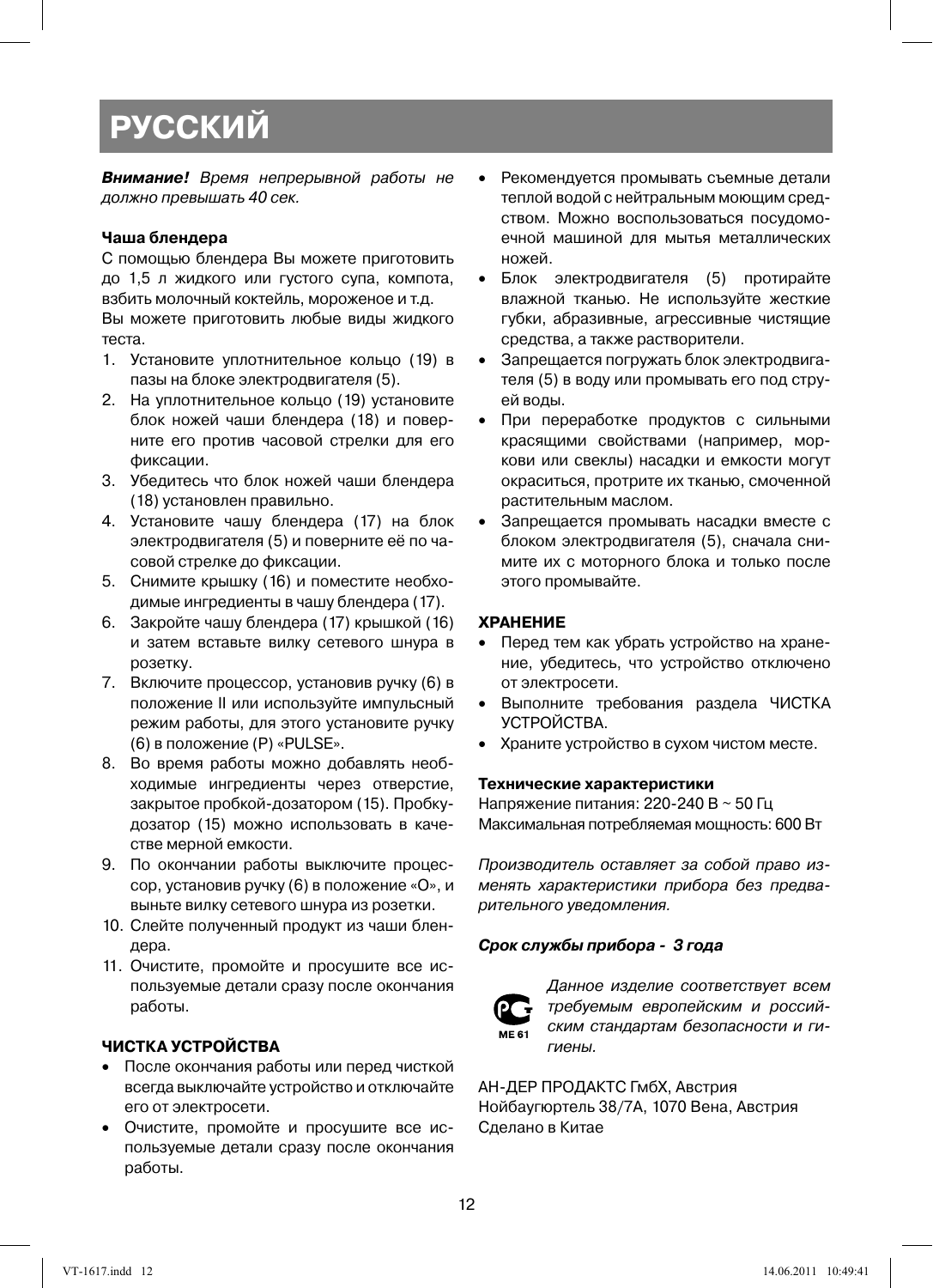# **КАЗАК**

## **АСХАНАЛЫҚ ПРОЦЕССОР**

#### **ҚҰРЫЛҒЫНЫҢ СИПАТТАМАСЫ**

- 1. Итергіш
- 2. Процессор айшанағының кақпағы
- 3. Процессор айшанағы
- 4. Тетік валы
- 5. Электрқозғалтқыш блогы
- 6. Қосу тұтқасы/жылдамдық реттегіші
- 7. Саптамалар ұстағышы
- 8. Ұсақтауға арналған саптама-пышақ
- 9. Араластыру/көпсітуге арналған саптама
- 10. Қамыр илеуге арналған саптама
- 11. Үгіткіш/ұсақтағыштарды орнатуға арналған шеңбер
- 12. Ірі үгіткіш
- 13. Турауға (ұсақтауға) арналған пышақ
- 14. Ұсақ үгіткіш
- 15. Өлшеме-тығын
- 16. Блендер айшанағының қақпағы
- 17. Блендер айшанағы
- 18. Блендер айшанағының пышақтар блогы
- 19. Нығыздаушы сақина
- 20. Күрекше

## **САҚТЫҚ ШАРАЛАРЫ**

#### **Құрылғыны қолданбас бұрын, қолдану жөніндегі осы нұсқаулықты мұқият оқып шығыңыз.**

- Осы нұсқаулықты сақтап қойыңыз, оны келешекте ақпарат құралы ретінде пайдаланыңыз.
- Қосу алдында, үйіңіздегі желінің кернеуі құрылғыда көрсетілген жұмыс кернеуге сəйкес келетінін тексеріңіз.
- Құрылғыны тұрақты тегіс беткейде пайдаланыңыз.
- Құрылғыны бөлмеден тыс қолдануға тиым салынады.
- Тек жеткізу топтамасына ғана кіретін бөлшектер мен саптамаларды пайдаланыңыз.
- Желу бауы, ашасы немесе өзге бөлшектері зақымданған құрылғыны қолдануға болмайды
- Желі бауы зақымданса немесе процессорды жөндеу үшін қызмет көрсету орталығына хабарласыңыз.
- Құрылғыны алғаш қолдану алдында, өнімдермен түйісетін барлық алмалы бөлшектерін жақсылап жуыңыз.
- Үгіткіш/ұсақтағыш саптамаларды немесе саптама-пышақты қолыңызда ұстап тұрғанда

сақ болыңыз, өйткені олардың турағыш қырлары өткір.

- Өңдеу барысында өнімдердің кеңесте берілген мөлшерін арттырмаңыз.
- Жұмысбарысында өнімдерді қақпақтың аузына саусақтармен немесе өзге заттармен итеруге тиым салынады (мысалы, күрекшемен). Ол үшін тек итергішті пайдаланыңыз.
- Қандай да бір саптаманы шешіп алу үшін, құрылғыны сөндіріп, желі бауының ашасын розеткадан шығарыңыз.
- Жұмыс аяқталғаннан кейін, құрылғыны сөндіріп, желі бауының ашасын розеткадан шығарыңыз.
- Іске қосылып тұрған құрылғыны қараусыз қалдыруға тиым салынады.
- Құрылғыны балалардың қолы жетпейтін жерде сақтаңыз.
- Құрылғыны балалар немесе мүмкіндігі шектеулі тұлғалар пайдаланған кезде сақтықтың ерекше шараларын ұстаныңыз.
- Балаларға немесе мүмкіндігі шектеулі тұлғаларға құрылғыны қолдануға рұқсат беру үшін, оларға қауіпсіздіктеріне жауапты тұлға құрылғыны дұрыс қолдану туралы жəне дұрыс қолданбаған жағдайда туындайтын қауіп туралы сəйкес, өздеріне түсінікті нұсқаулықтар беру керек
- Электрқозғалтқыш блогын суға немесе өзге сүйықтықтарға батыруға, жəне оны су астында жууға тиым салынады. Электрқозғалтқыш блогын тазарту үшін ылғал матаны қолданыңыз.
- Құрылғы тек үйде пайдалануға арналған, процессордың коммерциялық мақсатта пайдаланылуына тиым салынады.

## **ПРОЦЕССОРДЫ ПАЙДАЛАНУ ПРОЦЕССОР АЙШАНАҒЫ**

#### **Өнімдерді ұсақтау**

- 1. Тетік валын (4) электрқозғалтқыш блогындағы (5) тесіктерге орнатыңыз.
- 2. Процессор айшанағын (3) тетік валына (4) орнатып, сағат тілімен бұрап, оны бекітіңіз.
- 3. Процессор айшанағының ішіне саптамалар ұстағышын (7) орнатыңыз.
- 4. Ұсақтауға арналған саптама-пышақты (8) ұстағышқа (7) орнатыңыз.
- 5. Өнімнің қажетті мөлшерін процессор айшанағының (3) ішіне салыңыз.
- 6. Айшанақтың (3) қақпағын (2) жабыңыз да, қақпақты сағат тілімен бұраңыз, қақпақтағы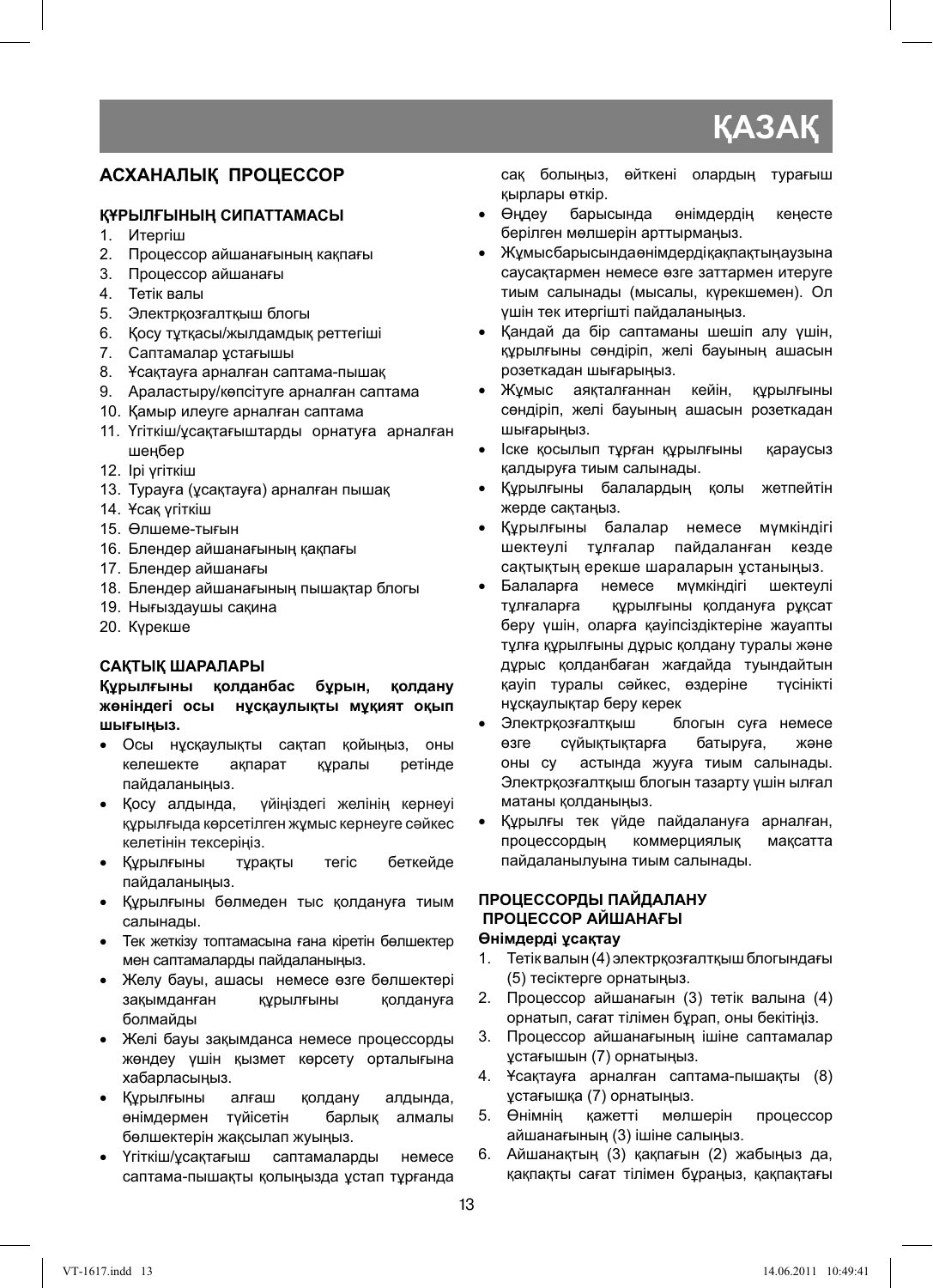# **ҚАЗАҚ**

ұршықтар айшанақтағы тесіктерге дəл келуі керек.

- 7. Желі бауының ашасын розеткаға салыңыз.
- 8. Тұтқаны (6) ІІ жағдайға орнатып, процессорды іске қосыңыз.
- 9. Жұмыс аяқталғаннан кейін, тұтқаны (6) «О» жағдайына орнатып, сөндіріңіз де, желі бауының ашасын розеткадан шығарыңыз.
- 10. Процессор айшанағын (3) сағат тіліне қарсы бұрап, алыңыз, қақпағын (2) шешіңіз, саптама -пышақ (8) орнатылған саптама ұстағышын (7) алыңыз, күрекшені (20) пайдаланып, өнімдерді айшанақтан алыңыз.

*Ескерту: Құрылғының үздіксіз жұмыс істеу уақыты өнімнен жəне оны ұсақтау дəрежесіне байланысты, сондай-ақ, үздіксіз жұмыс уақыты 1 минуттан аспауы тиіс.* 

#### *Назар аударыңыз!*

*Саптама-пышақты қолыңызға алғанда, сақ болыңыз, оның турағыш қырлары өткір.* 

#### **Қамыр илеу жəне көпсіту**

- 1. Тетік валын (4) электрқозғалтқыштың (5) блогыындағы тесіктерге орнатыңыз.
- 2. Айшанақты (3) тетік валына (4) орнатыңыз да, оны сағат тілімен бұрап, бекітіңіз.
- 3. Айшанақтың ішіне саптамалар ұстағышын (7) орнатыңыз.
- 4. Араластыру/көпсіту саптамасын (9) немесе қамыр илеу (10) саптамасын саптама ұстағышына (7) орнатыңыз.
- 5. Қажетті қосындыларды процессор айшанағына (3) салыңыз.
- 6. Айшанақтың (3) қақпағын (2) жауып, қақпақты сағат тілімен бұраңыз, қақпақтағы ұршықтар айшанақтағы тесіктерге дəл келу керек.
- 7. Желі бауының ашасын розеткаға салыңыз.
- 8. Тұтқаны (6) ІІ жағдайына орнатып, процессорды іске қосыңыз.
- 9. Жұмыс аяқталғаннан кейін, тұтқаны (6) «О» жағдайына орнатып, процессорды сөндіріңіз де, желі бауының ашасын розеткадан шығарыңыз.
- 10. Процессор айшанағын (3) сағат тіліне қарсы бұрап, шешіңіз, қақпағын (2) алыңыз, саптамалар ұстағышын (7) орнатылған саптамасымен бірге (араластыру/көпсітуге арналған (9) немесе қамыр илеуге арналған (10) саптаманы) шешіңіз, содан кейін, күрекшені (20) пайдаланып, өнімдерді айшанақтан шығарыңыз.

#### **Назар аударыңыз!**

- Саптаманы(9) ешқашан қамыр илеуге пайдаланбаңыз.
- Сұйық өнімдердің мөлшерін, олар тасып кетпеу үшін, шамадан асырмаңыз.

#### **Үгіткіштер/ұсақтағыштарды пайдалану**

- 1. Тетік валын (4) электрқозғалтқыштың блогындағы (5) тесіктерге сəйкестеп орнатыңыз.
- 2. Процессор айшанағын (3) тетік валына (4) орнатыңыз да, оны сағат тілімен бұрап, бекітіңіз.
- 3. Қажетті үгіткішті (12, 14) немесе турауға (ұсақтауға) арналған пышақты (13) саптамаларды орнату шеңберіне (11) орнатыңыз.
- 4. Шеңберді (11) процессор айшанағындағы (3) тетік валына (4) орнатыңыз.
- 5. Процессор айшанағын (3) қақпақпен (2) жауып, қақпақты сағат тілімен бұраңыз, ол үшін қақпақтағы ұршық айшанақтағы тесікпен сəйкес келуі тиіс.
- 6. Желі бауының ашасын розеткаға салыңыз.
- 7. Тұтқаны (6) ІІ жағдайына орнатып, процессорды іске қосыңыз.
- 8. Өнімдерді қақпақтың аузына салыңыз (2), оларды итеру үшін итергішті (1) пайдаланыңыз. Итергішті аса күш салмай басыңыз.
- 9. Жұмыс аяқталғаннан кейін, тұтқаны (6) «О» жағдайына орнатып, процессорды сөндіріңіз де, желі бауының ашасын розеткадан шығарыңыз.
- 10. Жұмыс аяқталғаннан кейін ұсақталған өнімдерді айшанақтан (3) алыңыз.
- 11. Жұмыс аяқталғаннан кейін, барлық пайдаланылған бөлшектерді тазалап, жуып кептіріп қойыңыз.

*Назар аударыңыз! Үздіксіз жұмыс істеудің уақыты 40 сек. аспауы тиіс.* 

#### **Блендер айшанағы**

Блендердің көмегімен сіз сүйық немес қою сорпаның, компоттың 1,5 л дейін мөлшерін əзірлей аласыз, сүт коктейлін, балмұздақ жəне т.б. көпсіте аласыз.

Сұйық қамырдың кез келген түрін жасай аласыз.

1. Нығыздағыш сақинаны (19) электрқозғалтқыштың (5) блогындағы тесіктерге орнатыңыз.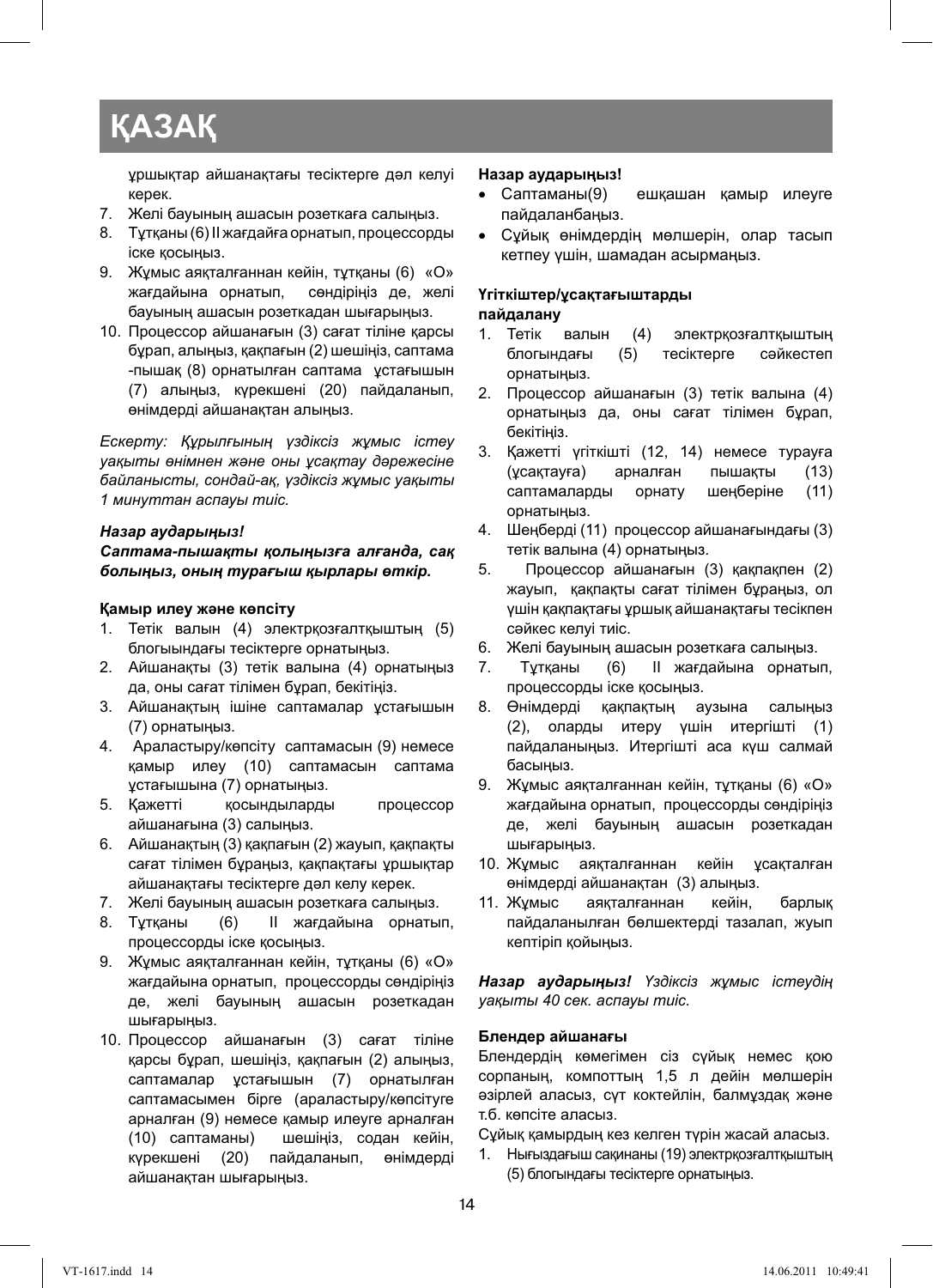# **ҚАЗАҚ**

- 2. Нығыздағыш сақинаға (19) блендер айшанағының пышақтар блогын (18) орнатып, оны сағат тілімен қысылғанша бұраңыз.
- 3. Блендер айшанағының пышақтар блогы (18) дұрыс орнатылғанын тексеріңіз.
- 4. Блендер айшанағын (17) электрқозғалтқыш (5) блогына орнатып, оны сағат тілімен қысылғанша бұраңыз.
- 5. Қақпақты (16) шешіп, қажетті қосындыларды блендер айшанағына (17) орнатыңыз.
- 6. Блендер айшанағын (17) қақпақпен (16) жауып, желі бауының ашасын розеткаға салыңыз.
- 7. Тұтқаны ІІ жағдайына орнатып, процессорды қосыңыз, немесе жұмыстың импульсты тəртібін пайдаланыңыз, ол үшін тұтқаны (6) «PULSE» (Р) жағдайына орнату керек.
- 8. Жұмыс барысында қажетті өнімдерді өлшеуші -тығынмен (15) бекітілген тесік арқылы салып тұруға болады. Өлшеуші -тығынды (15) өлшеуші сыйма ретінде пайдалануға болады.
- 9. Жұмыс аяқталғаннан кейін, тұтқаны (6) «О» жағдайына орнатып, процессорды сөндіріңіз де, желі бауының ашасын розеткадан шығарыңыз.
- 10. Алынған өнімді блендер айшанағынан құйып алыңыз.
- 11. Жұмыс аяқталғаннан кейін, барлық пайдаланылған бөлшектерді тазалап, жуып, кептіріп қойыңыз.

#### **ҚҰРЫЛҒЫНЫ ТАЗАЛАУ**

- Жұмыс аяқталғаннан кейін немесе тазалау алдында құрылғыны сөндіріп, үнемі электржеліден ажыратып қойыңыз.
- Жұмыс аяқталғаннан кейін, барлық пайдаланылған бөлшектерді тазалап, жуып, кептіріп қойыңыз.
- Барлық алынбалы бөлшектерін бейтарап жуғыш құралы қосылған жылы сумен жуған дұрыс.Темір пышақтарын жуу үшін ыдыс жуу машинасын пайдаланбаңыз.
- Электр қозғалтқыш блогын (5) ылғал матамен сүртіңіз. Қатты губкаларды, абразивты, агрессивты тазалағыш құралдарын, сонымен

қатар, еріткіштерді пайдалануға тиым салынады.

- Электр қозғалтқыш блогын су астында жууға немесе суға батыруға тиым салынады.
- Кейбір өнімдер, мысалы,сəбіз, қызанақ немесе қызылшаны өңдеу барысында шырынсыққыштың пластик бөлшектері боялып қалуы ықтимал. Дақтарды жою үшін, өсімдік майына малынған матамен сүртіп жіберіңіз де, бөлшектерді жұмсақ жуғыш құралы қосылған жылы сумен жуып, кептіру керек.
- Саптамаларды электр қозғалтқыш блогымен (5) бірге қосып, жууға тиым салынады, оларды алдымен, мотор блогынан шешіп алып, содан кейін жууға болады.

#### **САҚТАУ**

- Сақтауға жинастырмас бұрын, құрылғы электр желіден ажырап тұрғанын тексеріңіз.
- ҚҰРЫЛҒЫНЫ ТАЗАЛАУ тарауының талаптарын орындаңыз.
- Құрылғыны құрғақ, салқын жерде сақтаңыз.

#### **Техникалық сипаттамасы**

Қуаттану кернеуі: 220-240 В ~ 50 Гц Максималды тұтыну қуаты: 600 Вт

*Өндіруші алдын ала хабарламастан аспаптың сипаттамаларын өзгертуге құқылы.*

#### *Құралдың қызмет ету мерзімі - 3 жыл*

#### **Гарантиялық мiндеттiлiгi**

Гарантиялық жағдайдағы қаралып жатқан бөлшектер дилерден тек сатып алынған адамға ғана берiледi. Осы гарантиялық мiндеттiлiгiндегi шағымдалған жағдайда төлеген чек немесе квитанциясын көрсетуi қажет.

*Бұл тауар ЕМС – жағдайларға сəйкес келедi негiзгi Мiндеттемелер 89/336/ EEC Дерективаның ережелерiне*  CE. *енгiзiлген Төменгi Ережелердiң Реттелуi (73/23 EEC)*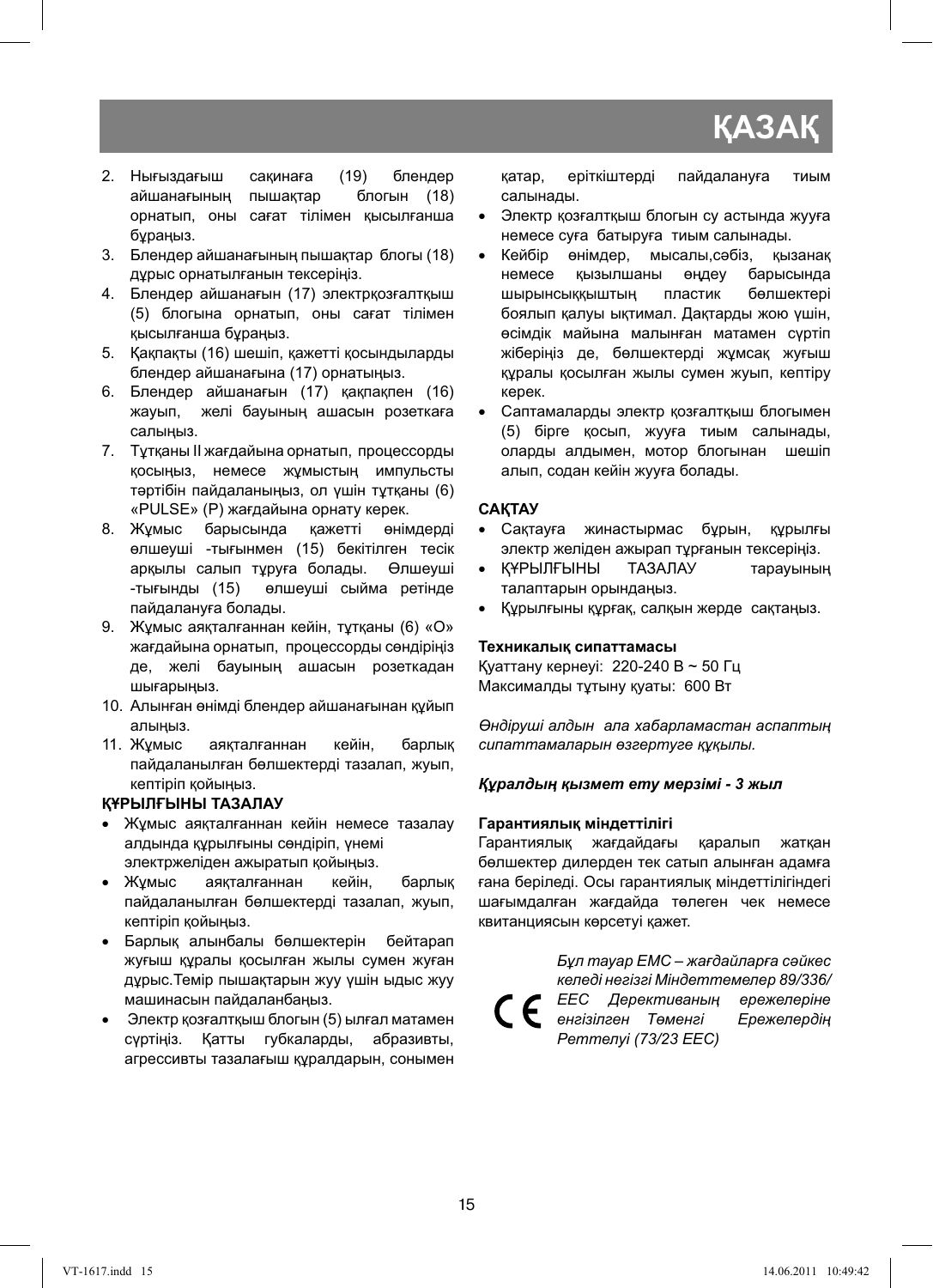# **ROMÂNĂ/** Moldovenească

## **PROCESOR DE BUCĂTĂRIE**

## **DESCRIEREA PRODUSULUI**

- 1. Împingător
- 2. Capac bol procesor
- 3. Bol procesor
- 4. Arbore motor
- 5. Ansamblu motor
- 6. Mâner pornire/reglor de viteză
- 7. Susţinător accesorii
- 8. Accesoriu cutit-tocător
- 9. Accesoriu bătător/ malaxor
- 10. Accesoriu pentru frământarea aluatului
- 11. Disc pentru montarea răzătoarelor/tocătoarei
- 12. Răzătoare mare
- 13. Cuţit pentru tăiere (tocare)
- 14. Răzătoare mică
- 15. Dop dozator
- 16. Capac bol blender
- 17. Bol blender
- 18. Ansamblu cutite bol blender
- 19. Inel de etanşare
- 20. Spatulă

## **MĂSURI DE SIGURANŢĂ**

Cititi cu atentie acest ghid de utilizare înainte de folosirea aparatului.

- Păstraţi acest ghid de utilizare şi folosiţi-l pentru consultări ulterioare.
- Înainte de prima conectare asigurati-vă că tensiunea reţelei de alimentare locale corespunde cu tensiunea de funcționare a aparatului.
- Folosiţi aparatul pe o suprafaţă plană şi stabilă.
- Nu folositi aparatul în afara încăperilor.
- Utilizaţi doar accesoriile livrate cu aparatul.
- Nu folositi aparatul dacă sunt deteriorate cablul de alimentare, fisa sau alte piese.
- În caz de deteriorare a cablului de alimentare sau pentru reparaţii apelaţi la un centru service autorizat.
- Înainte de prima utilizare spălaţi bine toate piesele detaşabile care vor contacta cu alimentele.
- Mânuiti cu grijă accesoriile de răzuit, acestea au muchii tăietoare ascuțite.
- Nu depăşiţi cantitatea recomandată de alimente în timpul procesării acestora.
- Nu împingeți ingredientele prin orificiul de alimentare cu degetele sau alte obiecte (de

exemplu spatula). Utilizati în aceste scopuri numai împingătorul.

- Opriți aparatul și scoateți fișa de alimentare din priză înainte de a scoate un accesoriu sau altul din acesta.
- Imediat după utilizare opriți aparatul și scoateți fisa de alimentare din priză.
- Nu lăsaţi aparatul să funcţioneze nesupravegheat.
- Păstrati aparatul în locuri inaccesibile pentru copii.
- Este necesară o atentă supraveghere atunci când aparatul este folosit lângă copii sau persoane cu abilităţi reduse.
- Acest aparat nu este destinat pentru utilizare de către copii sau persoane cu abilități reduse, dacă numai nu le-au fost făcute instrucţiuni clare și corespunzătoare de către persoana responsabilă de securitatea lor privind utilizarea fără pericol a aparatului şi despre riscurile care pot apărea în caz de utilizare incorectă.
- Nu scufundaţi ansamblul motor în apă sau alte lichide, nu îl spălaţi sub jet de apă. Pentru a curăta ansamblul motor folositi o cârpă umedă.
- Aparatul este destinat numai pentru utilizare casnică, nu folositi aparatul în scopuri comerciale.

## **UTILIZAREA PROCESORULUI BOLUL PROCESORULUI Mărunţirea alimentelor**

- 1. Montati arborele motor (4) în canelurile de pe ansamblul motor (5).
- 2. Asezați bolul procesorului (3) pe arborele motor (4) și fixați-l, rotindu-l în sensul acelor de ceasornic.
- 3. Montaţi susţinătorul accesoriilor (7) în interiorul bolului procesor.
- 4. Aşezaţi accesoriul cuţit de tăiere (8) pe susţinător (7).
- 5. Asezati cantitatea necesară de alimente în bolul procesorului (3).
- 6. Închideţi bolul (3) cu capacul (2) şi rotiţi capacul în sensul acelor de ceasornic pentru a alinia ieşitura de pe capac cu adâncitura de pe bol.
- 7. Introduceți fișa de alimentare în priză.
- Borniți procesorul fixând mânerul (6) în poziția II.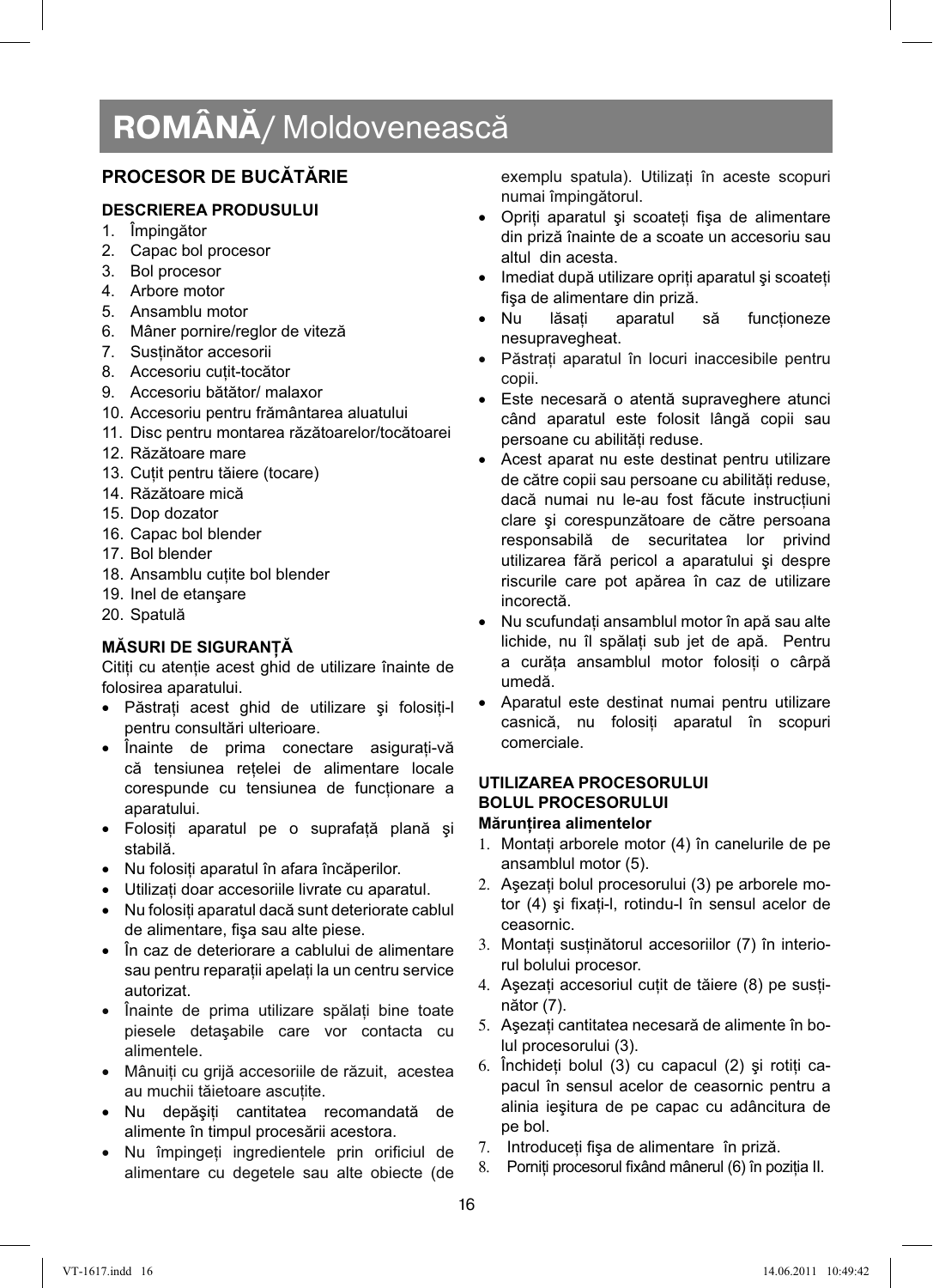# **ROMÂNĂ/** Moldovenească

- 9. După folosire opriti procesorul fixând mânerul (6) în poziția "O" și scoateți fișa de alimentare din priză.
- 10. Scoateti bolul procesorului (3) rotindu-l contrar acelor de ceasornic, scoateti capacul (2), scoateți susținătorul de accesorii (7) cu accesoriul cuţit montat (8), după care scoateţi alimentele din bol folosind spatula (20).

*Remarcă: Timpul de funcţionare continuă al aparatului depinde de alimentele pe care le procesaţi şi gradul de mărunţire dorit, în acelaşi timp durata de funcţionare a aparatului nu trebuie să depăşească 1 minut.*

## *Atenţie!*

*Mânuiţi cu grijă accesoriul cuţit, acesta are muchii ascuţite.*

## **Baterea şi frământarea aluatului**

- 1. Montati arborele motor (4) în canelurile de pe ansamblul motor (5).
- 2. Aşezaţi bolul procesorului (3) pe arborele motor (4) și fixați-l, rotindu-l în sensul acelor de ceasornic.
- 3. Montati sustinătorul accesoriilor (7) în interiorul bolului procesor (7).
- 4. Aşezaţi accesoriul malaxor/bătător (9) sau accesoriul pentru frământarea aluatului (10) pe susţinătorul accesoriilor (7).
- 5. Inseraţi ingredientele necesare în bolul procesorului (3).
- 6. Închideţi bolul (3) cu capacul (2) şi rotiţi capacul în sensul acelor de ceasornic pentru a alinia ieşitura de pe capac cu adâncitura de pe bol.
- 7. Introduceti fișa de alimentare în priză.
- 8. Porniți procesorul fixând mânerul (6) în pozitia II.
- 9. După folosire opriti procesorul fixând mânerul (6) în pozitia "O" și scoateti fișa de alimentare din priză.
- 10. Scoateti bolul procesorului (3) rotindu-l contrar acelor de ceasornic, scoateţi capacul (2), scoateți susținătorul de accesorii (7) malaxor/ bătător (9) sau pentru frământarea aluatului (10, după care scoateţi alimentele din bol folosind spatula (20).

## **Atenţie!**

- Nu folosiţi niciodată accesoriul (9) pentru frământarea aluatului.
- Nu depășiti cantitatea de alimente lichide în bol pentru a evita vărsarea acestora.

## **Folosirea răzătoarelor/tocătoarei**

- Montati arborele motor (4) în canelurile de pe ansamblul motor (5).
- 2. Aşezaţi bolul procesorului (3) pe arborele motor (4) și fixați-l, rotindu-l în sensul acelor de ceasornic.
- 3. Montaţi răzătoarea necesară (12, 14) sau cuţitul pentru tăiere (tocare) (13) în discul pentru montarea accesoriilor (11).
- 4. Montati discul (11) în bolul procesorului (3) pe arborele motor (4).
- 5. Închideti bolul (3) cu capacul (2) și rotiti capacul în sensul acelor de ceasornic pentru a alinia ieşitura de pe capac cu adâncitura de pe bol.
- 6. Introduceți fișa de alimentare în priză.
- 7. Porniți procesorul fixând mânerul (6) în poziţia II.
- 8. Asezati alimentele în pâlnia capacului (2), pentru introducerea alimentelor folosiţi împingătorul (1). Apăsati ușor împingătorul atunci când introduceţi alimentele.
- 9. După folosire opriți procesorul fixând mânerul (6) în poziția "O" și scoateți fișa de alimentare din priză.
- 10. Scoateţi alimentele tocate din bolul procesorului (3).
- 11. Curățați, spălați și uscați toate accesoriile imediat după utilizare.

*Atenţie! Timpul continuu de funcţionare nu trebuie să depăşească 40 sec.*

## **Bol blender**

Cu ajutorul blenderului puteţi prepara până la 1,5 l de supă lichidă sau densă, compot, să bateţi un cocteil de lapte, înghetata etc.

Puteţi prepara orice tip de aluat lichid.

- 1. Aşezaţi inelul de etanşare (19) în canelurile d pe ansamblul motor (5).
- 2. Așezați pe inelul de etanșare (19) ansamblul de cuţite al bolului blender (18) şi rotiţi-l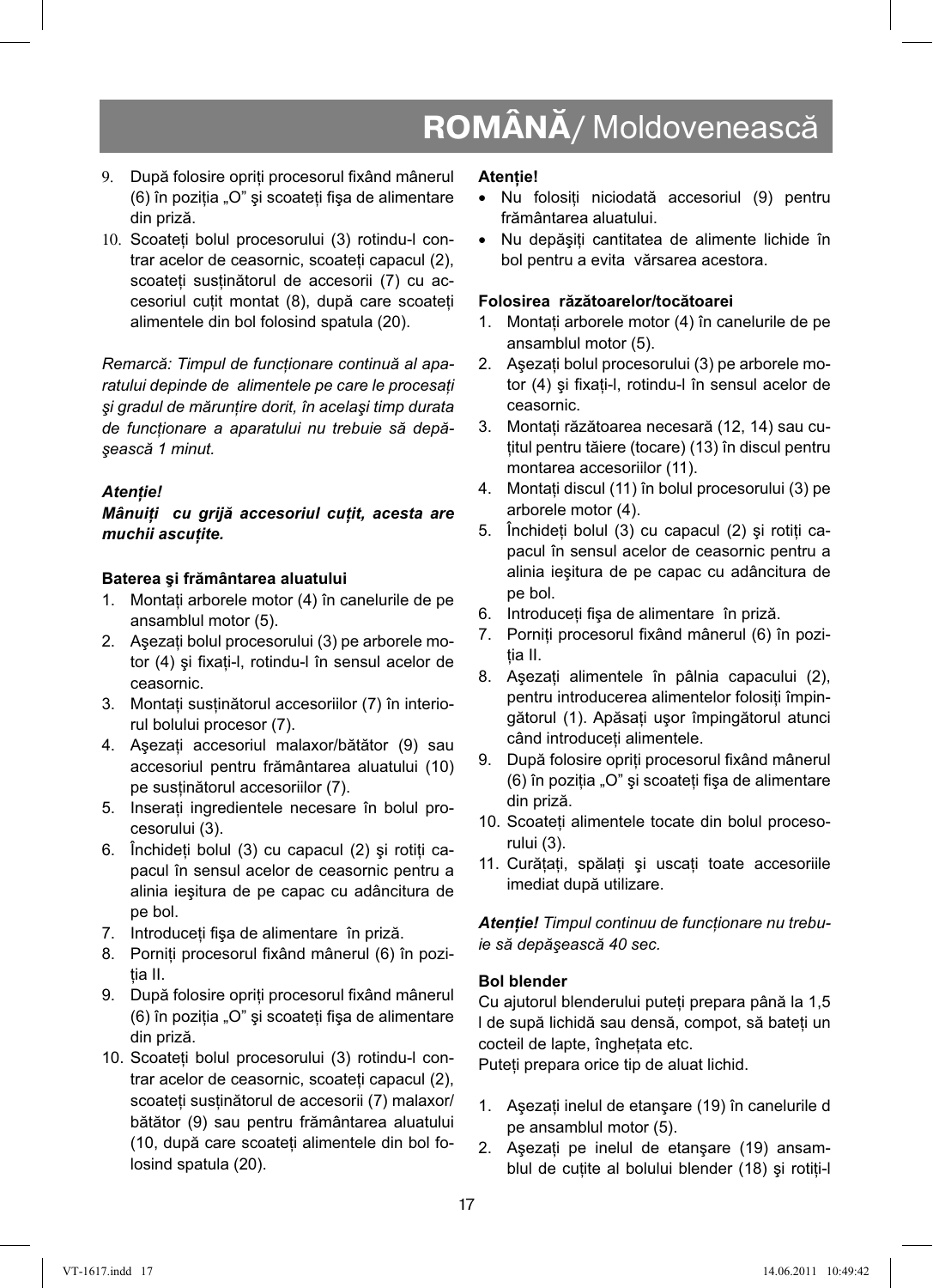# **ROMÂNĂ/** Moldovenească

în sens contrar acelor de ceasornic până la fixare.

- 3. Asigurați-vă că ansamblul de cuțite al bolului blender (18) este aşezat corect.
- 4. Asezati bolul blender (17) pe ansamblul motor (5) şi rotiţi-l în sensul acelor de ceasornic până la fixare.
- 5. Scoateţi capacul (16) şi inseraţi ingredientele necesare în bolul blender (17).
- 6. Închideţi bolul blender (17) cu capacul (16) după care introduceti fișa de alimentare în priză.
- 7. Porniti procesorul fixând mânerul (6) în pozitia II sau folositi regimul de functionare cu impulsuri, pentru aceasta fixați mânerul (6) în poziția (P) "PULSE".
- 8. În timpul procesării puteti adăuga ingredientele necesare prin orificiul închis cu dopul dozator (15). Dopul dozator (15) poate fi folosit în calitate de vas de măsură
- 9. După utilizare opriți procesorul fixând mânerul (6) în poziția "O" și scoateți fișa de alimentare din priză.
- 10. Goliţi vasul blender de alimente.
- 11. Curățați, spălați și uscați toate accesoriile imediat după utilizare.

## **CURĂŢAREA APARATULUI**

- Întotdeauna opriți și deconectați aparatul de la reţea după utilizare şi înainte de curăţare.
- Curăţaţi, spălaţi şi uscaţi toate accesoriile folosite imediat după utilizare.
- Se recomandă spălarea accesoriilor detaşabile în apă caldă cu agent de curăţare neutru. Puteți folosi mașina de spălat vase pentru spălarea cuţitelor metalice.
- Stergeti ansamblul motor (5) cu o cârpă umedă. Nu folosiți bureți aspri, agenți de curățare abrazivi sau agresivi, precum şi dizolvanți.
- Nu scufundati ansamblul motor (5) în apă și nu-l spălati sub jet de apă.
- La procesarea alimentelor cu proprietăti de colorare puternice (de exemplu, morcovul sau sfecla) accesoriile şi vasele se pot colora, stergeti-le cu o cârpă înmuiată în untdelemn.
- Nu spălați accesoriile împreună cu ansamblul motor (5), demontați-le de pe ansamblul motor, după care curătati-le.

## **PĂSTRARE**

- Înainte de a depozita aparatul, asigurati-vă că acesta este deconectat de la reţea.
- Efectuati cerintele compartimentului CURĂŢAREA APARATULUI.
- Păstraţi aparatul la un loc uscat şi curat.

## **Specificatii tehnice**

Tensiune de alimentare: 220-240 V ~ 50 Hz Consum maxim de putere: 600 W

*Producătorul îi rezervează dreptul de a schimba caracteristicile aparatelor fără anunţare prealabilă.* 

## *Termenul de exploatare a aparatului – 3 ani.*

## **Garanţie**

În legătură cu oferirea garanţiei pentru produsul dat, rugăm să Vă adresati la distribuitorul regional sau la compania, unde a fost procurat produsul dat. Serviciul de garanție se realizează cu conditia prezentării bonului de plată sau a oricărui alt document financiar, care confirmă cumpărarea produsului dat.

*Acest produs corespunde cerinţelor EMC, întocmite în conformitate cu Directiva 89/336/EEC i Directiva cu privire la electrosecuritate/joasă tensiune (73/23 EEC).*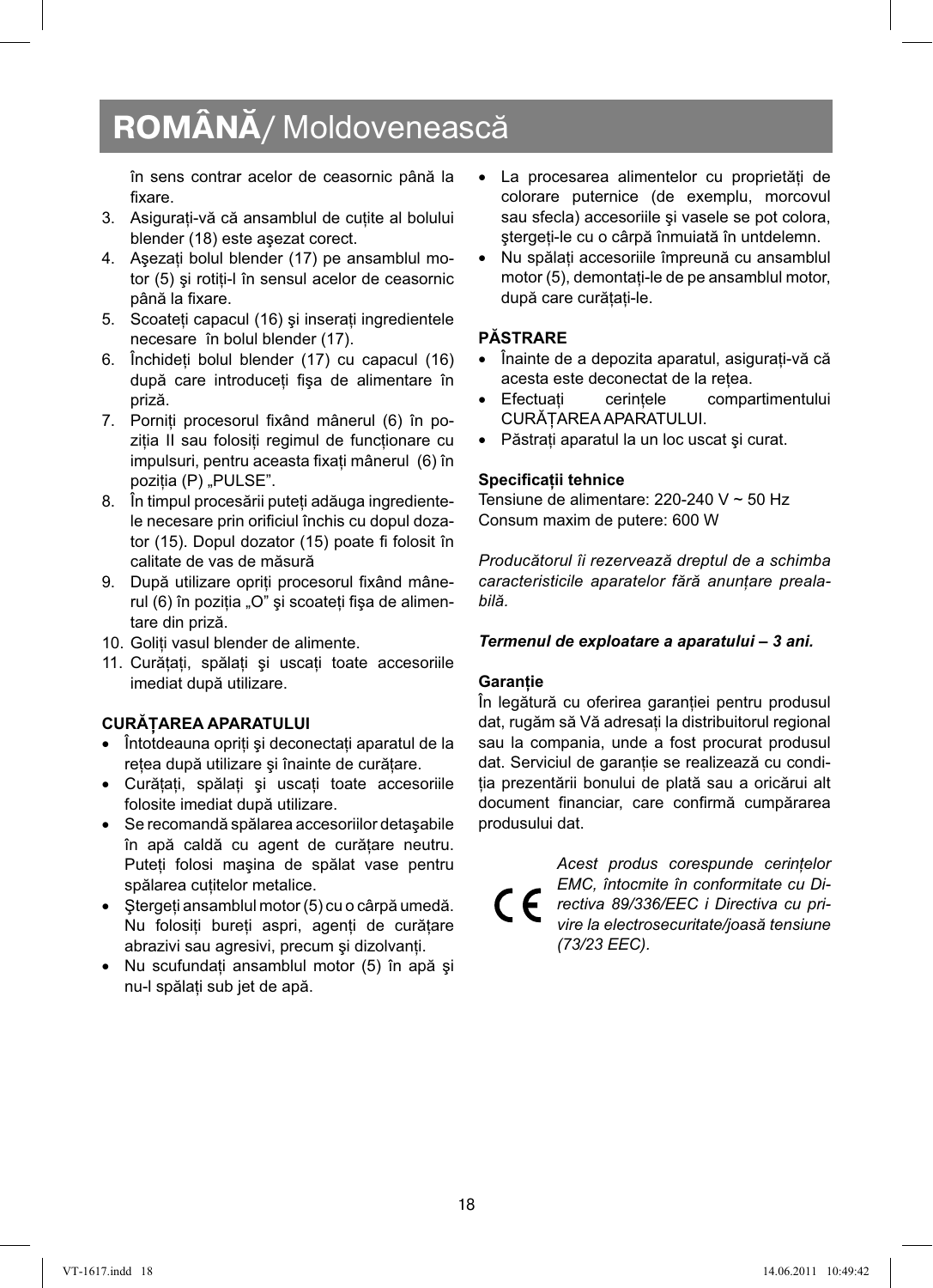# **CESKÝ SOUTHERNÍ SOUTHERNÍ SOUTHERNÍ SOUTHERNÍ SOUTHERNÍ SOUTHERNÍ SOUTHERNÍ SOUTHERNÍ SOUTHERNÍ SOUTHERNÍ SOU**

## **KUCHYŇSKÝ PROCESOR**

## **POPIS VYBAVENI**

- 1. Zdvihátko
- 2. Víko číše procesoru
- 3. Číše procesoru
- 4. Hnací hřídel
- 5. Blok elektromotoru
- 6. Klička zapojení /regulátor rychlosti
- 7. Držitel nástavců
- 8. Nástavec-nůž pro rozmělňování
- 9. Nástavec pro míchání/šlehání
- 10. Nástavec pro zadělávání test
- 11. Disk pro montování struhadel
- 12. Struhadlo hrubé
- 13. Nůž pro řezání (strouhaní)
- 14. Strouhač malý
- 15. Korek dávkovač
- 16. Víko číše blenderu
- 17. Číše blenderu
- 18. Blok noži číše blenderu
- 19. Těsnící kroužek
- 20. Lopatka

## **BEZPEČNOSTNÍ OPATŘENÍ**

## **Před použitím vybavení pozorně pročtete směrnici**.

- Zachovejte danou směrnicí, využijte její v dalším jako příručkový materiál.
- Před prvním spouštěním se přesvědčte, zda li odpovídá pracovní napětí vybavení napětí v elektrické síti.
- Použijte procesor na pravidelném plochém stálém povrchu.
- Nesmí se využívat vybavení vně prostorů.
- Použijte jen té součásti a příslušenství, které jsou součástí dodávky.
- Ne užívejte vybavení při poškození sítové šňůry, zástrčky a jiných součásti.
- V případu poškození sítové šňůry nebo za opravou procesoru obracejte v autorizované servisní středisko.
- Před prvním použitím přístroje pečlivě vyslaďte všichni snímatelně elementy, které budou dotýkat se s potravinami.
- Dejte pozor, kdy držíte v rukou nástavcestruhadla nebo nože protože oni mají ostré břity.
- Ne převyšujte doporučeně množství produktů při zpracování.
- Během práce nesmí se protlačovat potraviny v hrdlo víka prsty nebo jakými-nebo věcmi / například, lopatkou/. Pro ten účel používejte jen zdvihadlo.
- Vypnete procesor i vytáhnete vidlice síťové šňůry ze zásuvky, dříve než sejmout s něj který-nebo nástavec.
- Vzápětí za skončení funkci vypnete procesor i vytáhnete vidlici síťové šňůry ze zásuvky.
- Nesmí se nechávat fungující přístroj bez dozoru.
- Chraňte elektrický spotřebič v nepřípustném pro dětí místě.
- Speciálně bezpečnostní opatření je nutně uplatňovat v těch případkách, kdy vybavení užívá se dětmi nebo lidmi s omezeními možnosti.
- Definované vybavení ne je určeno pro použití děti i lidmi s omezenými možnostmi, pokud jen jim ne dané vyhovující i jasné jim předpisy o bezpečném používání vybavení i těch nebezpečí, které mohou vznikat při jeho nesprávném používání osobou, odpovídající za nich bezpečnost.
- Nesmi se ponořovat blok elektromotoru do vody a jiných kapalin, a proplachovat její pod proudem vody. Pro čištění elektromotoru užívejte vlhkou látku.
- Přístroj je určený jen pro domácí použití, zakázáno komerční užívání přístroje.

## **VYUŽITI PROCESORU ČÍŠE PROCESORU**

## **Rozmělnění produktů**

- 1. Vložte hnací hřídel (4) v drážky na bloku elektromotoru (5).
- 2. Vložte číše procesoru (3) na hřídel (4) a upevníte její obrácením ve směru hodinových ručiček.
- 3. Dovnitř číše procesoru vložte držitel nástavců (7).
- 4. Vložte nástavec-nůž pro rozmělnění (8) na držitele (7).
- 5. Dáte potřebné množství výrobků v číši procesoru (3).
- 6. Uzavřete číši (3) krytem (2) i obraťte víko ve směru hodinových ručiček, aby spojit výběžek na víku s prohlubeňím na číši.
- 7. Vložte vidličku síťové šňůry v zásuvku.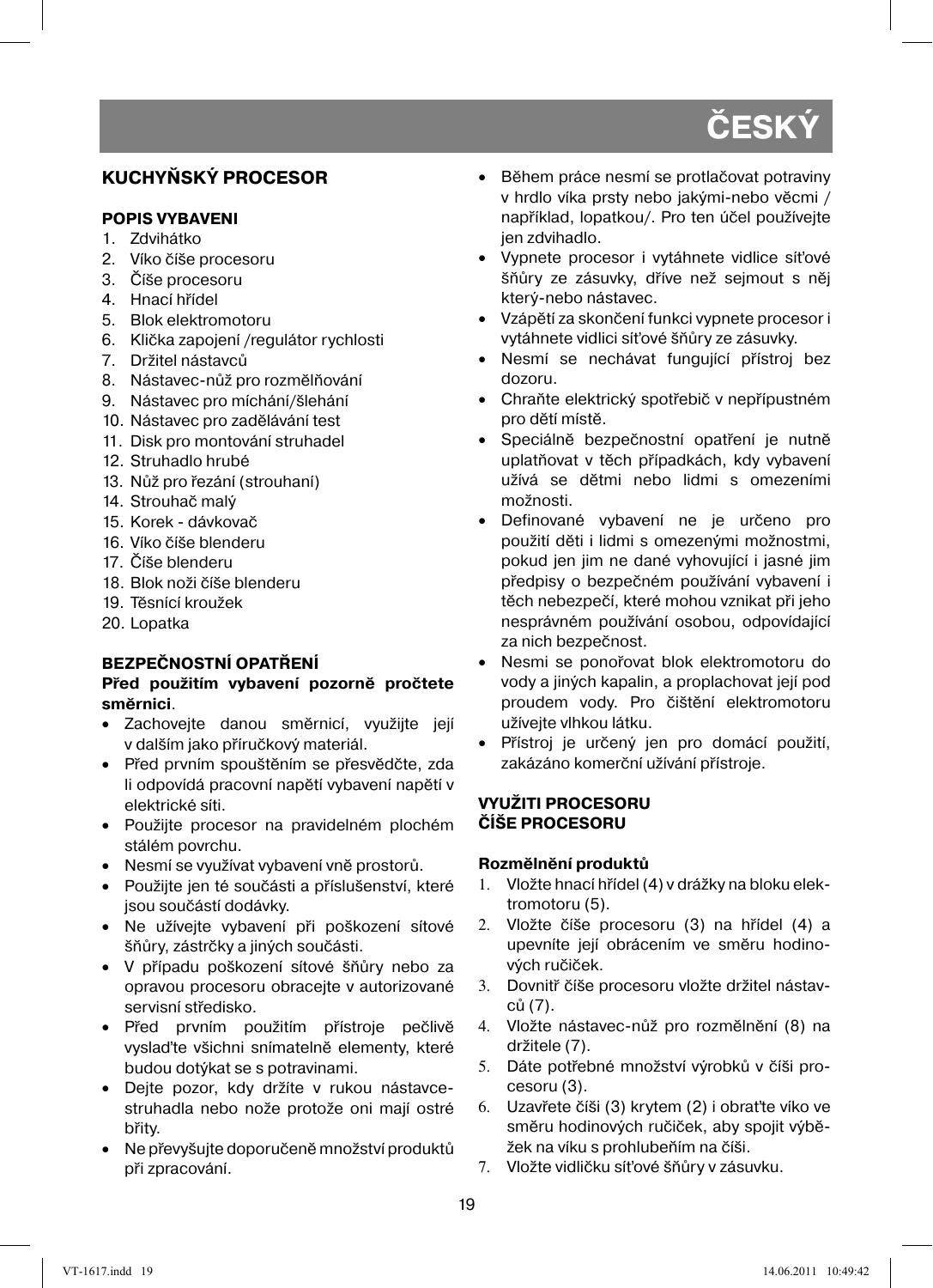# **ČESKÝ**

- 8. Zapněte procesor, nastaviv rukověť (6) v poloze II.
- 9. Po skončení funkci odpojíte procesor, nastaviv rukověť (6) v polohu «O», a vytáhnete zástrčku sítově šňůry ze zásuvky.
- 10. Svlečte číše procesoru (3), otočiv jí proti směru hodinových ručiček, svlečte víko (2), vytáhnete držitele nástavců (7) s nastavením nástavci-nožem (8), potom vyberte potraviny z číše, používajíc lopatky (20).

Poznámka: Čas nepřerušované funkci vybavení záleží od samotného zboží i od stupně rozmělnění, kterou vy přejete si dostat, také čas nepřerušované funkci nesmí je převyšovat 1 minuty.

## *Pozor !*

*Dejte pozor, kdy držíte v rukou nástavecnůž, protože on má ostré okraje.*

## **Šlehání i rozdělání test**

- 1. Vložte náhonový hřídel (4) v žlábku na kladce elektromotoru (5).
- 2. Vložte číše (3) na náhonový hřídel (4) i upevníte jí, otočiv ve směru hodinových ručiček.
- 3. Dovnitř číše vložte držitel nástavců (7).
- 4. Vložte nástavec pro míchaní/šlehání (9) nebo nástavec pro zadělávání test (10) na držitele nástavců (7).
- 5. Umístěte požadované přísady v číši procesoru (3).
- 6. Uzavřete číši (3) krytem (2) i obraťte víko ve směru hodinových ručiček, aby spojit výběžek na víku s prohlubeňím na číši.
- 7. Vložte vidlička síťové šňůry v rozetu.
- 8. Zapněte procesor, nastaviv rukověť (6) v poloze II.
- 9. Po skončení funkci odpojíte procesor, nastaviv rukověť (6) v polohu «O», a vytáhnete zástrčku sítově šňůry ze zásuvky.
- 10. Svlečte číše procesor (3), otočiv jí proti směru hodinových ručiček, svlečte víko (2) , vytáhnete držitele nástavců (7) s nastavením nástavci pro míchání/šlehání (8), potom vyberte potraviny z číše, používajíc lopatky (20) (20).

## **Pozor !**

• Nikdy nepoužívejte nástavec (9) pro zadělávání těsta.

• Ne převyšujte množství tekutých výrobků v číši v zamezení jich vyplesknutí.

## **Využití struhadla/krouhačka**

- 1. Vložte náhonový hřídel (4) v žlábky na elektromotoru (5).
- 2. Vložte číše procesoru (3) na náhonový hřídel (4) i rezervujte jí, otočiv ve směru hodinových ručiček.
- 3. Vložte požadované struhadlo (12, 14) nebo nůž pro řezání (krouhaní)) (13) v disk pro seřízení nástavců (11).
- 4. Vložte disk (11) v číši procesoru (3) na náhonový hřídel (4).
- 5. Uzavřete číši procesor (3) krytem (2) i obraťte víko ve směru hodinových ručiček, aby spojit výběžek na víku s prohlubeňím na číši.
- 6. Vložte vidličku síťového šňůry v zásuvku.
- 7. Zapněte procesor, nastaviv rukověť (6) v polohu II.
- 8. Umístěte potraviny v hrdlo víka (2), pro přívod výrobků použijte zdvihátko (1). Tlačte na zdvihátko s nepatrným úsilím pro přívod výrobků.
- 9. Po skončení funkci odpojíte procesor, nastaviv rukověť (6) v polohu «O», a vytáhnete zástrčku sítově šňůry ze zásuvky.
- 10. Vyndejte rozmělněné potraviny z číše procesoru (3).
- 11. Očistíte, vyslaďte i usušíte všichni používaných součásti výrobku bezprostředně po skončení funkci.

*Pozor !* Čas nepřerušované funkci nesmí je převyšovat 40 s.

## **Číše blenderu**

Pomocí blenderu vy můžete připravit do 1,5 l tekuté nebo hustě polévky, kompot, natřást mlékárenský koktejl, polárku atd.

Vy můžete připravit jakékoliv tekuté těsto.

- 1. Vložte těsnící kroužek (19) v žlábek na bloku elektromotoru (5).
- 2. Na těsnící kroužek (19) vložte blok nože číše blenderu (18) i obraťte jeho proti směru hodinových ručiček pro jeho upevnění.
- 3. Přesvědčete se že blok nože číše blenderu (18) namontovaný správně.
- 4. Vložte číše blenderu (17) na blok elektromo-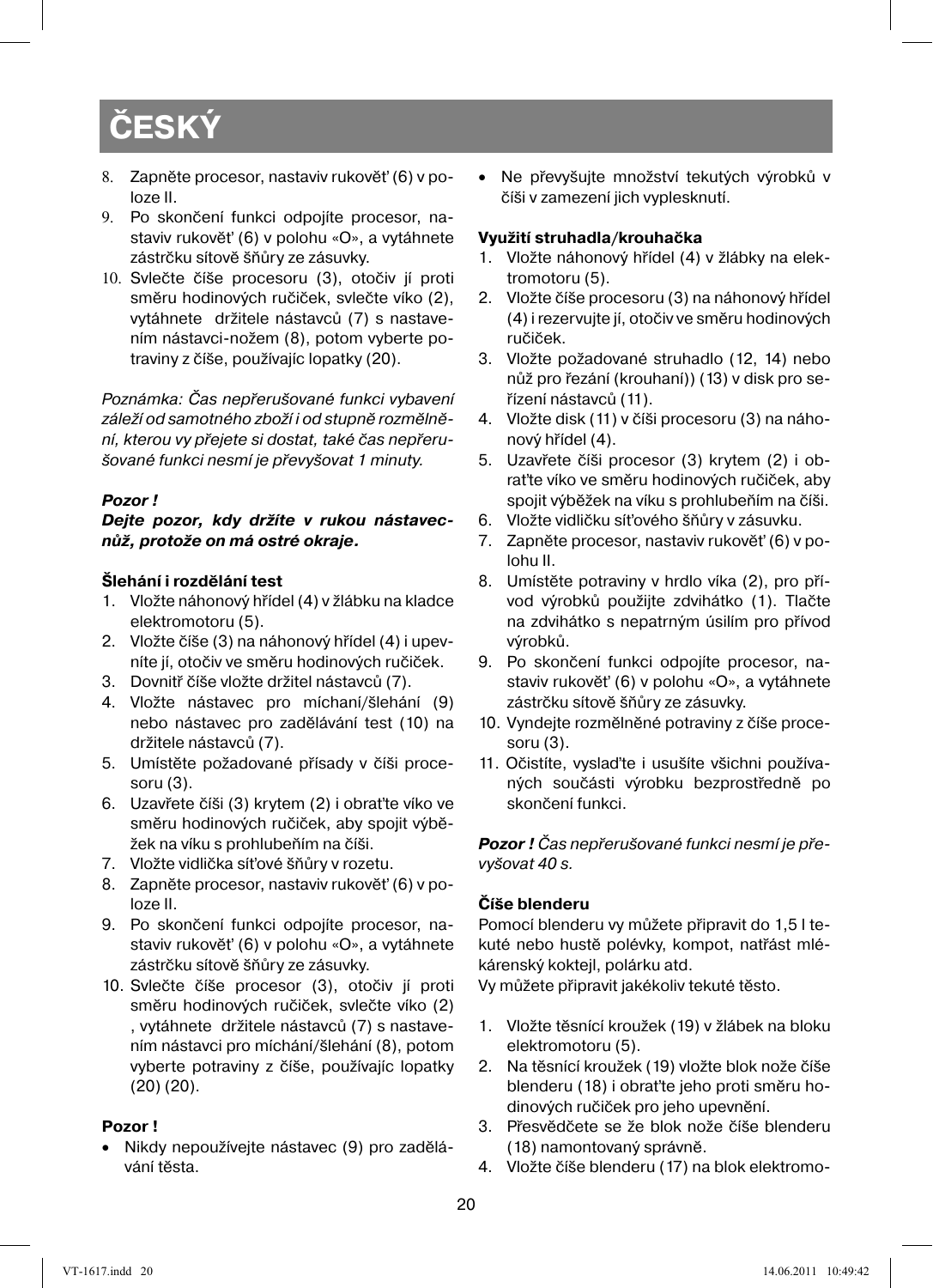# **CESKÝ SOUTHERNÍ SOUTHERNÍ SOUTHERNÍ SOUTHERNÍ SOUTHERNÍ SOUTHERNÍ SOUTHERNÍ SOUTHERNÍ SOUTHERNÍ SOUTHERNÍ SOU**

toru (5) i obraťte jí ve směru hodinových ručiček do upevnění.

- 5. Svlečte víko (16) i umístěte požadované přísady v číši blenderu (17).
- 6. Uzavřete číši blenderu (17) krytem (16) i potom vložte vidličku síťové šňůry v rozetu.
- 7. Zapněte procesor, nastaviv rukověť (6) v polohu II nebo použijte impulsní provozním režimu, proto vložte rukověti (6) v polohu (P) «PULSE».
- 8. Uprostřed práce lze dodávat požadované přísady přes vrtání, kryté korkem-dávkovačem (15). Korek-dávkovač (15) lze využít jako měřiči přístroj .
- 9. Po skončení funkci odpojíte procesor, nastaviv rukověť (6) v polohu «O», a vytáhnete zástrčku sítově šňůry ze zásuvky.
- 10. Sceďte výrobek z číše blenderu.
- 11. Očistíte, vyslaďte i usušíte všichni používaných součásti výrobku bezprostředně po skončení funkci.

## **ČÍŠTĚNÍ VYBAVENI**

- Za skončení funkci nebo před čištěním vždy vypínejte vybavení i odpojujte jeho od elektrické sítě.
- Očistíte, vyslaď te i usušíte všichni používaných součásti výrobku bezprostředně po skončení funkci.
- Je doporučený proplachovat součásti výrobku teplou vodou s neutrálním mycím prostředkem. Lze využít myčky pro mytí kovových nože.
- Blok elektromotoru (5) protírejte vlhkou látkou. Nepoužívejte hrubě hubky, brousicí, agresivně čisticí prostředky, a také rozpouštědla.
- Nesmí se ponořovat blok elektromotoru (5) ve vodu nebo proplachovat jeho pod proudem vody.
- Při přetvarování výrobků se silnými barvicími vlastnostmi (například, mrkvové nebo řepy) nástavce i nádrže můžou zbarvit se, prošlapte jich látkou, smočenou rostlinným olejem.
- Nesmí se proplachovat nástavce spolu s blokem elektromotoru (5), zpočátku svlečte jich s motoriového bloku i jen nato promývejte.

## **USCHOVANI**

- Předtím jak uklidit vybavení na uschování, přesvědčte se, že vybavení odpojeno od síti.
- Splníte nároky oddílu ČÍŠTĚNÍ VYBAVENI
- Chraňte vybavení v suchím čistém místě.

## **Technické charakteristiky**

Napětí napájení: 220-240 v ~ 50 Hz Nadproudová spotřeba: 600 W

Výrobce si vyhrazuje právo měnit charakteristiky přístroj bez předběžného oznámení.

## *Životnost přístroje - 3 roky*

## **Záruka**

Podrobné záruční podmínky poskytne prodejce přístroje. Při uplatňování nároků během záruční lhůty je třeba předložit doklad o zakoupení výrobku.



Tento výrobek odpovídá požadavkům na elektromagnetickou kompatibilitu, stanoveným direktivou 89/336/EEC a předpisem 73/23/EEC Evropské komise o nízkonapěťových přístrojích.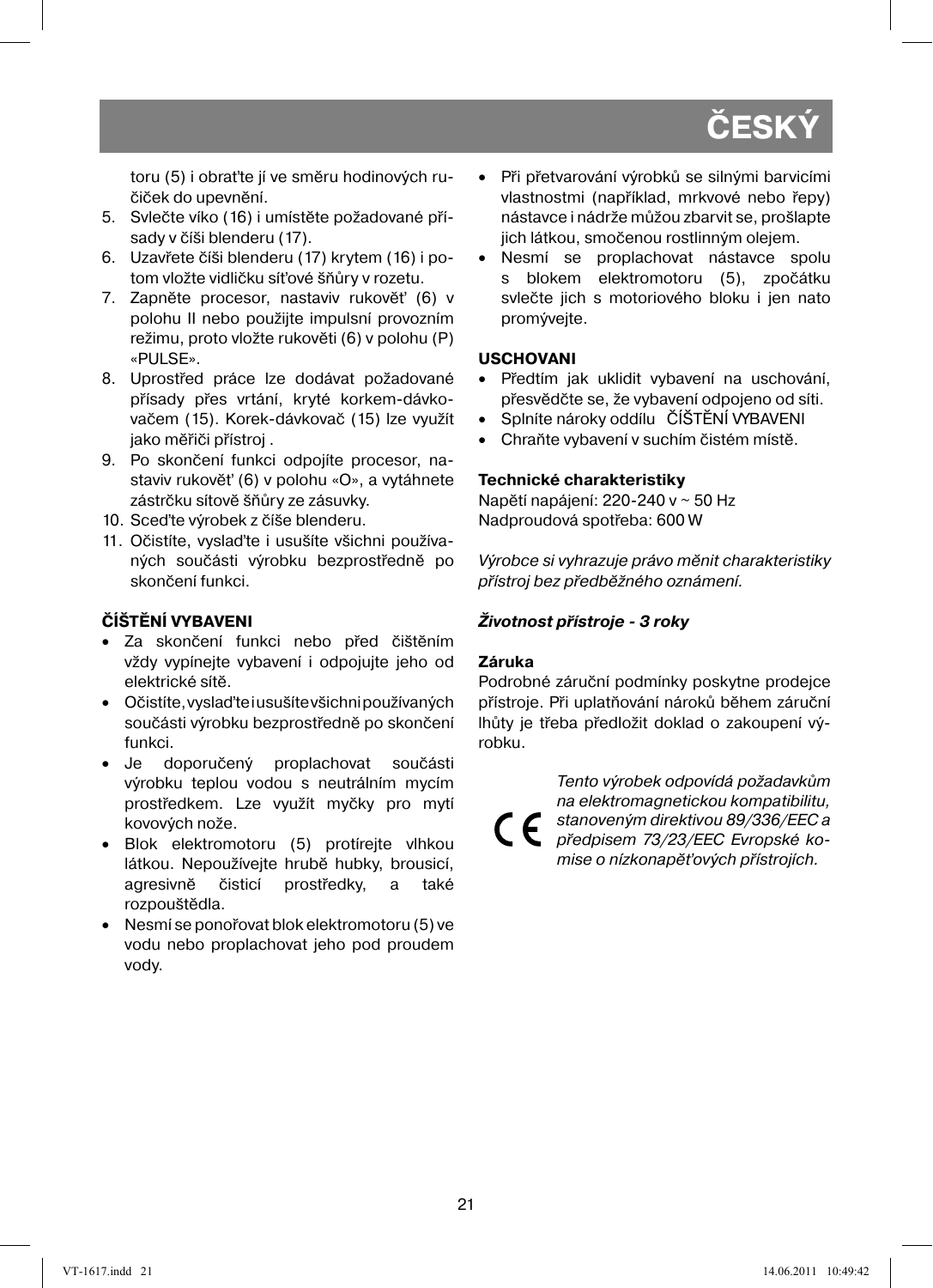# **УКРАЇНСЬКА**

## **КУХОННИЙ ПРОЦЕСОР**

### **ОПИС ПРИСТРОЮ**

- 1. Штовхач
- 2. Кришка чаші процесора
- 3. Чаша процесора
- 4. Приводний вал
- 5. Блок двигуна
- 6. Ручка регулятор швидкості
- 7. Тримач насадок
- 8. Насадка-ніж для подрібнення
- 9. Насадка для змішування / збивання
- 10. Насадка для замішування тіста
- 11. Диск для установки терток / шатківниць
- 12. Терка велика
- 13. Ніж для нарізки (шинкування)
- 14. Терка дрібна
- 15. Пробка-дозатор
- 16. Кришка чаші блендера
- 17. Чаша блендера
- 18. Блок ножів чаші блендера
- 19. Кільце ущільнювача
- 20. Лопатка

## **ЗАХОДИ БЕЗПЕКИ**

Перш ніж почати користуватися пристроєм, уважно прочитайте цю інструкцію для експлуатації.

- Зберігайте цю інструкцію з експлуатації, використовуйте її в подальшому в якості довідкового матеріалу.
- Перш ніж підключити пристрій до електромережі, переконайтеся, що напруга, вказана на пристрої, відповідає напрузі у вашому домі.
- Використовуйте пристрій на рівній плоскій поверхні.
- Забороняється використовувати пристрій поза приміщеннями.
- Використовуйте тільки ті деталі або комплектуючі, які входять у комплект постачання.
- Не користуйтеся пристроєм при пошкодженні мережевого шнура, вилки чи інших деталей.
- У випадку пошкодження кабелю або для ремонту процесора, зверніться до авторизованого сервісного центру.
- Перед першим застосуванням пристрою ретельно промийте деталі, які будуть контактувати з харчовими продуктами.
- Будьте обережні, коли тримаєте в руках насадки терки / шатківниці чи насадку-ніж, так як вони мають гострі ріжучі кромки.
- Не перевищуйте рекомендовану кількість продуктів під час їх обробки.
- Під час роботи забороняється проштовхувати продукти в горловину кришки пальцями чи будь-якими предметами (наприклад, лопаткою). Для цієї мети використовуйте тільки штовхач.
- Вимкніть пристрій і вийміть вилку мережевого шнура з розетки, перш ніж зняти з нього будь-яку насадку.
- Відразу ж після закінчення роботи вимкніть пристрій і вийміть вилку з розетки.
- Забороняється залишати включений пристрій без нагляду.
- Зберігайте пристрій в недоступному для дітей місці.
- Особливих заходів безпеки слід дотримуватись у тих випадках, коли пристрій використовується дітьми або людьми з обмеженими можливостями.
- Пристрій не призначений для використання дітьми та людьми з обмеженими можливостями, якщо тільки особою, яка відповідає за їхню безпеку, їм не дано відповідні та зрозумілі інструкції щодо безпечного користування пристроєм і тієї небезпеки, яка може виникати при неправильному використанні.
- Ніколи не занурюйте блок двигуна у воду або інші рідини, а також промивати його під струменем води. Для очищення блоку електродвигуна користуйтесь вологою тканиною.
- Пристрій призначений тільки для домашнього використання, забороняється комерційне використання процесора.

## **ВИКОРИСТАННЯ ПРОЦЕСОРА ЧАША ПРОЦЕСОРА**

## **Подрібнення продуктів**

- 1. Встановіть приводний вал (4) в пази на блоці електродвигуна (5).
- 2. Встановіть чашу процесора (3) на приводний вал (4) і закріпіть її, повернувши за годинниковою стрілкою.
- 3. Всередину чаші процесора встановіть утримувач насадок (7).
- 4. Встановіть насадку-ніж для подрібнення (8) на тримач (7).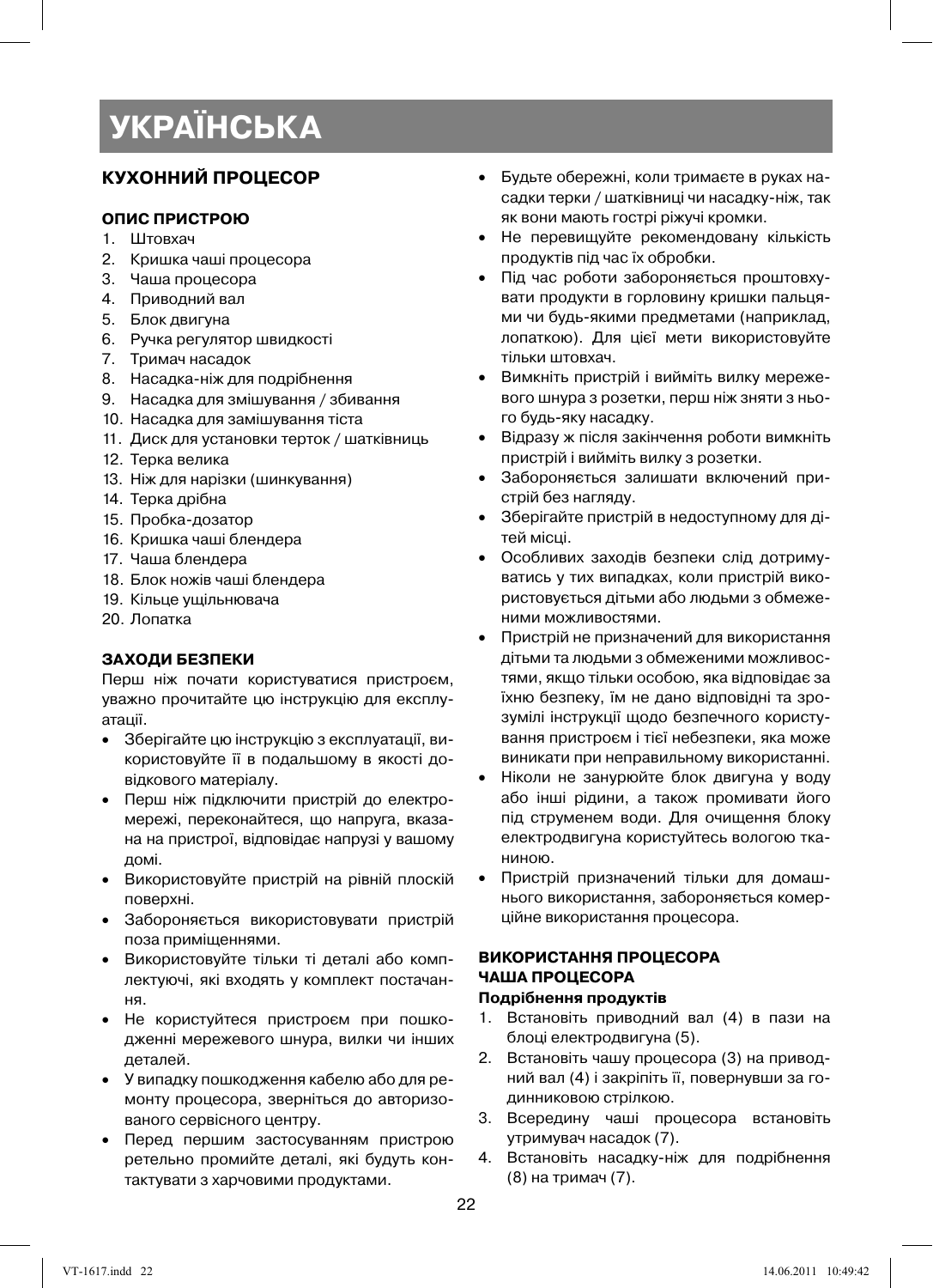# **УКРАЇНСЬКА**

- 5. Покладіть необхідну кількість продуктів в чашу процесора (3).
- 6. Закрийте чашу (3) кришкою (2) і поверніть кришку за годинниковою стрілкою, щоб поєднати виступ на кришці з поглибленням на чаші.
- 7. Вставте вилку мережевого шнура в розетку.
- 8. Увімкніть процесор, встановивши ручку (6) в положення II.
- 9. Після завершення роботи вимкніть процесор, встановивши ручку (6) в положення «O» і вийміть вилку мережевого шнура з розетки.
- 10. Зніміть чашу процесора (3), повернувши її проти годинникової стрілки, зніміть кришку (2), вийміть тримач насадок (7) з встановленою насадкою-ножем (8), потім витягніть продукти з чаші, використовуючи лопатку (20).

**Примітка:** Час безперервної роботи пристрою залежить від самого продукту і від ступеня подрібнення, яку Ви бажаєте отримати, також час безперервної роботи не повинен перевищувати 1 хвилину.

#### **Увага!**

Будьте обережні, коли тримаєте в руках насадкуніж, так як вона має гострі ріжучі кромки.

#### **Взбивання і замішування тіста**

- 1. Встановіть приводний вал (4) в пази на блоці електродвигуна (5).
- 2. Встановіть чашу (3) на приводний вал (4) і закріпіть її, повернувши за годинниковою стрілкою.
- 3. Всередину чаші встановіть утримувач насадок (7).
- 4. Встановіть насадку для змішування / збивання (9) або насадку для замішування тіста (10) на тримач насадок (7).
- 5. Помістіть необхідні інгредієнти в чашу процесора (3).
- 6. Закрийте чашу (3) кришкою (2) і поверніть кришку за годинниковою стрілкою, щоб поєднати виступ на кришці з поглибленням на чаші.
- 7. Вставте вилку мережевого шнура в розетку.
- 8. Увімкніть процесор, встановивши ручку (6) в положення II.
- 9. Після завершення роботи вимкніть процесор, встановивши ручку (6) в положення «O» і вийміть вилку з розетки.

10. Зніміть чашу процесора (3), повернувши її проти годинникової стрілки, зніміть кришку (2), вийміть тримач насадок (7) з встановленою насадкою (для змішування / збивання (9) або для замішування тіста (10)), потім витягніть продукти з чаші , використовуючи лопатку (20).

#### **Увага!**

- Ніколи не використовуйте насадку (9) для замішування тіста.
- Не перевищуйте кількість рідких продуктів в чаші задля уникнення їх вихлюпування.

#### **Використання терток / шинкування**

- 1. Встановіть приводний вал (4) в пази на блоці електродвигуна (5).
- 2. Встановіть чашу процесора (3) на приводний вал (4) і закріпіть її, повернувши за годинниковою стрілкою.
- 3. Встановіть необхідну тертку (12, 14) або ніж для нарізки (шинкування) (13) в диск для установки насадок (11).
- 4. Встановіть диск (11) у чашу процесора (3) на приводний вал (4).
- 5. Закрийте чашу процесора (3) кришкою (2) і поверніть кришку за годинниковою стрілкою, щоб поєднати виступ на кришці з поглибленням на чаші.
- 6. Вставте вилку мережевого шнура в розетку.
- 7. Увімкніть процесор, встановивши ручку (6) в положення II.
- 8. Помістіть продукти в горловину кришки (2), для подачі продуктів використовуйте штовхач (1). Натискайте на штовхач з незначним зусиллям для подачі продуктів.
- 9. Після завершення роботи вимкніть процесор, встановивши ручку (6) в положення «O» і вийміть вилку мережевого шнура з розетки.
- 10. Вийміть подрібнені продукти з чаші процесора (3).
- 11. Очистіть, промийте і просушіть всі використовувані деталі відразу після закінчення роботи.

**Увага!** Час безперервної роботи не повинен перевищувати 40 сек.

#### **Чаша блендера**

За допомогою блендера Ви можете приготувати до 1,5 л рідкого або густого супу, компоту, збити молочний коктейль, морозиво тощо.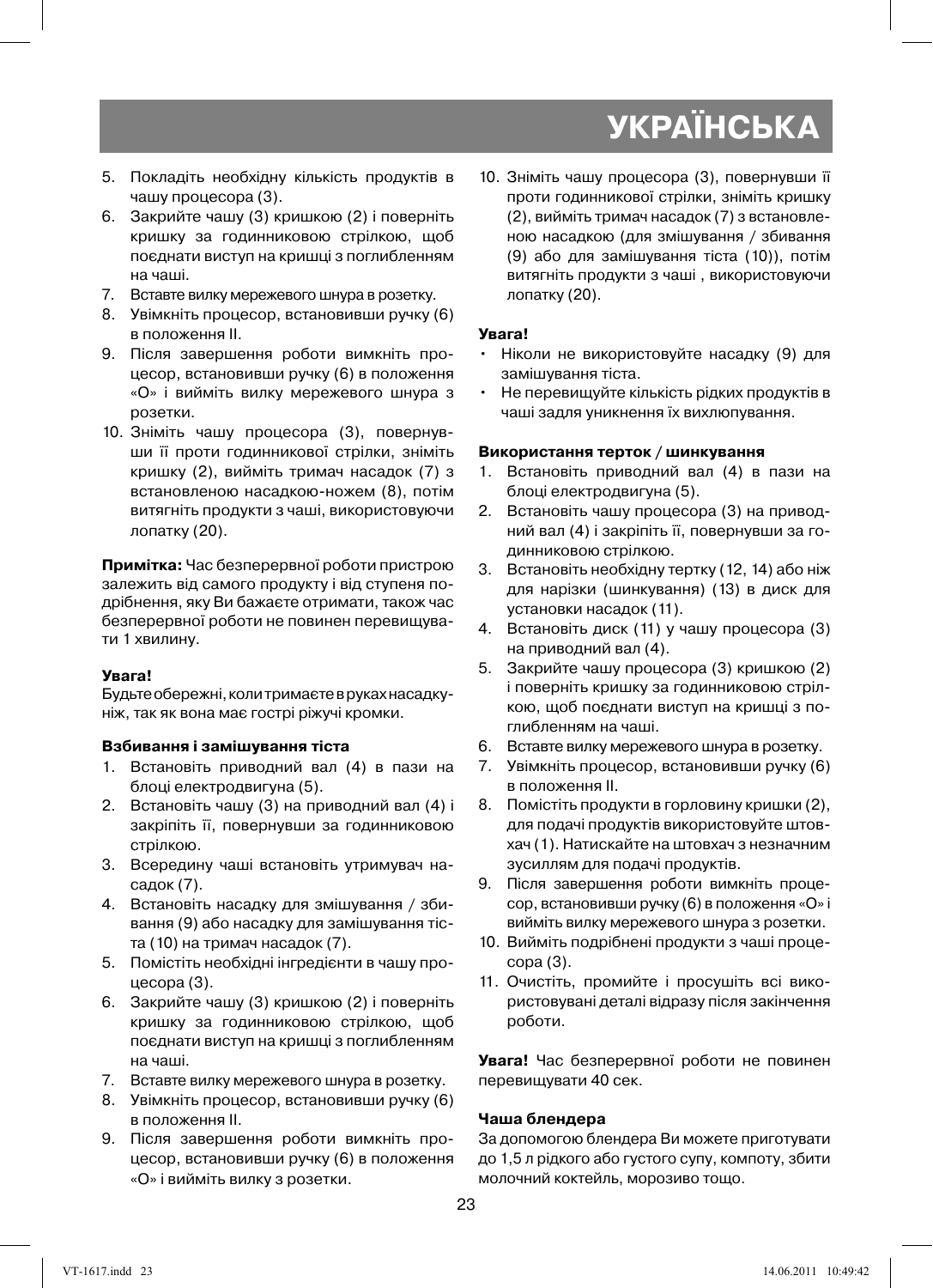# **УКРАЇНСЬКА**

Ви можете приготувати будь-які види рідкого тіста.

- 1. Встановіть ущільнювальне кільце (19) у пази на блоці електродвигуна (5).
- 2. На ущільнювальне кільце (19) встановіть блок ножів чаші блендера (18) і поверніть його проти годинникової стрілки для його фіксації.
- 3. Переконайтеся що блок ножів чаші блендера (18) встановлений правильно.
- 4. Встановіть чашу блендера (17) на блок двигуна (5) і поверніть її за годинниковою стрілкою до фіксації.
- 5. Зніміть кришку (16) і помістіть необхідні інгредієнти в чашу блендера (17).
- 6. Закрийте чашу блендера (17) кришкою (16) і потім вставте вилку мережевого шнура в розетку.
- 7. Увімкніть процесор, встановивши ручку (6) в положення II або використовуйте імпульсний режим роботи, для цього встановіть ручку (6) в положення (Р) «PULSE».
- 8. Під час роботи можна додавати необхідні інгредієнти через отвір, закритий пробкою-дозатором (15). Пробку-дозатор (15) можна використовувати в якості мірної ємності.
- 9. Після завершення роботи вимкніть процесор, встановивши ручку (6) в положення «O» і вийміть вилку мережевого шнура з розетки.
- 10. Злийте отриманий продукт з чаші блендера.
- 11. Очистіть, промийте і просушіть всі використовувані деталі відразу після закінчення роботи.

## **ЧИЩЕННЯ ПРИСТРОЮ**

- Після закінчення роботи або перед чищенням завжди вимикайте пристрій і відключайте його від електромережі.
- Очистіть, промийте і просушіть всі використовувані деталі відразу після закінчення роботи.
- Рекомендується промивати знімні деталі теплою водою з нейтральним миючим засобом. Можна скористатися посудомийною машиною для миття металевих ножів.
- Блок двигуна (5) протирайте вологою тка-

ниною. Не використовуйте жорсткі губки, абразивні, агресивні засоби для чищення, а також розчинники.

- Забороняється занурювати блок двигуна (5) у воду чи промивати його під струменем води.
- При переробці продуктів з сильними фарбувальними властивостями (наприклад, моркви або буряка) насадки і місткості можуть змінити колір, протріть їх тканиною, змоченою рослинним маслом.
- Забороняється промивати насадки разом з блоком електродвигуна (5), спочатку зніміть їх з моторного блоку і лише після цього промивайте.

### **ЗБЕРІГАННЯ**

- Перед тим як прибрати пристрій на зберігання, переконайтеся, що пристрій відключено від електромережі.
- Виконайте вимоги розділу ЧИЩЕННЯ ПРИ-СТРОЮ.
- Зберігайте пристрій в сухому чистому місці.

#### **Технічні характеристики**

Напруга живлення: 220-240 В ~ 50 Гц Максимальна споживана потужність: 600 Вт

Виробник залишає за собою право змінювати характеристики приладу без попереднього повідомлення.

### *Термін служби приладу – 3 роки*

#### **Гарантія**

Докладні умови гарантії можна отримати в дилера, що продав дану апаратуру. При пред'явленні будь-якої претензії протягом терміну дії даної гарантії варто пред'явити чек або квитанцію про покупку.

> Даний виріб відповідає вимогам до електромагнітної сумісності, що пред'являються директивою 89/336/ЄЕС Ради Європи й розпорядженням 73/23 ЄЕС по низьковольтних апаратурах.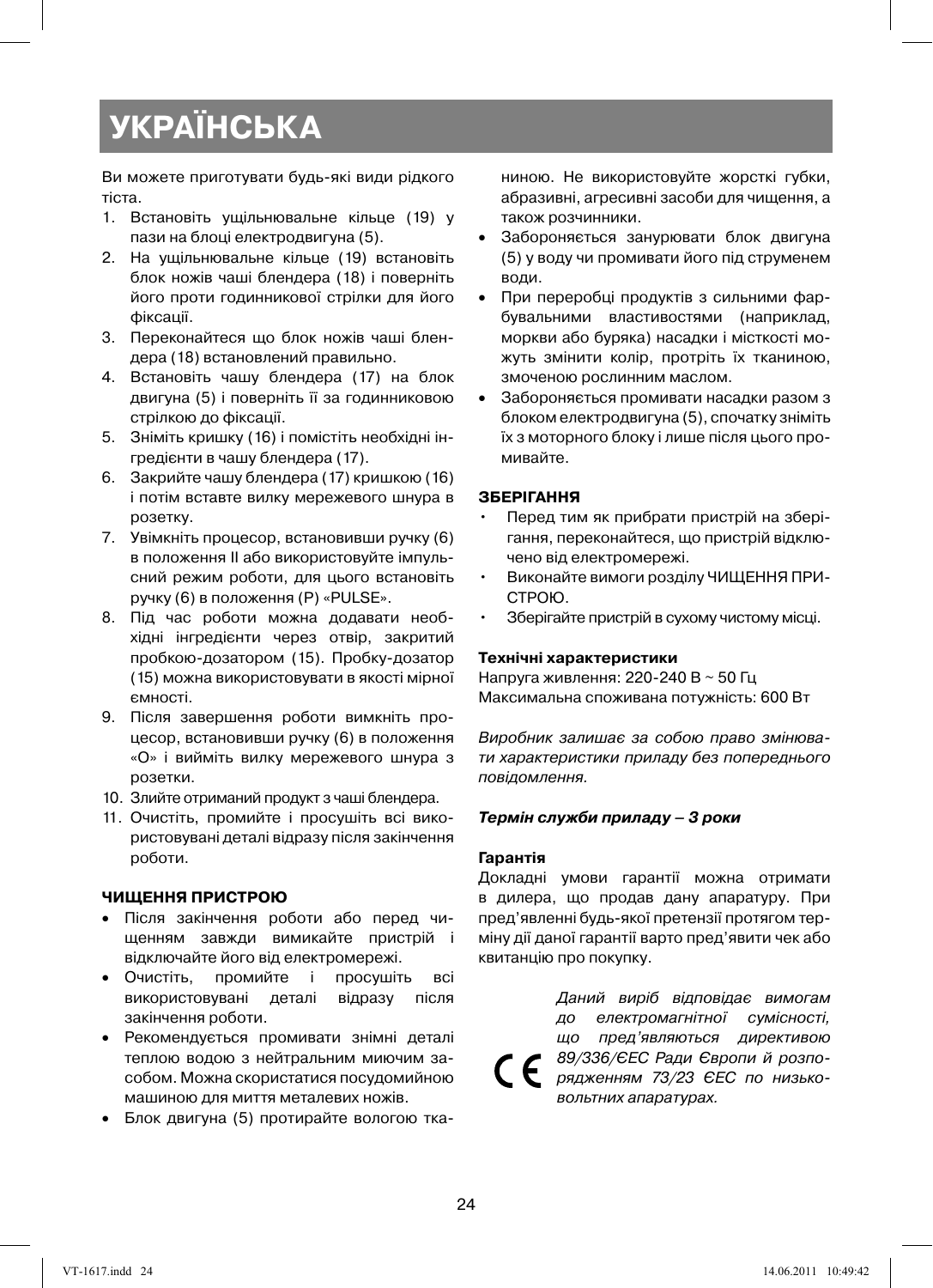## **БЕЛАРУСКI**

## **КУХОННЫ ПРАЦЭСАР**

## **АПІСАННЕ ПРЫЛАДЫ**

- 1. Штурхач
- 2. Вечка чары працэсара
- 3. Чара працэсара
- 4. Прывадны вал
- 5. Блок электрарухавіка
- 6. Ручка ўключэння/рэгулятар хуткасці
- 7. Трымальнік насадак
- 8. Насадка-нож для драбнення
- 9. Насадка для змешвання/узбівання
- 10. Насадка для замешвання цеста
- 11. Дыск для ўсталёўкі тарак/шатковак
- 12. Тарка буйная
- 13. Нож для нарэзкі (шаткавання)
- 14. Тарка дробная
- 15. Корак-дазатар
- 16. Вечка чары блендара
- 17. Чара блендара
- 18. Блок нажоў чары блендара
- 19. Ушчыльняльнае кольца
- 20. Лапатка

## **МЕРЫ ЗАСЦЯРОГІ**

Перш чым пачаць карыстацца прыладай, уважліва прачытайце сапраўднае кіраўніцтва па эксплуатацыі.

- Захавайце сапраўднае кіраўніцтва па эксплуатацыі, выкарыстоўвайце яго ў далейшым у якасці даведкавага матэрыялу.
- Перш чым падлучыць прыладу да электрасеткі, пераканайцеся, што напруга, паказаная на прыладзе, адпавядае напрузе электрасеткі ў вашай хаце.
- Выкарыстоўвайце прыладу на роўнай плоскай паверхні.
- Забараняецца выкарыстоўваць прыладу паза памяшканнямі.
- Выкарыстоўвайце толькі тыя дэталі ці камплектавалыя, якія ўваходзяць у камплект пастаўкі.
- Не карыстайцеся прыладай пры пашкоджанні сеткавага шнура, вілкі ці іншых дэталяў.
- У выпадку пашкоджання сеткавага шнура ці для рамонту працэсара звярніцеся ў аўтарызаваны сэрвісны цэнтр.
- Перад першым ужываннем прылады старанна прамыйце ўсе здымныя дэталі, якія будуць кантактаваць з харчовымі прадуктамі.
- Будзьце асцярожныя, калі трымаеце ў руках насадкі таркі/шаткоўкі ці насадку-нож, бо яны маюць вострыя рэжучыя беражкі.
- Не перавышайце рэкамендаваную колькасць прадуктаў падчас іх апрацоўкі.
- Падчас працы забараняецца прапіхваць прадукты ў гарлавіну вечка пальцамі ці якімінебудзь прадметамі (напрыклад, лапаткай). Для гэтай мэты выкарыстоўвайце толькі штурхач.
- Выключыце прыладу і выміце вілку сеткавага шнура з разеткі, перш чым зняць з яго якуюнебудзь насадку.
- Адразу ж пасля канчатка працы выключыце прыладу і выміце вілку сеткавага шнура з разеткі.
- Забараняецца пакідаць уключаную прыладу без нагляду.
- Захоўвайце прыладу ў недаступным для дзяцей месцы.
- Адмысловыя меры засцярогі варта выконваць у тых выпадках, калі прылада выкарыстоўваецца дзецьмі ці людзьмі з абмежаванымі магчымасцямі.
- Прылада не прызначана для выкарыстання дзецьмі і людзьмі з абмежаванымі магчымасцямі, калі толькі асобам, якія адказваюць за іх бяспеку, не дадзены адпаведныя і зразумелыя інструкцыі пра бяспечнае карыстанне прыладай і тых небяспеках, якія могуць узнікаць пры няправільным карыстанні ей.
- Забараняецца апускаць блок электрарухавіка ў ваду ці іншыя вадкасці, а таксама прамываць яго пад бруёй вады. Для чысткі блока электрарухавіка карыстайцеся вільготнай тканінай.
- Прылада прызначана толькі для хатняга выкарыстання, забараняецца камерцыйнае выкарыстанне працэсара.

## **ВЫКАРЫСТАННЕ ПРАЦЭСАРА ЧАРА ПРАЦЭСАРА**

## **Драбненне прадуктаў**

- 1. Усталюйце прывадны вал (4) у пазы на блоку электрарухавіка (5).
- 2. Усталюйце чару працэсара (3) на прывадны вал (4) і замацуйце яе, павярнуўшы па гадзіннікавай стрэлцы.
- 3. Унутр чары працэсара ўсталюйце трымальнік насадак (7).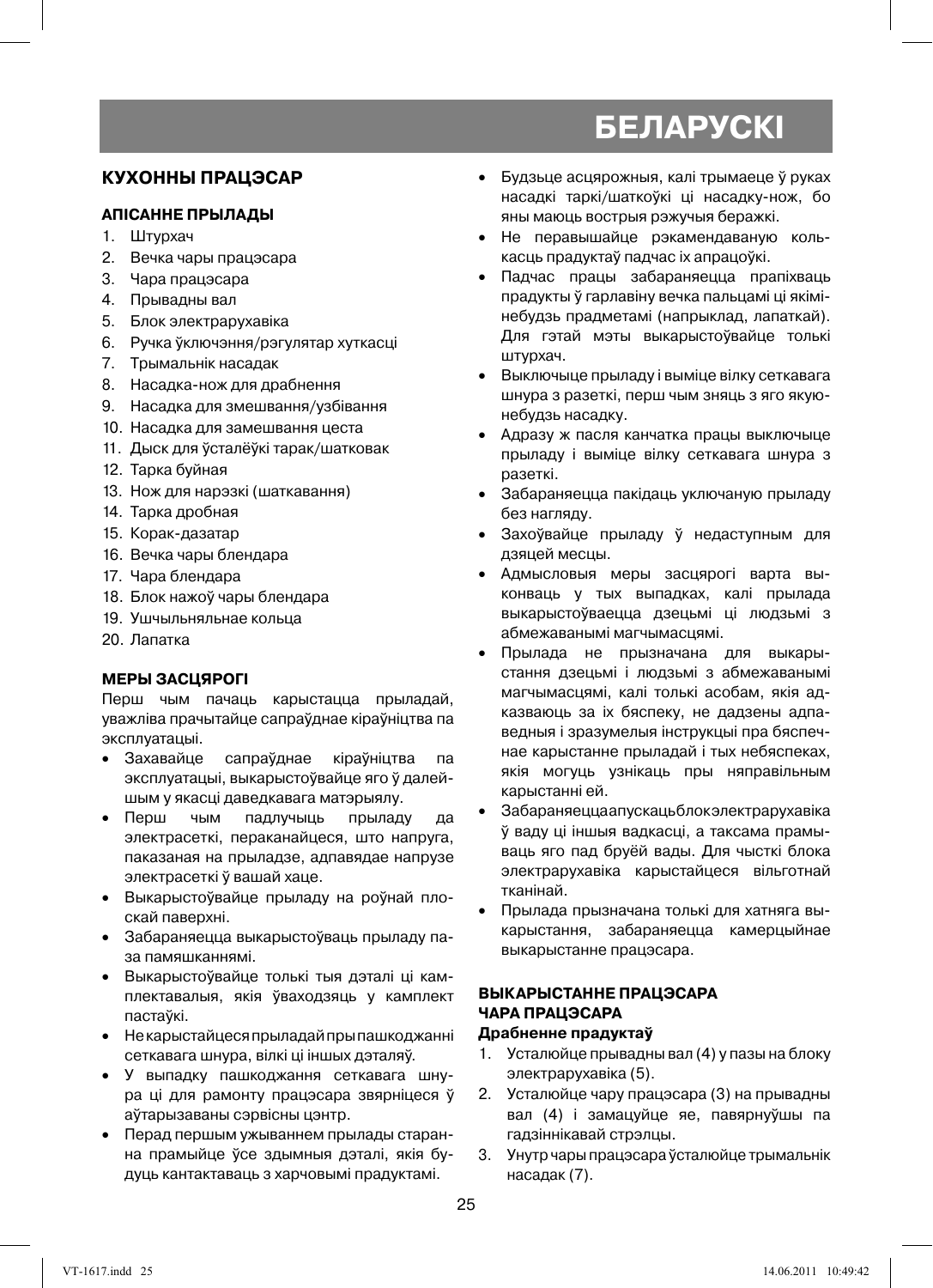## **БЕЛАРУСКI**

- 4. Усталюйце насадку-нож для драбнення (8) на трымальнік (7).
- 5. Пакладзіце неабходную колькасць прадуктаў у чару працэсара (3).
- 6. Зачыніце чару (3) вечкам (2) і павярніце вечка па гадзіннікавай стрэлцы, каб сумясціць выступ на вечку з паглыбленнем на чары.
- 7. Устаўце вілку сеткавага шнура ў разетку.
- 8. Уключыце працэсар, усталяваўшы ручку (6) у становішча II.
- 9. Па канчатку працы выключыце працэсар, усталяваўшы ручку (6) у становішча «O», і выміце вілку сеткавага шнура з разеткі.
- 10. Зніміце чару працэсара (3), павярнуўшы яе супраць гадзіннікавай стрэлкі, зніміце вечка (2), выміце трымальнік насадак (7) з усталяванай насадкай-нажом (8), затым выміце прадукты з чары, выкарыстоўваючы лапатку (20).

Нататка: Час бесперапыннай працы прылады залежыць ад самага прадукта і ад ступені драбнення, якую Вы жадаеце атрымаць, таксама час бесперапыннай працы не павінен перавышаць 1 хвіліну.

### *Увага!*

*Будзьце асцярожныя, калі трымаеце ў руках насадку-нож, бо яна мае вострыя рэжучыя беражкі.*

### **Узбіванне і замешванне цеста**

- 1. Усталюйце прывадны вал (4) у пазы на блоку электрарухавіка (5).
- 2. Усталюйце чару (3) на прывадны вал (4) і замацуйце яе, павярнуўшы па гадзіннікавай стрэлцы.
- 3. Унутр чары ўсталюйце трымальнік насадак (7).
- 4. Усталюйце насадку для змешвання/ узбівання (9) ці насадку для замешвання цеста (10) на трымальнік насадак (7).
- 5. Змясціце неабходныя інгрэдыенты ў чару працэсара (3).
- 6. Зачыніце чару (3) вечкам (2) і павярніце вечка па гадзіннікавай стрэлцы, каб сумясціць выступ на вечку з паглыбленнем на чары.
- 7. Устаўце вілку сеткавага шнура ў разетку.
- 8. Уключыце працэсар, усталяваўшы ручку (6) у становішча II.
- 9. Па канчатку працы выключыце працэсар, усталяваўшы ручку (6) у становішча «O», і выміце вілку сеткавага шнура з разеткі.
- 10. Зніміце чару працэсара (3), павярнуўшы яе супраць гадзіннікавай стрэлкі, зніміце вечка (2), выміце трымальнік насадак (7) з усталяванай насадкай (для змешвання/ узбівання (9) ці для замешвання цеста (10)), затым выміце прадукты з чары, выкарыстоўваючы лапатку (20).

#### **Увага!**

- Ніколі не выкарыстоўвайце насадку (9) для замешвання цеста.
- Не перавышайце колькасць вадкіх прадуктаў у чары, каб пазбегнуць іх выплесквання.

#### **Выкарыстанне тарак/шаткоўкі**

- 1. Усталюйце прывадны вал (4) у пазы на блоку электрарухавіка (5).
- 2. Усталюйце чару працэсара (3) на прывадны вал (4) і замацуйце яе, павярнуўшы па гадзіннікавай стрэлцы.
- 3. Усталюйце неабходную тарку (12, 14) ці нож для нарэзкі (шаткоўку) (13) у дыск для ўсталёўкі насадак (11).
- 4. Уста люйце дыск (11) у чару працэсара (3) на прывадны вал (4).
- 5. Зачыніце чару працэсара (3) вечкам (2) і павярніце вечка па гадзіннікавай стрэлцы, каб сумясціць выступ на вечку з паглыбленнем на чары.
- 6. Устаўце вілку сеткавага шнура ў разетку.
- 7. Уключыце працэсар, усталяваўшы ручку (6) у становішча II.
- 8. Змясціце прадукты ў гарлавіну вечка (2), для падачы прадуктаў выкарыстоўвайце штурхач (1). Націскайце на штурхач з невылікім высілкам для падачы прадуктаў.
- 9. Па канчатку працы выключыце працэсар, усталяваўшы ручку (6) у становішча «O», і выміце вілку сеткавага шнура з разеткі.
- 10. Выміце здробненыя прадукты з чары працэсара (3).
- 11. Ачысціце, прамыйце і прасушыце ўсе выкарыстоўваныя дэталі адразу пасля канчатка працы.

*Увага!* Час бесперапыннай працы не павінна перавышаць 40 сек.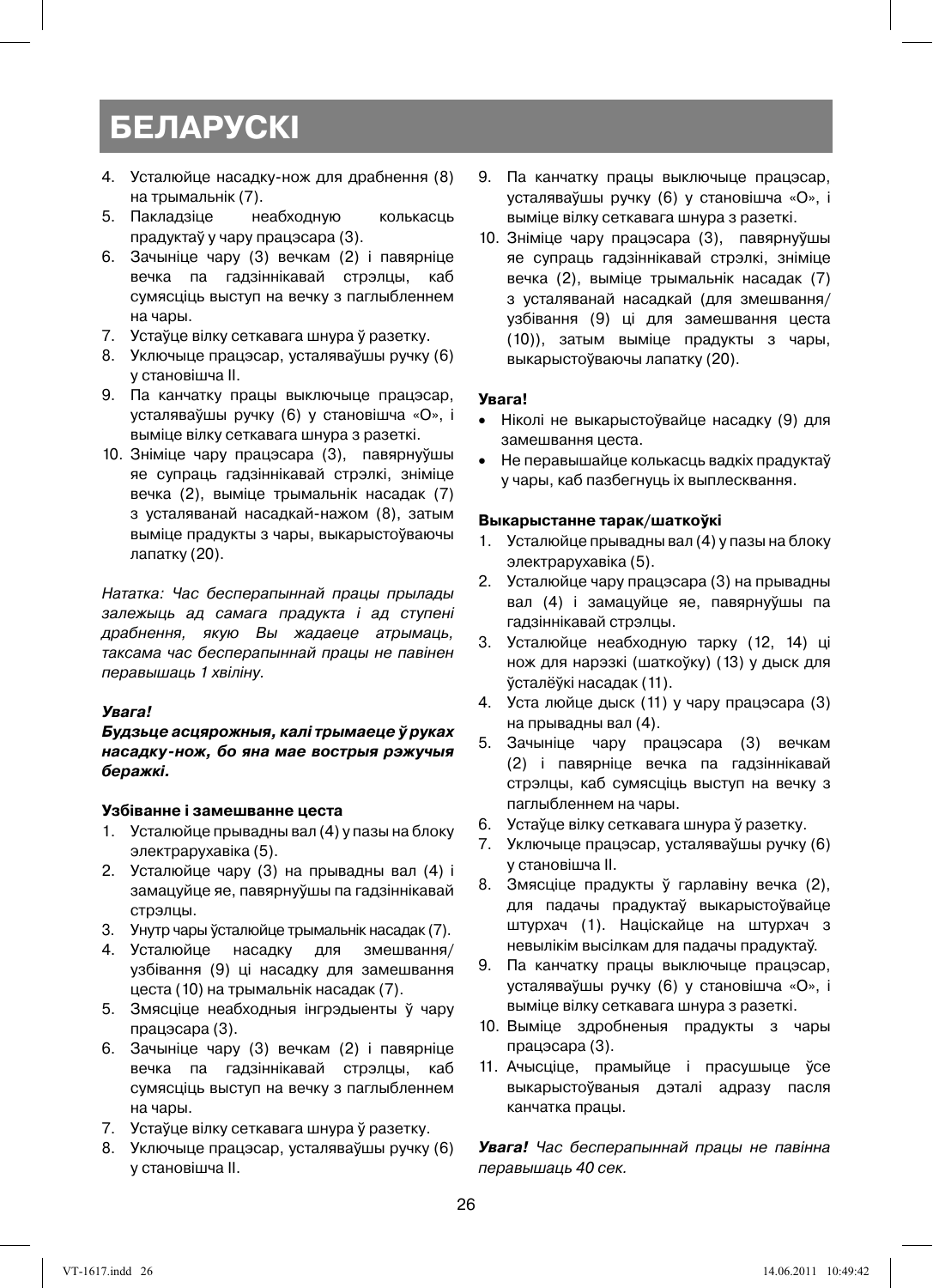## **БЕЛАРУСКI**

#### **Чара блендара**

З дапамогай блендара Вы можаце прыгатаваць да 1,5 л вадкага ці густога супу, узвара, узбіць малочны кактэйль, марозіва і г.д.

Вы можаце прыгатаваць любыя выгляды вадкага цеста.

- 1. Усталюйце ўшчыльняльнае кольца (19) у пазы на блоку электрарухавіка (5).
- 2. На ўшчыльняльнае кольца (19) усталюйце блок нажоў чары блендара (18) і павярніце яго супраць гадзіннікавай стрэлкі для яго фіксацыі.
- 3. Пераканайцеся, што блок нажоў чары блендара (18) усталяваны правільна.
- 4. Усталюйце чару блендара (17) на блок электрарухавіка (5) і павярніце яе па гадзіннікавай стрэлцы да фіксацыі.
- 5. Зніміце вечка (16) і змясціце неабходныя інгрэдыенты ў чару блендара (17).
- 6. Зачыніце чару блендара (17) вечкам (16) і затым устаўце вілку сеткавага шнура ў разетку.
- 7. Уключыце працэсар, усталяваўшы ручку (6) у становішча II ці выкарыстоўвайце імпульсны рэжым працы, для гэтага ўсталюйце ручку (6) у становішча (Р) «PULSE».
- 8. Падчас працы можна дадаваць неабходныя інгрэдыенты праз адтуліну, зачыненую коркам-дазатарам (15). Корак-дазатар (15) можна выкарыстоўваць у якасці мернай ёмістасці.
- 9. Па канчатку працы выключыце працэсар, усталяваўшы ручку (6) у становішча «O», і выміце вілку сеткавага шнура з разеткі.
- 10. Зліце атрыманы прадукт з чары блендара.
- 11. Ачысціце, прамыйце і прасушыце ўсе выкарыстоўваныя дэталі адразу пасля канчатка працы.

### **ЧЫСТКА ПРЫЛАДЫ**

- Пасля канчатка працы ці перад чысткай заўсёды выключайце прыладу і адключайце яе ад электрасеткі.
- Ачысціце, прамыйце і прасушыце ўсе выкарыстоўваныя дэталі адразу пасля канчатка працы.
- Рэкамендуецца прамываць здымныя дэталі цёплай вадой з нейтральным мыйным сродкам. Можна скарыстацца посудамыйнай машынай для мыцця металічных нажоў.
- Блок электрарухавіка (5) працірайце вільготнай тканінай. Не выкарыстоўвайце цвёрдыя губкі, абразіўныя, агрэсіўныя сродкі для чысткі, а таксама растваральнікі.
- Забараняецца апускаць блок электрарухавіка (5) у ваду ці прамываць яго пад бруёй вады.
- Пры перапрацоўцы прадуктаў з моцнымі фарбавальнымі уласцівасцямі (напрыклад, морквы ці буракі) насадкі і ёмістасці могуць афарбавацца, пратрыце іх тканню, змочанай алеем.
- Забараняецца прамываць насадкі разам з блокам электрарухавіка (5), спачатку зніміце іх з маторнага блока і толькі пасля гэтага прамывайце.

## **ЗАХОЎВАННЕ**

- Перад тым як прыбраць прыладу на захоўванне, пераканайцеся, што прылада адключана ад электрасеткі.
- Выконвайце патрабаванні раздзела ЧЫСТ-КА ПРЫЛАДЫ.
- Захоўвайце прыладу ў сухім чыстым месцы.

### **Тэхнічныя характарыстыкі**

Напруга сілкавання: 220-240 В ~ 50 Гц Максімальная спажываная магутнасць: 600 Вт

Вытворца пакідае за сабой права змяняць характарыстыкі прыбора без папярэдняга паведамлення.

### *Тэрмін службы прыбора - 3 гады*

### **Гарантыя**

Падрабязнае апісанне умоў гарантыйнага абслугоўвання могут быць атрыманы у таго дылера, ў якога была набыта тэхніка. Пры звароце за гарантыйным абслугоўваннем абавязкова павінна быць прад'яўлена купчая альбо квітанцыя аб аплаце.

Дадзены выраб адпавядае патрабаванням ЕМС, якiя выказаны ў дырэктыве EC 89/336/EEC, і палажэнням закона аб прытрымліванні напружання (73/23 EC)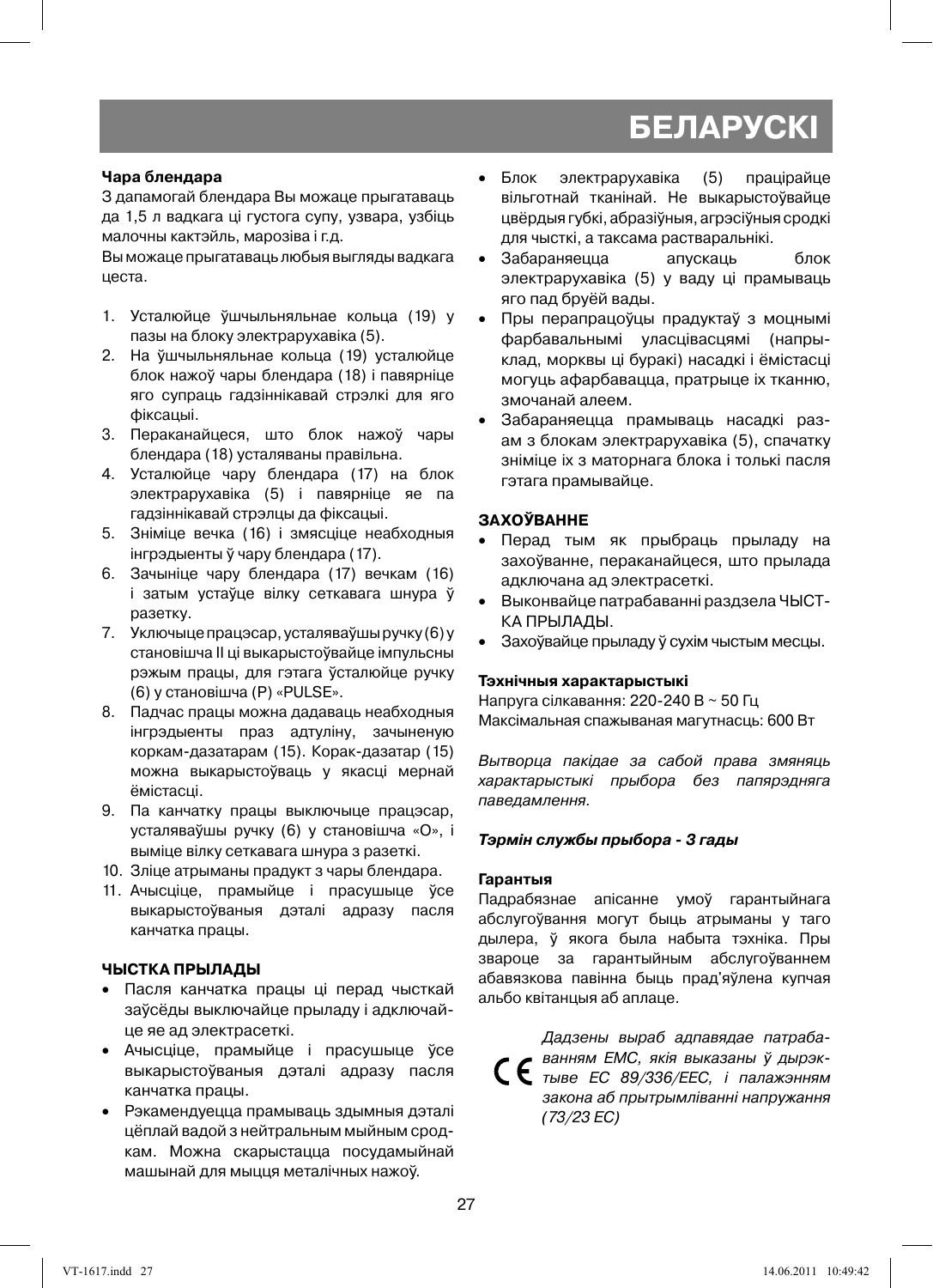# **ЎЗБЕК**

## **OSHXONA PROSESSORI**

## **АSОSIY QISMLАRI**

- 1. Turtgich
- 2. Prоsеssоr kоsаsi qоpqоg'i
- 3. Prоsеssоr kоsаsi
- 4. Аylаntirish vаli
- 5. Еlеktr mоtоr blоki
- 6. Ishlаtish /tеzlikni o'zgаrtirish dаstаgi
- 7. O'rnаtmа tutgichi
- 8. Maydalash uchun pichoqli o'rnatma
- 9. Аrаlаshtirish/ko'pirtirish o'rnаtmаsi
- 10. Хаmir qоrish o'rnаtmаsi
- 11. Qirg'ich/to'g'rаgich biriktirilаdigаn gаrdish
- 12. Yirik qirg'ich
- 13. Qirqish (to'g'rаsh) pichоg'i
- 14. Mavda girg'ich
- 15. Dozatorli tigin
- 16. Blеndеr kоsаsi qоpqоg'i
- 17. Blеndеr kоsаsi
- 18. Blеndеr kоsаsi pichоqlаr to'plаmi
- 19. Zichlаsh хаlqаsi
- 20. Kаftgir

## **ХАVFSIZLIK QОIDАLАRI**

## **Jihоzni ishlаtishdаn оldin fоydаlаnish qоidаlаrini diqqаt bilаn o'qib chiqing.**

- Fоydаlаnish qоidаlаrini sаqlаb оlib qo'ying, kеyinchаlik mа'lumot оlish uchun ishlаtаsiz.
- Birinchi mаrtа ishlаtishdаn оldin jihоz ishlаydigаn elеktr quvvаti elеktr tаrmоg'idаgi quvvаtgа to'g'ri kеlishini tеkshirib ko'ring.
- Jihоzni tеkis, yotiq vа qo'zg'оlmаydigаn jоydа ishlаting
- Jihоzni fаqаt nimа uchun mo'ljаllаngаnigа qаrаb, qo'llаnmаsidа аytilgаndеk ishlаting.
- Jihоzni хоnаdаn tаshqаridа ishlаtish ta'qiqlanadi.
- Fаqаt jihоz bilаn qo'shib bеrilаdigаn qism vа birikmаlаrni ishlаting.
- Elеktr shnuri, vilkаsi yoki bоshqа qismlаri shikаstlаngаn jihоzni ishlаtmаng.
- Elеktr shnuri shikаstlаngаndа yoki prоsеssоrni tа'mirlаsh kеrаk bo'lgаndа vаkоlаti bоr хizmаt mаrkаzigа оlib bоring.
- Birinchi mаrtа ishlаtishdаn оldin mаsаlliqqа tеgаdigаn yеchilаdigаn qismlаrining hаmmаsini yaхshilаb yuving
- Qirg'ich/to'g'rаgich o'rnаtmаni yoki pichоqli o'rnаtmаni ushlаgаndа ehtiyot bo'ling, ulаrning tig'i o'tkir bo'lаdi.
- Bir mаrtа sоlinаdigаn mаsаlliq miqdоrini tаvsiya qilingаnidаn ko'pаytirib yubоrmаng.
- Ishlаyotgаn vаqtdа mаsаlliqni qоpqоq оg'zigа bаrmоq yoki birоr buyum (mаsаlаn, kаftgir) bilаn turtib kiritish tа'qiqlаnаdi. Buning uchun turtgich ishlаting.
- Birоr o'rnаtmаsini chiqаrib оlishdаn оldin prоsеssоrni o'chiring vа elеktr vilkаsini rоzеtkаdаn chiqаrib оling.
- Ishlаyotgаn jihоzni qаrоvsiz qоldirmаng.
- Jihоzni bоlаlаr yoki imkоniyati chеklаngаn insоnlаr ishlаtgаndа аyniqsа ehtiyot bo'lish kеrаk.
- Ushbu jihоz bоlаlаr vа imkоniyati chеklаngаn insоnlаrning ishlаtishi uchun mo'ljаllаnmаgаn, ulаrning хаvfsizligi uchun jаvоb bеrаdigаn shaxslar jihozni xavfsiz ishlatish qoidalarini to'liq vа tushunаrli qilib o'rgаtgаn vа u nоto'g'ri ishlаtilgаndа qаndаy хаvf bo'lishi mumkinligini tushuntirgan hollar bundan istisno qilinadi.
- Elеktr mоtоr blоkini suvgа yoki bоshqа suyuqlikkа sоlish, оqib turgаn suv оstidа yuvish tа'qiqlаnаdi. Elеktr mоtоr blоkini nаm mаtо bilаn tоzаlаng.
- Jihоz fаqаt uy shаrоitidа ishlаtishgа mo'liallangan, uni tijorat magsadida ishlatish tа'qiqlаnаdi.

## **PRОSЕSSОRNI ISHLАTISH PRОSЕSSОR KОSАSI**

## **Mаsаlliqni mаydаlаsh**

- 1. Аylаntirish vаlini (4) elеktr mоtоr blоkidаgi (5) оchiq jоygа kiriting.
- 2. Prоsеssоr kоsаsini (3) аylаntirish vаligа (4) qo'ying vа sоаt mili tоmоngа аylаntirib mаhkаmlаng.
- 3. Prоsеssоr kоsаsi ichigа o'rnаtmа tutgichini (7) o'rnаting.
- 4. Mаydаlаsh uchun ishlаtilаdigаn pichоqli o'rnаtmаni (8) tutgichgа (7) o'rnаting.
- 5. Prоsеssоr kоsаsigа (3) kеrаkli miqdоrdа mаsаlliq sоling.
- 6. Kоsаni (3) qоpqоq (2) bilаn yoping vа qоpqоqni sоаt mili tоmоngа аylаntirib qоpqоqdаgi chiqib turgаn jоyni kоsаdаgi оchiq jоygа kiritib mаhkаmlаng.
- 7. Elеktr shnur vilkаsini rоzеtkаgа ulаng.
- 8. Dаstаkni (6) II hоlаtigа o'tkаzib prоsеssоrni ishlаting.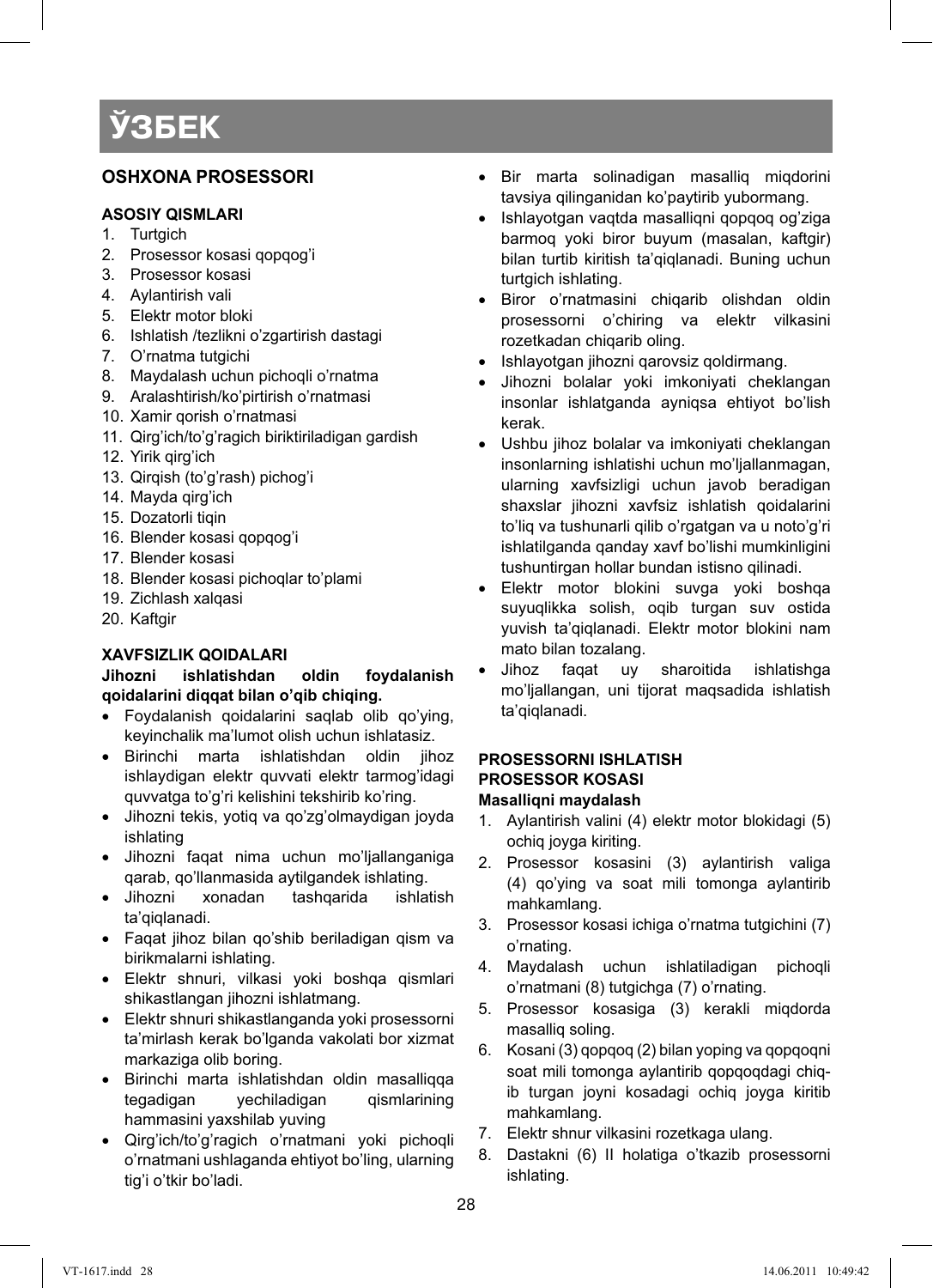

- 9. Ishlаtib bo'lgаndаn kеyin dаstаkni (6) «0» tоmоngа o'tkаzib prоsеssоrni o'chiring, elеktr shnur vilkasini rozetkadan chiqarib oling.
- 10. Sоаt miligа tеskаri аylаntirib prоsеssоr kоsаsini (3) оling, qоpqоqni (2) оching vа pichоqli o'rnаtmа (8) qo'yilgаn o'rnаtmа tutgichini (7) chiqаrib оling, shundаn so'ng kаftgir (20) bilаn kоsа ichidаgi mаsаlliqni оling.

*Eslаtmа: jihоz to'хtоvsiz ishlаydigаn vаqt mаsаlliq bilаn uning mаydаlаnishigа bоg'liq bo'lаdi, lеkin uzluksiz ishlаydigаn vаqt 1 dаqiqаdаn оshiq bo'lmаsligi kеrаk.*

## *Diqqаt!*

*Pichоqli o'rnаtmаni оlgаndа ehtiyot bo'ling, tig'i judа o'tkir bo'lаdi.* 

## **Ko'pirtirish vа хаmir qоrish**

- 1. Аylаntirish vаlini (4) elеktr mоtоr blоkidаgi (5) оchiq jоygа kiriting.
- 2. Prоsеssоr kоsаsini (3) аylаntirish vаligа (4) qo'ying vа sоаt mili tоmоngа аylаntirib mаhkаmlаng.
- 3. Prоsеssоr kоsаsi ichigа o'rnаtmа tutgichini (7) o'rnаting.
- 4. O'rnаtmа tutgichigа (7) аrаlаshtirish/ko'pirtirish o'rnаtmаsi (9) yoki хаmir qоrish o'rnаtmаsini (10) biriktiring.
- 5. Prоsеssоr kоsаsigа (3) kеrаkli miqdоrdа mаsаlliq sоling.
- 6. Kоsаni (3) qоpqоq (2) bilаn yoping vа qоpqоqni sоаt mili tоmоngа аylаntirib qоpqоqdаgi chiqib turgаn jоyni kоsаdаgi оchiq jоygа kiritib mаhkаmlаng.
- 7. Elеktr shnur vilkаsini rоzеtkаgа ulаng.
- 8. Dаstаkni (6) II hоlаtigа o'tkаzib prоsеssоrni ishlаting.
- 9. Ishlаtib bo'lgаndаn kеyin dаstаkni (6) «0» tоmоngа o'tkаzib prоsеssоrni o'chiring, elеktr shnur vilkаsini rоzеtkаdаn chiqаrib оling.
- 10. Sоаt miligа tеskаri аylаntirib prоsеssоr kоsаsini (3) chiqаrib оling, qоpqоg'ini (2) оching, аrаlаshtirish/ko'pirtirish o'rnаtmаsi (9) yoki хаmir qоrish o'rnаtmаsi (10) biriktirilgаn o'rnаtmа tutgichini (7) chiqаrib оling, shundаn so'ng kаftgir (20) bilаn kоsаdаgi mаsаlliqni оling.

## **Diqqаt!**

- Hech qachon xamir qoriladigan o'rnatmani (9) ishlаtmаng.
- Tоshib kеtmаsligi uchun kоsаgа mаsаlliqni ko'p sоlmаng.

## **Qirg'ich/to'g'rаgichni ishlаtish**

- 1. Аylаntirish vаlini (4) elеktr mоtоr blоkidаgi (5) оchiq jоygа kiriting.
- 2. Prоsеssоr kоsаsini (3) аylаntirish vаligа (4) qo'ying vа sоаt mili tоmоngа аylаntirib mаhkаmlаng.
- 3. O'rnаtmа biriktirilаdigаn gаrdishgа (11) kеrаkli qirg'ichni (12, 14) yoki qirqish (to'g'rаsh) pichоg'ini (13) qo'ying.
- 4. Gаrdishni (11) prоsеssоr kоsаsidаgi (3) аylаntirish vаligа (4) biriktiring.
- 5. Prоsеssоr kоsаsini (3) qоpqоq (2) bilаn yoping, qоpqоqni sоаt mili tоmоngа аylаntirib qоpqоqdаgi chiqib turgаn jоyni kоsаdаgi оchiq jоygа kiriting.
- 6. Elеktr shnur vilkаsini rоzеtkаgа ulаng.
- 7. Dаstаkni (6) II tоmоngа surib prоsеssоrni ishlаting.
- 8. Mаsаlliqni qоpqоq оg'zigа (2) sоling, mаsаlliqni turtish uchun turtgich (1) ishlаting. Mаsаlliqni tushirgаndа turtgichni qаttiq bоsmаng.
- 9. Ishlаtib bo'lgаndаn kеyin dаstаkni (6) «0» tоmоngа o'tkаzib prоsеssоrni o'chiring, elеktr shnur vilkаsini rоzеtkаdаn chiqаrib оling.
- 10. Mаydаlаngаn mаsаlliqni prоsеssоr kоsаsidаn (3) оling.
- 11. Ishlatib bo'lish bilan ishlatilgan qismlarning hammasini olib tozalang, yuving va quritib oling.

*Diqqаt! Uzluksiz ishlаydigаn vаqti 40 sеkunddаn оshmаsligi kеrаk.*

## **Blеndеr kоsаsi**

Blеndеr bilаn 1,5 litrgаchа suyuq yoki quyuq sho'rvа, kоmpоt tаyyorlаshingiz, sutli kоktеyl, muzqаymоq vа hk. tаyyorlаshingiz mumkin.

Har qanday turdagi suyuq xamir qorishingiz mumkin.

- 1. Elеktr mоtоr blоkidаgi (5) оchiq jоygа zichlоvchi хаlqаni (19) biriktiring.
- 2. Zichlоvchi хаlqаgа (19) blеndеr kоsаsi pichоqlаr to'plаmini (18) qo'ying vа mаhkаmlаnishi uchun sоаt miligа tеskаri аylаntiring.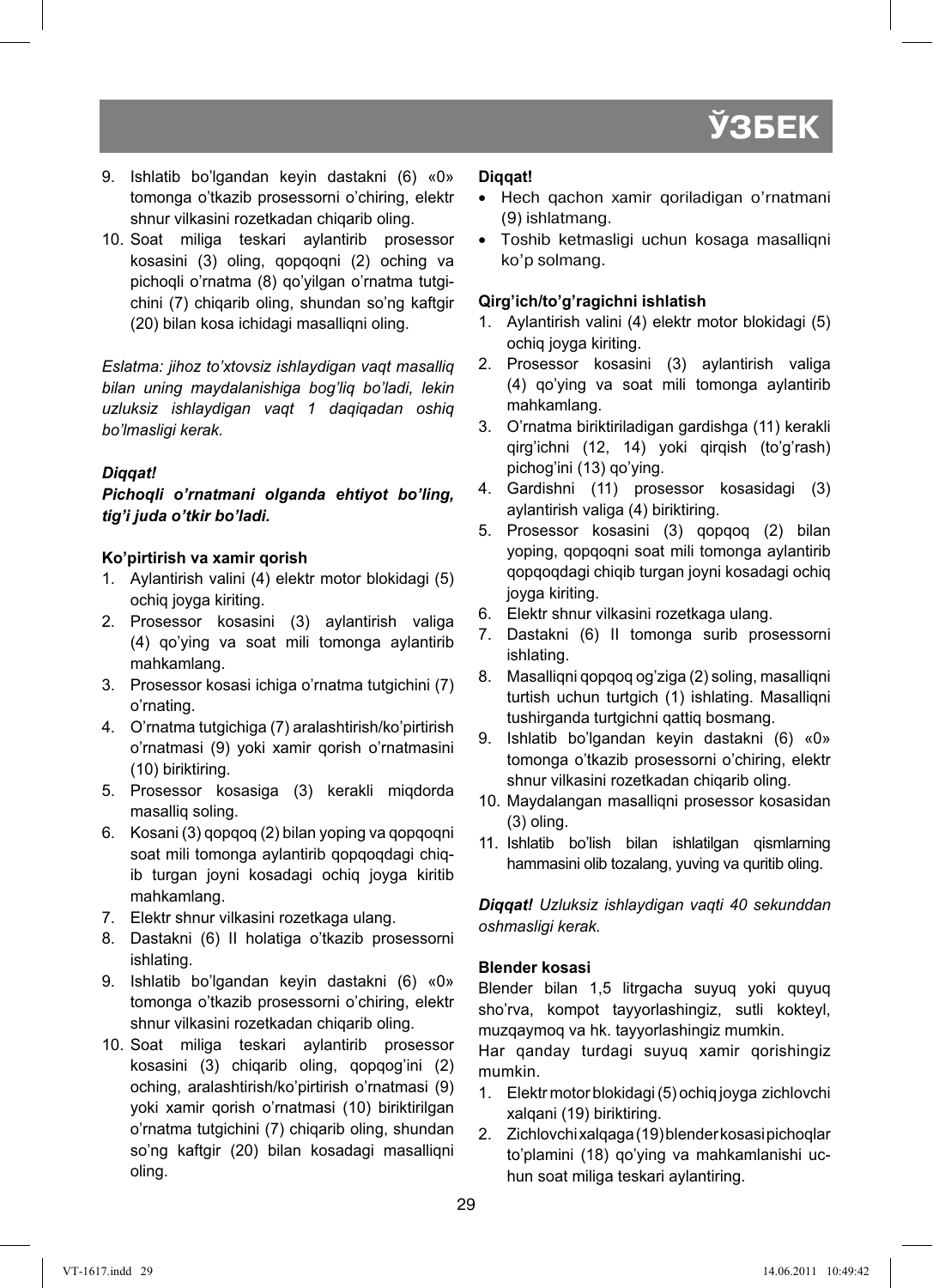# **ЎЗБЕК**

- 3. Blеndеr kоsаsi pichоqlаr to'plаmi (18) to'g'ri qo'yilgаnini tеkshirib ko'ring.
- 4. Blеndеr kоsаsini (17) elеktr mоtоr blоkigа (5) qo'ying vа mаhkаmlаngunchа sоаt miligа tеskаri аylаntiring.
- 5. Qоpqоqni (16) оching, blеndеr kоsаsigа (17) mаsаlliq sоling.
- 6. Blеndеr kоsаsini (17) qоpqоq (16) bilаn yoping, shundаn so'ng elеtr shnur vilkаsini rоzеtkаgа ulаng.
- 7. Dаstаkni (6) II tоmоngа surib prоsеssоrni ishlаting yoki turtib ishlаshgа o'tkаzing, buning uchun dаstаkni (6) (P) «PULSE» tоmоngа surib qo'yish kеrаk bo'lаdi.
- 8. Ishlayotgan vaqtida dozatorli tiqin (15) bilan bеrkitilgаn оchiq jоydаn mаsаlliq qo'shish mumkin. Dоzаtоrli tiqinni (15) o'lchаsh idishi sifаtidа hаm ishlаtish mumkin.
- 9. Ishlаtib bo'lgаndаn kеyin dаstаkni (6) «0» tоmоngа o'tkаzib prоsеssоrni o'chiring, elеktr shnur vilkаsini rоzеtkаdаn chiqаrib оling.
- 10. Tаyyor tаоmni blеndеr kоsаsidаn quyib оling.
- 11. Ishlatib bo'lish bilan ishlatilgan qismlarning hammasini olib tozalang, yuving va quritib оling.

## **JIHОZNI TОZАLАSH**

- Ishlаtib bo'lgаndаn kеyin yoki tоzаlаshdаn оldin jihоzni o'chirib elеktr vilkаsini rоzеtkаdаn chiqаrib qo'ying.
- Ishlatib bo'lish bilan ishlatilgan qismlarining hаmmаsi tоzаlаb, yuvib vа quritib оling.
- Yеchilаdigаn qismlаrini mo''tаdil yuvish vоsitаsi qo'shilgаn iliq suvdа yuvish tаvsiya etilаdi. Mеtаll pichоqni idish yuvish mаshinаsidа yuvish mumkin.
- Elektr motor blokini (5) nam mato bilan artib оling. Buning uchun qаttiq gubkаlаr, qirib tоzаlаydigаn, аgrеssiv tоzаlаsh vоsitаlаri vа eritgichlаr ishlаtmаng.
- Elektr motor blokini (5) suvga tushirish yoki оqib turgаn suvdа yuvish tа'qiqlаnаdi.
- Ranggi chiqadigan masalliqlar (misol uchun, sаbzi, lаvlаgi) mаydаlаngаndа o'rnаtmаlаr bilаn idish bo'yalib qоlishi mumkin, shundаy bo'lgаndа ulаrni o'simlik yog'idа хo'llаngаn mаtо bilаn аrtib оlish kеrаk.
- O'rnаtmаlаrni elеktr mоtоr blоki (5) bilаn qo'shib yuvish tа'qiqlаnаdi, оldin ulаrni mоtоr blоkidаn chiqаrib оling, shundаn so'ng ulаrni yuvish mumkin bo'lаdi.

## **SAQLASH**

- Jihоzni sаqlаshgа оlib qo'yishdаn оldin elеktr tаrmоg'idаn аjrаtib оlingаnini tеkshirib ko'ring.
- JIHОZNI TОZАLАSH bo'limidа аytilgаn tаlаblаrni bаjаring.
- Jihozni quruq va toza joyda saqlang.

## **Tехnik хususiyatlаri**

Ishlаydigаn elеktr quvvаti: 220-240 V ~ 50 Hz Ist'еmоl qilаdigаn mаksimаl quvvаti: 600 W

*Ishlаb chiqаruvchi оldindаn оgоhlаntirmаsdаn jihоz хususiyatlаrini o'zgаrtirish huquqini sаqlаb qоlаdi.* 

## *Buyumning xizmat qilishining muddati - 3 yil*

## **Kafolat shartlari**

Ushbu jihozga kafolat berish masalasida hududiy diler yoki ushbu jihoz xarid qiningan kompaniyaga murojaat qiling. Kassa cheki yoki xaridni tasdiqlaydigan boshqa bir moliyaviy hujjat kafolat xizmatini berish sharti hisoblanadi.

*Ushbu jihoz 89/336 YAES Ko'rsatmasi asosida belgilangan va Quvvat kuchini belgilash Qonunida (73/23 YAES)*  aytilgan YAXS talablariga muvofig *keladi.*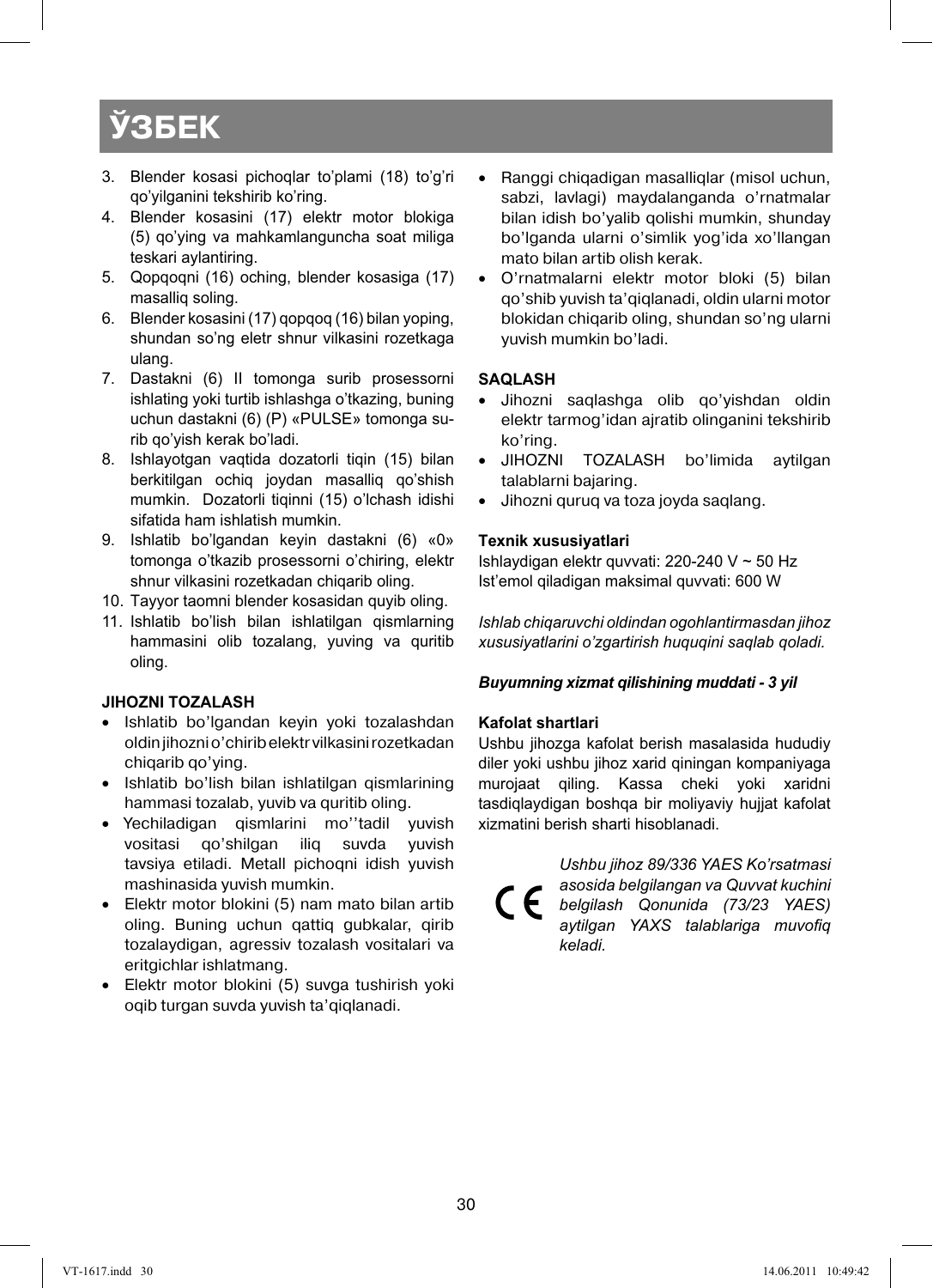## **GB**

A production date of the item is indicated in the serial number on the technical data plate. A serial number is an eleven-unit number, with the first four figures indicating the production date. For example, serial number 0606ххххххх means that the item was manufactured in June (the sixth month) 2006.

#### **DE**

Das Produktionsdatum ist in der Seriennummer auf dem Schild mit technischen Eigenschaften dargestellt. Die Seriennummer stellt eine elfstellige Zahl dar, die ersten vier Zahlen bedeuten dabei das Produktionsdatum. Zum Beispiel bedeutet die Seriennummer 0606xxxxxxx, dass die Ware im Juni (der sechste Monat) 2006 hergestellt wurde.

#### **RUS**

Дата производства изделия указана в серийном номере на табличке с техническими данными. Серийный номер представляет собой одиннадцатизначное число, первые четыре цифры которого обозначают дату производства. Например, серийный номер 0606ххххххх означает, что изделие было произведено в июне (шестой месяц) 2006 года.

#### **KZ**

Бұйымның шығарылған мерзімі техникалық деректері бар кестедегі сериялық нөмірде көрсетілген. Сериялық нөмір он бір саннан тұрады, оның бірінші төрт саны шығару мерзімін білдіреді. Мысалы, сериялық нөмір 0606ххххххх болса, бұл бұйым 2006 жылдың маусым айында (алтыншы ай) жасалғанын білдіреді.

#### **RO/MD**

Data fabricării este indicată în numărul de serie pe tabelul cu datele tehnice. Numărul de serie reprezintă un număr din unsprezece cifre, primele patru cifre indicînd data fabricării. De exemplu, dacă numărul de serie este 0606xxxxxxx, înseamnă că produsul dat a fost fabricat în iunie (luna a asea) 2006.

## **CZ**

Datum výroby spotřebiče je uveden v sériovém čísle na výrobním štítku s technickými údaji. Sériové číslo je jedenáctimístní číslo, z nichž první čtyři číslice znamenají datum výroby. Například sériové číslo 0606xxxxxxx znamená, že spotřebič byl vyroben v červnu (šestý měsíc) roku 2006.

#### **UA**

Дата виробництва виробу вказана в серійному номері на табличці з технічними даними. Серійний номер представляє собою одинадцятизначне число, перші чотири цифри якого означають дату виробництва. Наприклад, серійний номер 0606ххххххх означає, що виріб був виготовлений в червні (шостий місяць) 2006 року.

#### **BEL**

Дата вытворчасці вырабу паказана ў серыйным нумары на таблічке з тэхнічнымі дадзенымі. Серыйны нумар прадстаўляе сабою адзінаццатае чысло, першыя чатыры лічбы якога абазначаюць дату вытворчасці. Напрыклад, серыйны нумар 0606ххххххх азначае, што выраб быў зроблен ў чэрвені (шосты месяц) 2006 года.

### **UZ**

.

Жиҳоз ишлаб чиқарилган муддат техник хусусиятлар кўрсатилган лавҳачадаги серия рақамида кўрсатилган. Серия рақами ўн битта сондан иборат бўлиб уларнинг биринчи тўрттаси ишлаб чиқарилган вақтни ифода этади. Мисол учун 0606ххххххх серия рақами жиҳоз 2006 йилнинг июн ойида (олтинчи ойда) ишлаб чиқарилганлигини билдиради.